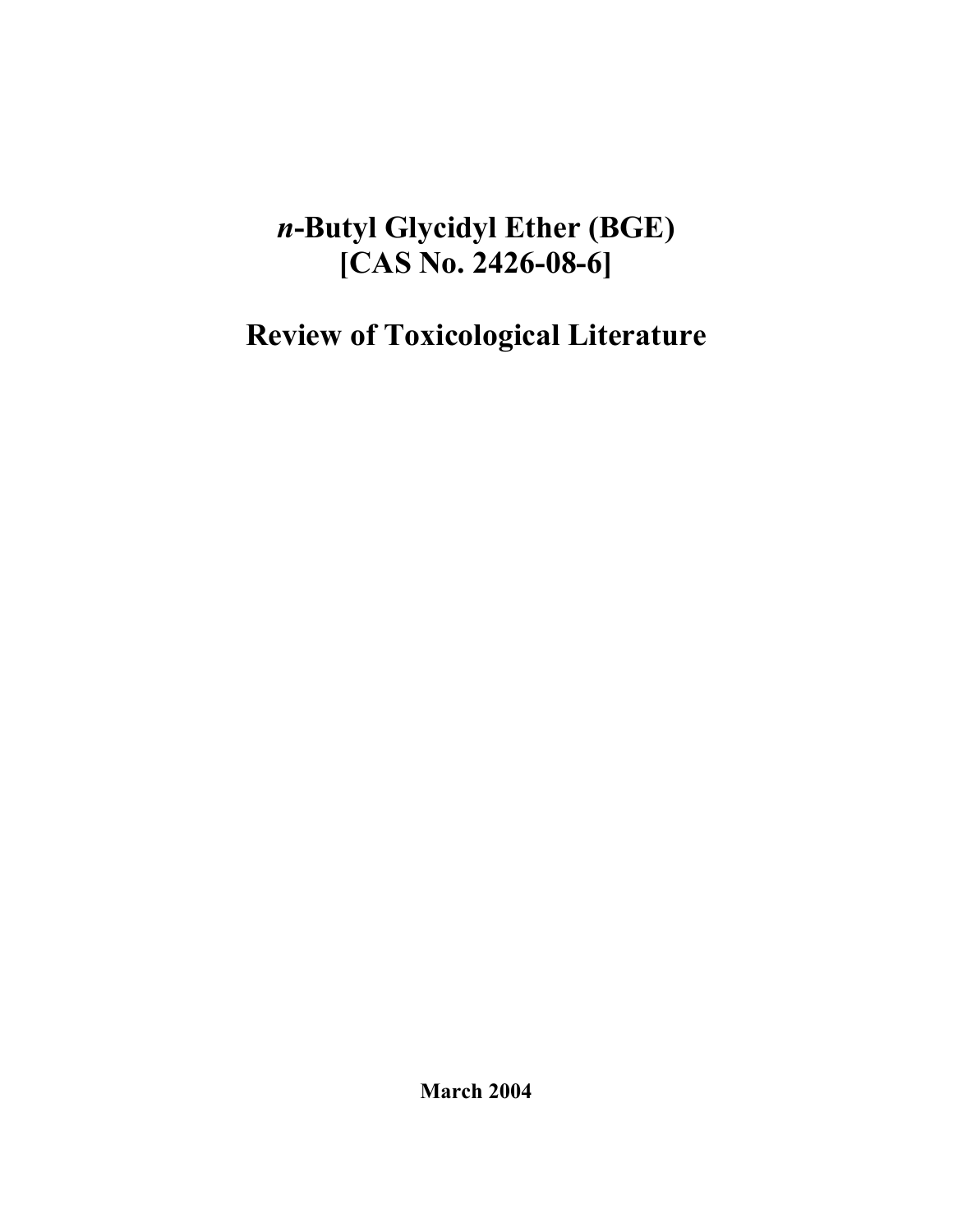# *n***-Butyl Glycidyl Ether (BGE) [CAS No. 2426-08-6]**

## **Review of Toxicological Literature**

*Prepared for*  National Toxicology Program (NTP) National Institute of Environmental Health Sciences (NIEHS) National Institutes of Health U.S Department of Health and Human Services Contract No. N01-ES-35515

> Project Officer: Scott A. Masten, Ph.D. NTP/NIEHS Research Triangle Park, North Carolina

> *Prepared by*  Integrated Laboratory Systems, Inc. Research Triangle Park, North Carolina

## **March 2004**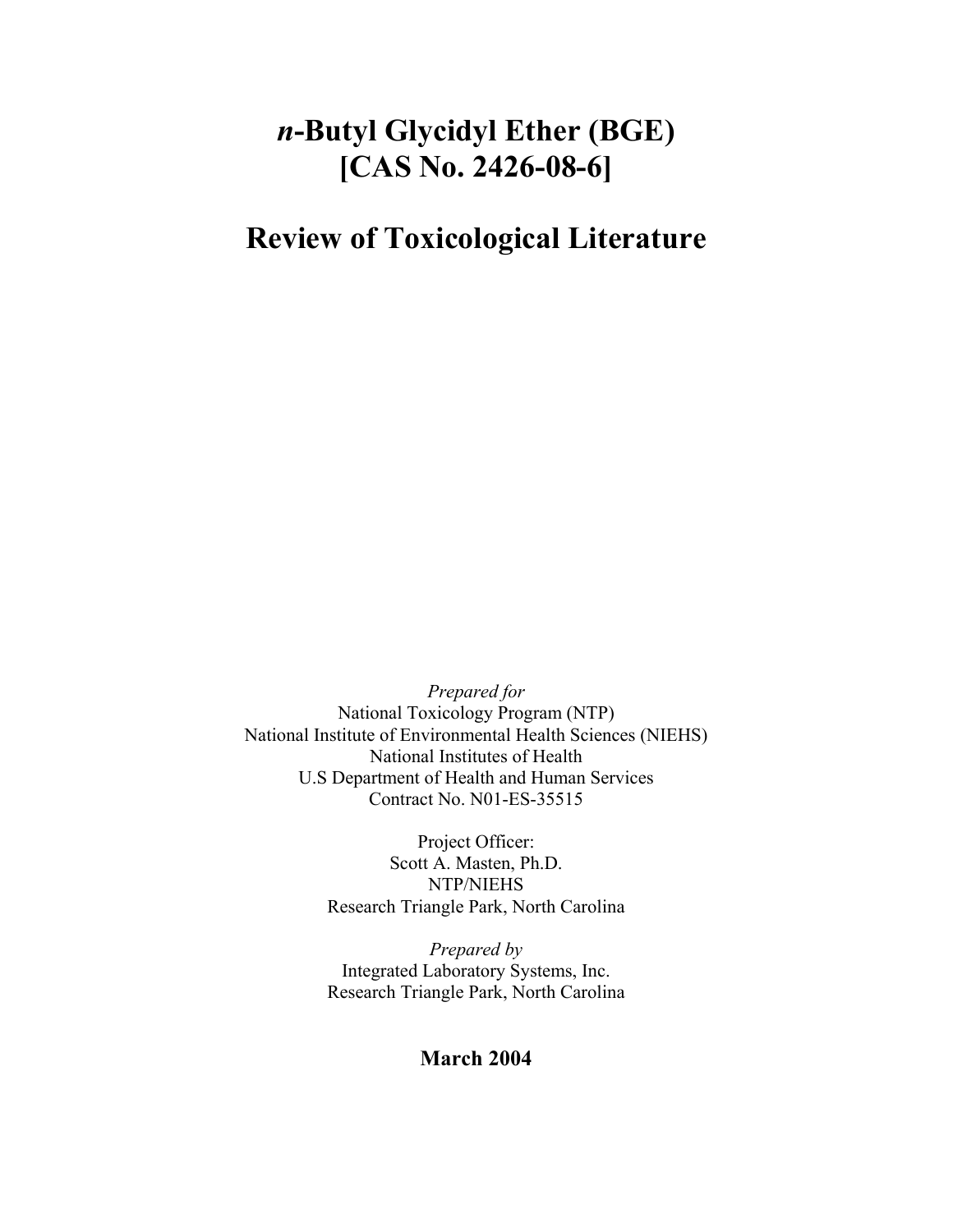#### **Abstract**

<span id="page-2-0"></span>*n*-Butyl Glycidyl Ether (BGE) is a high-production-volume chemical with annual production exceeding one million pounds in the United States. It is used primarily as a reactive diluent or chemical intermediate in epoxy resins, which are widely used in electronics, construction, and coating materials. The greatest potential for human exposure occurs in the workplace via inhalation, ingestion, or skin or eye contact. BGE is a mild skin and eye irritant and may be toxic to the immune, neurological, or respiratory system as well as to sense organs. Short-term exposure to BGE can cause irritation to the nose and throat. Long-term exposure can be detrimental to the blood and central nervous system (CNS) and may lead to loss of consciousness. BGE was rapidly absorbed and metabolized in rats and rabbits. The major urinary metabolites were 3-butoxy-2-acetylaminopropionic acid, 3-butoxy-2-hydroxypropionic acid, and butoxyacetic acid. Acute toxic effects in mice and rats included incoordination, delirium, ataxia, depressed motor activity, agitation, excitement, and eventually CNS depression. Pathological findings included irritation of the lungs, pneumonitis, hyperemia of the adrenal glands, adhesions of the stomach to adjacent tissues, and focal inflammation and moderate congestion of central zones in the liver. Toxic effects in subchronic inhalation studies in rats included growth retardation, increased mortality, emaciation, liver necrosis, significant increases in kidney-to-body and lung-to-body weight ratios, increased aspartate transferase levels in serum (males only), and respiratory tract damage. Atrophy of the testes was also seen at high doses. BGE has been reported to cause genetic damage *in vitro* in bacteria, rodent cells, and human peripheral blood lymphocytes. *In vivo*, BGE given via intraperitoneal injection but not gavage produced a dose-related increase in micronuclei in mice. Limited evidence also suggested BGE may cause dominant lethal effects in mice, but the results were inconclusive. Chromosomal aberrations were observed in bone marrow cells of rats treated with BGE.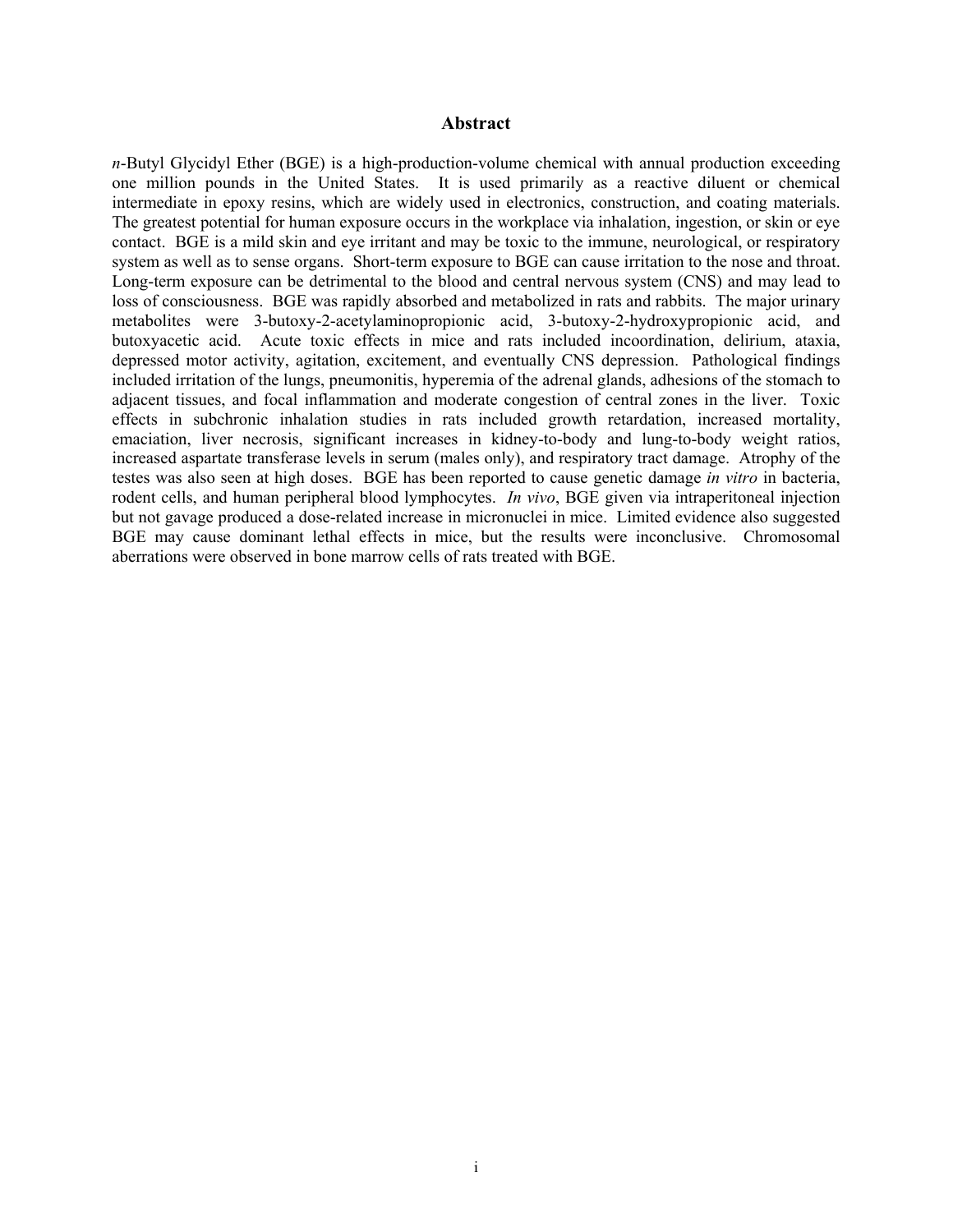#### **Executive Summary**

#### <span id="page-3-0"></span>**Basis for Nomination**

*n*-Butyl glycidyl ether (BGE) was nominated by the National Institute of Environmental Health Sciences (NIEHS) for toxicological characterization, including reproductive toxicity and carcinogenicity studies. The rationale for this nomination is a suspicion of toxicity based on structural features, positive results in genetic toxicity studies, substantial potential for human exposure and a lack of chronic toxicity data. It is a high-production-volume (HPV) chemical used primarily as a reactive diluent in epoxy resins such as bisphenol A diglycidyl ether (BADGE) resins. The widespread use of these epoxy resins in electronics, construction, and coatings leads to potential worker exposure in numerous industries. Glycidyl ethers contain the strained oxirane ring structure. Compounds with this moiety are alkylating agents that may damage DNA. Many compounds containing the epoxy moiety have been shown to be carcinogens (e.g., ethylene oxide and diepoxybutane).

#### **Nontoxicological Data**

BGE is a clear, colorless to pale yellow liquid with a slightly unpleasant odor. Contact between BGE and strong oxidizers (e.g., perchlorates, nitrates, and bromine) can result in fires and explosions, while contact with strong caustic agents may cause polymerization with the release of heat. When exposed to light or air, BGE may form explosive peroxides. When heated to decomposition, acrid smoke and fumes such as carbon monoxide are emitted.

Under the 1986, 1990, 1998, and 2002 Inventory Update Rule (IUR), an aggregate production volume ranging between  $>1$  million lb (453,600 kg) to 10 million lb (4,536,000 kg) was reported for BGE. In 1994, the range was from  $>500,000$  lb (226,800 kg) to 1 million lb (453,600 kg). BGE is commercially available from Dow Chemical Company (Freeport, TX, and Deer Park, TX). It is manufactured by Air Products and Chemicals, Inc. (Allentown, PA) as Epodil<sup>®</sup> 741. Under the 1990, 1994, and 1998 IUR, companies that reported manufacturing or importing BGE included Ciba-Geigy Corporation, Rhone-Poulenc Inc., and Air Products and Chemicals, Inc. There are numerous suppliers of liquid epoxy resins containing BGE as a reactive diluent. BGE is produced through the condensation of *n*-butyl alcohol and epichlorohydrin followed by dehydrochlorination with caustic to form the epoxy ring. It is an HPV chemical with annual production exceeding one million pounds in the United States. BGE is used as a reactive diluent for epoxy resins, serving as a viscosity-reducing agent, an acid acceptor for stabilizing chlorinated solvents, and as a chemical intermediate.

The American Conference of Governmental Industrial Hygienists (ACGIH) time-weighted average (TWA) threshold limit value (TLV) is 25 ppm  $(135 \text{ mg/m}^3)$ . The National Institute of Occupational Health (NIOSH) recommends a 15-minute exposure limit of 5.6 ppm (30 mg/m<sup>3</sup>). The OSHA eight-hour TWA permissible exposure limit (PEL) is  $50$  ppm  $(270 \text{ mg/m}^3)$  for BGE as an air contaminant in the general industry, as well as in shipyards and construction. The Environmental Protection Agency (EPA) regulates BGE under the Toxic Substances Control Act (TSCA).

#### **Human Data**

Humans are potentially exposed to BGE via inhalation, ingestion, and skin and eye contact. In the workplace, potential exposure to BGE exists until the epoxy resin is completely cured. In the NIOSH National Occupational Exposure Survey (NOES), conducted between 1981 and 1983, an estimated 60,217 workers (14,929 females) were potentially occupationally exposed to BGE.

BGE is a suspected immunotoxicant, neurotoxicant, respiratory toxicant, and skin or sense organ toxicant. It is a mild skin and eye irritant. Short-term exposure to BGE causes irritation to the nose and throat resulting in coughing and wheezing, headache, lightheadedness, dizziness, incoordination, and fainting. Long-term exposure to BGE can result in narcosis, hematopoietic effects, and central nervous system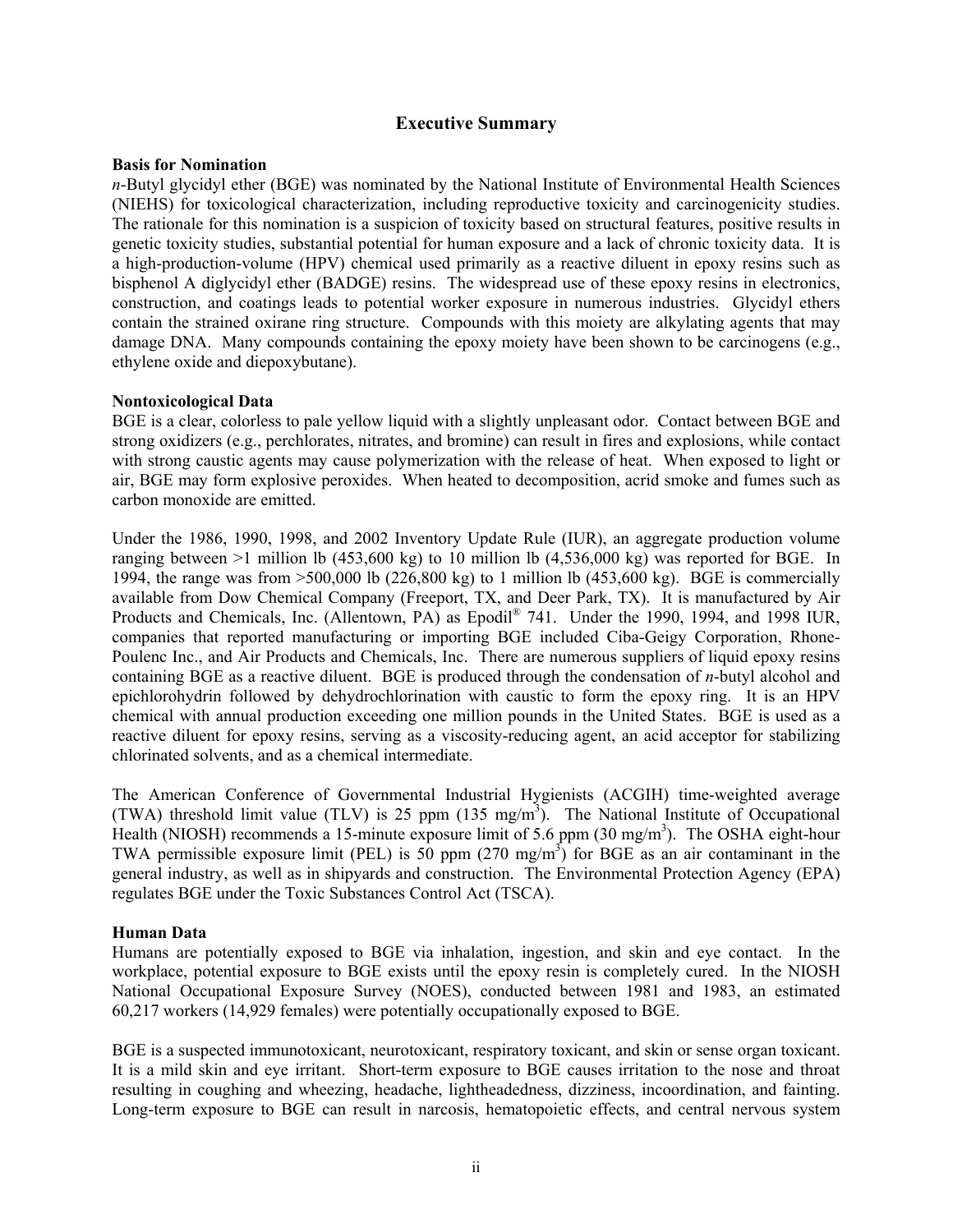(CNS) depression. It is reported to be a skin sensitizer, based on the murine local lymph node assay (LLNA), guinea pig maximization tests, and human studies (e.g., contact allergy to epoxy resins or contact and irritant reactions to plastic and glue allergens).

#### **Toxicological Data**

No data were available regarding chronic exposure, synergistic/antagonistic effects, and carcinogenicity.

Chemical Disposition, Metabolism, and Toxicokinetics: Oral administration of  ${}^{14}$ C-BGE (20 mg/kg [0.15 mmol/kg]) to rats and rabbits resulted in rapid absorption and metabolism. Within 24 hours, 87 and 78%, respectively, were eliminated in the urine. After 96 hours, 91.5 and 80%, respectively, of the administered dose were excreted in the urine. The following urinary metabolites were identified (compound; % in rats and % in rabbits): I (not identified; 22 and 4%), II (3-butoxy-2 acetylaminopropionic acid; 26 and 2%), III (3-butoxy-2-hydroxypropionic acid; 10 and 45%), and IV (butoxyacetic acid; 11 and 7%). A major route of biotransformation was via the hydrolytic opening of the epoxide ring, producing a diol that was then oxidized to 3-butoxy-2-hydroxypropionic acid, followed by oxidative decarboxylation to yield butoxyacetic acid.

Acute Toxicity: Numerous TSCATS report acute toxicity data for BGE, either alone or in a mixture (e.g., Epoxide No. 8, Cardura E10, and EPON Resin 815). The studies include primary eye irritation tests and primary skin irritation tests in rats and rabbits, as well as inhalation studies.

Inhalation LC<sub>50</sub> values for mice and rats were >3500 and >670 ppm [18.64 and 3.57  $g/m<sup>3</sup>$ ], respectively; intraperitoneal (i.p.)  $LD_{50}$  values were 0.70 and 1.14 g/kg [5.38 and 8.76 mmol/kg], respectively. The intragastric (i.g.)  $LD_{50}$  value was reported to be 1.53 g/kg [11.8 mmol/kg] in the mouse and 2.26 g/kg [17.4 mmol/kg] in the rat. In rabbits, percutaneous/dermal LD<sub>50</sub> values between 0.788 and 4.93 g/kg [6.05 and 37.9 mmol/kg] were calculated.

In mice and rats, BGE (5-20% in propylene glycol or undiluted) given via i.g. or i.p. administration produced incoordination, ataxia, depressed motor activity, agitation, excitement, and eventually CNS depression; the animals were usually comatose at the time of death. Dyspnea was also observed. Vapor exposure of mice and rats to BGE (up to 200 ppm  $[1.07 \text{ g/m}^3]$ ) for eight hours produced delirium and early depression in the animals, along with dyspnea, lacrimation, salivation, nasal discharge, and aerophagia. Pathological findings from the acute studies included irritation of the lungs, pneumonitis, hyperemia of the adrenal glands, adhesions of the stomach to adjacent tissues, and focal inflammation and moderate congestion of central zones in the liver. In a four-hour inhalation study, BGE (4000 ppm [21.30  $g/m<sup>3</sup>$ ) resulted in the death of one of six rats; the maximum time for zero mortality from inhalation of concentrated vapor was two hours. BGE (undiluted) was found to be a mild skin irritant and mild eye irritant in rabbits.

Short-term and Subchronic Exposure: In male rats, exposure to BGE (38, 75, 150, or 300 ppm [0.20, 0.40, 0.799, or 1.60  $g/m<sup>3</sup>$ ]) for seven hours per day, five days per week for ten weeks resulted in growth retardation and the death of one of ten rats at 150 ppm. At the high dose (300 ppm), increased mortality (50%), emaciation, liver necrosis, rough appearance, and significant increases in kidney to body and lung to body weight ratios were observed. In another rat study, inhalation of BGE (0.1, 0.5, or 1.0 mg/L [18, 94, or 188 ppm]) for six hours per day, five days per week for 28 days produced decreased body weights, increased aspartate transferase levels in serum (males only), and slightly increased hemoglobulin (males only), which was reversible, all at the high dose. At the mid and high doses, degeneration of the olfactory mucosa and metaplasia of the ciliated respiratory epithelium were seen; these were more apparent in males than females.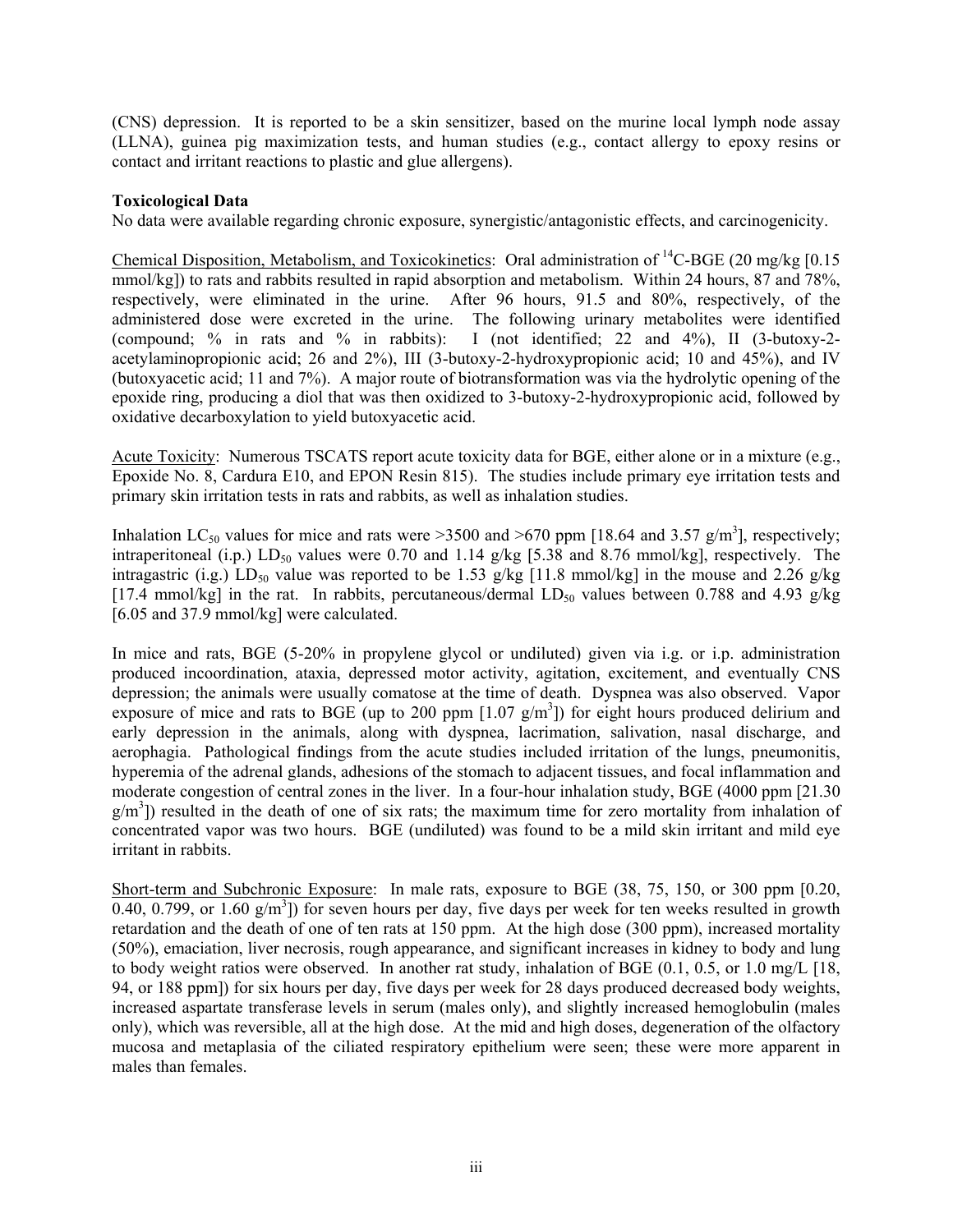Dermal application of BGE (100 mg/kg [0.768 mmol/kg]) five times per week for four weeks produced small, white lesions in the liver in one of five rabbits.

Cytotoxicity: BGE  $(4.1\n-1000 \mu g/mL$  [31-7680  $\mu M$ ]) was toxic in human peripheral blood lymphocytes (HPBL); viability ranged from  $85.9\%$  (at 10  $\mu$ g/mL [77  $\mu$ M]) to 68.1% (at 1000  $\mu$ g/mL).

Reproductive and Teratological Effects: Inhalation of BGE (38, 75, 150, or 300 ppm [0.20, 0.40, 0.799, or  $1.60 \text{ g/m}^3$ ) for seven hours per day, five days per week for ten weeks produced atrophic testes in four of five surviving rats at 300 ppm, very small testes in one of ten rats at 150 ppm, and slight patchy atrophy of the testes in one of ten rats at 75 ppm.

Results from mouse dominant lethal assays are included in the Genotoxicity section below.

Genotoxicity: BGE was mutagenic in a number of *in vitro* genetic toxicity test systems. In *Salmonella typhimurium* strains TA100 and TA1535, BGE (up to 2000 ug/plate [15.36 µmol/plate]) caused base-pair mutations, both with and without metabolic activation (S9). It was mutagenic in the SOS chromotest, the mouse lymphoma assay, and in Chinese hamster V79 cells. BGE induced DNA repair in human blood lymphocytes, WI38 cells, and human peripheral blood lymphocytes (HPBL). It was not mutagenic in body fluid or host-mediated assays in mice. BGE failed to transform mouse embryo cells even at toxic doses.

Mixed results have been obtained in *in vivo* studies. In a mouse dominant lethal assay, BGE (1.5 g/kg [11.5 mmol/kg] body weight [bw]) given daily three times per week for eight weeks produced decreased pregnancy rates, increased fetal deaths, and a decreased proportion of implants per pregnancy in treated versus control animals. In a repeat study using three dose levels of BGE (0.75, 1.5, or 3.0 g/kg [5.8, 12, or 23 mmol/kg] bw), an increase in fetal deaths was reported for the high dose only. Results seen at the 1.5 g/kg dose in the previous study were not reproduced. In a third dominant lethal assay, BGE (0.375, 0.750, or 1.50 g/kg  $[2.88, 5.76,$  or 11.5 mmol/kg] bw) resulted in a significant increase in fetal death rate (7.75%) at one week post treatment at the high dose in one experiment. Because this value was comparable to that for controls (7.33%) for the same time period in a second experiment, a positive dominant lethal effect was suggested but uncertain. No dose-related changes in pregnancy rates or in the average number of implants per pregnant female were observed. Additionally, no significant dose-related testicular changes were reported. In the mouse micronucleus assay, BGE did not increase the number of micronuclei when given via gavage but produced dose-related increases in the number of micronuclei when given via i.p. injection. In rats, aberrations in bone marrow cells were observed.

Immunotoxicity: In sensitization tests with guinea pigs, BGE (0.1-25% solution) produced positive results.

Other Data (Hemopoietic Effects): Intramuscular injections of BGE (400 mg/kg [3.07 mmol/kg]) on three consecutive days slightly increased leukocyte counts in rats but had no effects on the number of white blood cells. In male  $C_3H/Hej$  mice given a single i.p. injection of BGE (4 mg/mouse [1.1 mmol/kg]) bw]), a hemoglobin binding index of 1.2 pmol/g globin was reported. This slightly lower value compared to that of propylene oxide  $(\sim 1.4 \text{ pmol/g})$  suggested rapid detoxification of BGE in the mouse.

#### **Structure-Activity Relationships**

Several reviews on glycidyl ethers have been published. Some reports have compared the alkylating and mutagenic reactivity of BGE with related compounds as a potential mechanism for carcinogenesis, while others have reviewed sensitization tests for evaluating structure-activity relationships.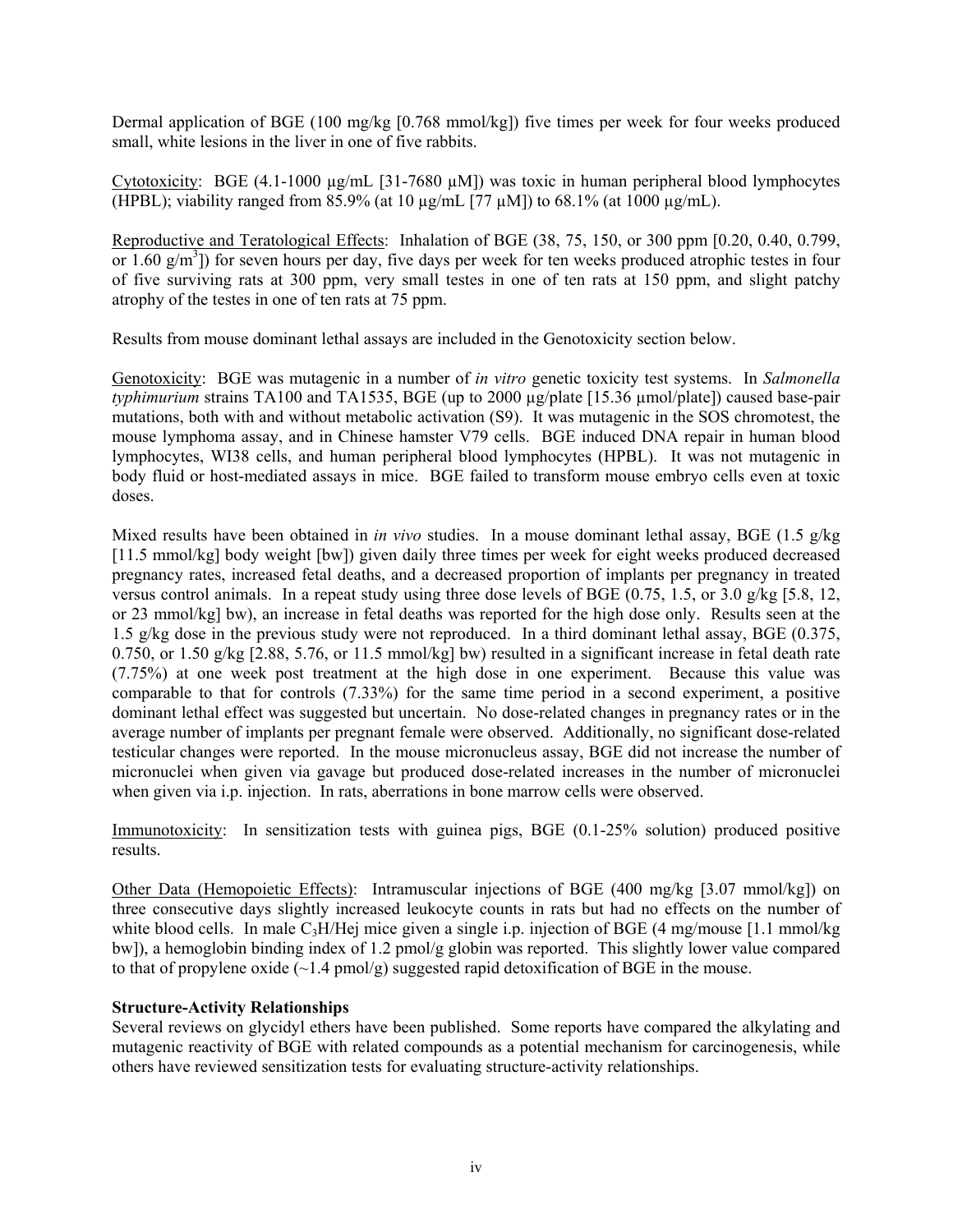Available toxicity data for *t*-BGE and allyl glycidyl ether (AGE), analogues of *n*-BGE, and for bisphenol A diglycidyl ether (BADGE), the most common active component in epoxy resins, are presented in this section.

#### *tert*-Butyl glycidyl Ether (*t*-BGE) [CASRN 7665-72-7]

*Short-term or Subchronic Toxicity*: In a two-week inhalation study, mice, rats, and rabbits were exposed to *t*-BGE (100-1000 ppm) for six hours per day, five days per week. All species exhibited rhinitis, lethargy, and gait changes. At 300 ppm, liver weights were decreased. At 300 and 1000 ppm, decreases in mean body weights, body fat, thymic size, and lymphoid organs were observed. In a 13-week vapor inhalation study, the three species were exposed to *t*-BGE (25, 75, or 225 ppm) for six hours per day, five days per week. At the high dose, decreased body weight gain, affiliated decreases in organs weights (e.g., thymus), inflammation of the nasal mucosa, and hyperplasia and/or flattening of the nasal respiratory epithelium were reported. The no observable adverse effect level (NOAEL) reported for the two-week inhalation study was 100 ppm and for the 13-week inhalation study was 25 ppm.

*Reproductive and Developmental Toxicity*: Effects on the reproductive organs in mice, rats, and rabbits exposed to *t*-BGE via inhalation for up to 13 weeks (see short-term studies above) were studied. No adverse effects were observed in any animals in either sex.

*Genotoxicity*: *t*-BGE was less mutagenic *in vitro* compared to *n*-BGE.

#### Allyl Glycidyl Ether (AGE) [CASRN 106-92-3]

*Short-term or Subchronic Toxicity*: In mice exposed to AGE (2.5 or 7.1 ppm) via inhalation for six hours per day for 4, 9, or 14 days, nasal cavity lesions were observed with the higher dose at the four-day exposure period. At 9 and 14 days, restorative responses were reported. A two-week inhalation study in which mice were exposed to concentrations up to 100 ppm AGE and rats to levels up to 500 ppm AGE, 100% mortality was seen in rats at the high dose. All male mice and three of five female mice died at their high dose. Both species showed acute inflammation of the nasal passage and major airways.

In a ten-week inhalation study, rats exposed to AGE (260-900 ppm) for seven hours per day, five days per week had decreased body weight gain. At the lowest dose, slight eye irritation and respiratory distress were observed. At 400 ppm, the kidney/body weight ratio was significantly increased; animals had decreased peritoneal fat, severe emphysema, mottled liver, and enlarged and congested adrenal glands. At  $\geq 600$  ppm, abnormal changes in the lungs were seen but to a more severe extent (i.e., bronchopneumonic consolidation, severe emphysema, bronchiectasis, and inflammation).

When rats were exposed to concentrations up to 200 ppm and mice to levels up to 30 ppm for 13 weeks, decreased final mean body weights were reported in male rats at doses  $\geq 10$  ppm and in female and male mice at 30 ppm. Histologic lesions included squamous metaplasia of the nasal passage and epithelial erosions in both mice and rats.

*Reproductive and Developmental Toxicity*: In rats given an i.m. injection of AGE (400 mg/kg) for three nonconsecutive days, testicular degeneration was observed but was not statistically significant. In one of the three surviving rats, focal necrosis of the testis was also seen. When rats were administered AGE vapor (300 ppm) via inhalation for seven hours per day, five days per week for a total of 50 exposures, testicular atrophy occurred in five of ten rats, and small testes was found in one of ten rats. In an eightweek inhalation study of the reproductive effects of AGE in rats (up to 200 ppm) and mice (up to 30 ppm), significant reduction in the mating performance of male rats was observed; however, no effect on sperm morphology, motility, or number was seen. No effects in female rats or male or female mice were reported.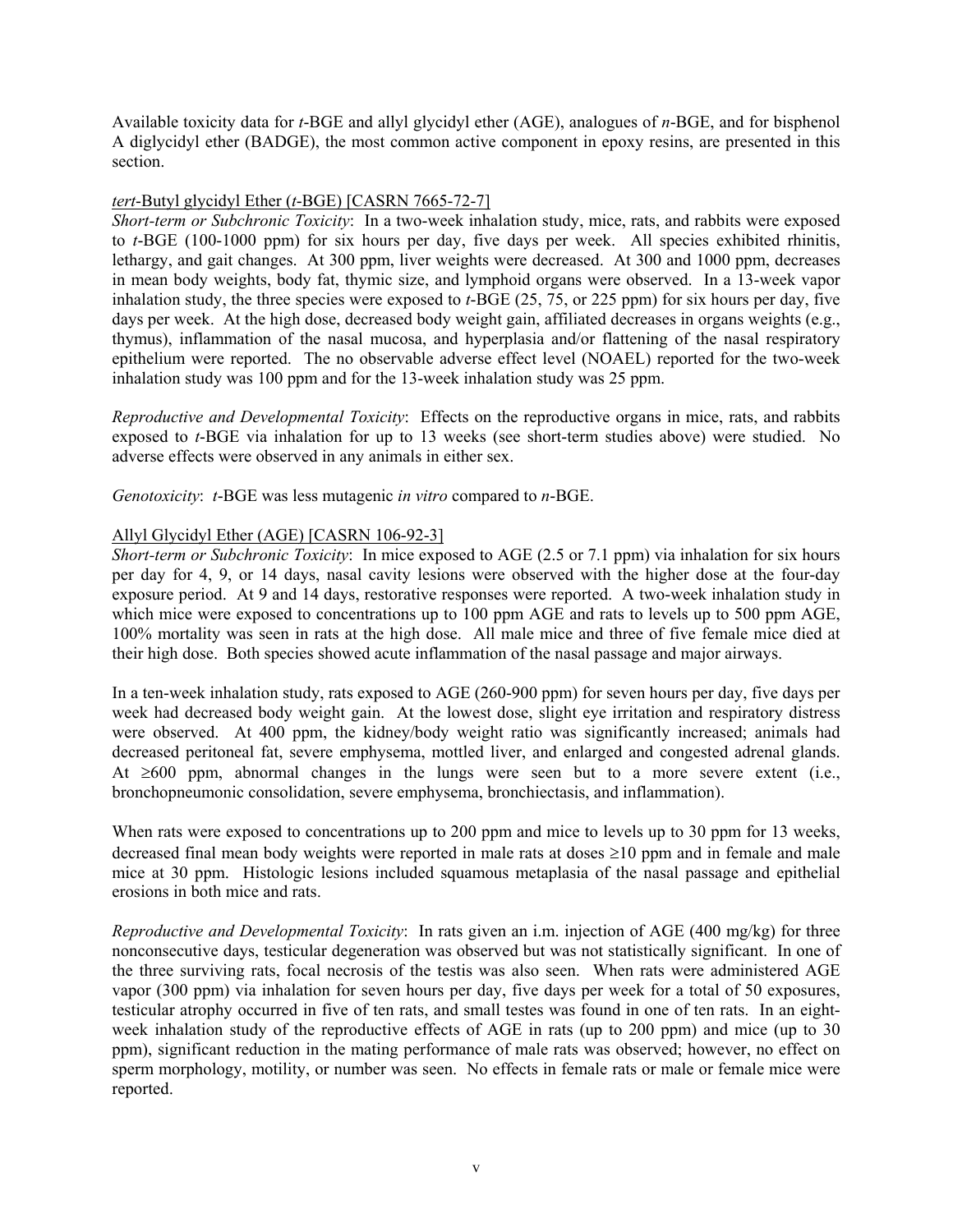*Carcinogenicity*: In a National Toxicology Program (NTP) two-year inhalation carcinogenicity study, male and female Osborne-Mendel rats and  $B_6C_3F_1$  mice (n=50/sex/dose) were exposed to AGE (5 or 10 ppm) six hours per day, five days per week. The NTP concluded that there was equivocal evidence of carcinogenicity in male rats and female mice, no evidence supporting a carcinogenic effect in female rats, and some evidence for a carcinogenic response in male mice.

*Genotoxicity*: In *S. typhimurium* strains TA100 and TA1535, AGE was mutagenic with and without S9. In Chinese hamster ovary (CHO) cells, AGE induced SCEs and chromosomal aberrations both in the presence and absence of S9. In *Drosophila melanogaster* male germ cells, AGE (5500 ppm) induced a significant increase in sex-linked recessive lethal mutations. Positive and negative results were obtained in micronucleus tests.

#### 2,2-Bis-[*p*-(2,3-glycidyloxy)phenyl]propane (BADGE) [CASRN 1675-54-3]

*Short-term or Subchronic Toxicity*: In mice, dermal application of BADGE (1, 10, or 100 mg/kg) for 13 weeks produced mild to moderate chronic active dermatitis. At the high dose, spongiosis and epidermal micro abscess formation were observed. In rats, dermal application of BADGE (10, 100, or 1000 mg/kg) for 13 weeks resulted in a decrease in body weight at the high dose. The no-observable effect level (NOEL) for dermal exposure was 100 mg/kg for both sexes. In a separate study, application of BADGE (same doses and exposure period) not only caused a decrease in body weight but also produced chronic dermatitis at all dose levels in males and at >100 mg/kg in females.

*Reproductive and Developmental Toxicity*: BADGE (50, 540, or 750 mg/kg) administered to rats via gavage for 14 weeks (P1) or 12 weeks (P2) produced decreased body weight in all males at the mid dose and in both males and females at the high dose, but had no reproductive effects. The NOEL for reproductive effects was 750 mg/kg.

*Carcinogenicity*: IARC concluded that "there is limited evidence for the carcinogenicity of bisphenol A diglycidyl ether in experimental animals." Its overall evaluation was "Bisphenol A diglycidyl ether is not classifiable as to its carcinogenicity to humans (Group 3)."

*Genotoxicity*: In *S. typhimurium* strains TA100 and TA1535, BADGE (10-10,000 µg/plate) was mutagenic with and without S9. In a spot test, BADGE (0.05 or 10.00 mg) failed to show mutagenicity in strains TA98 and TA100. Negative results were also obtained in the body fluid test using urine of female BDF and ICR mice (1000 mg/kg BADGE), the mouse host-mediated assay (1000 mg/kg), micronucleus test (1000 mg/kg), and dominant lethal assay  $(\sim 3000 \text{ mg/kg})$ .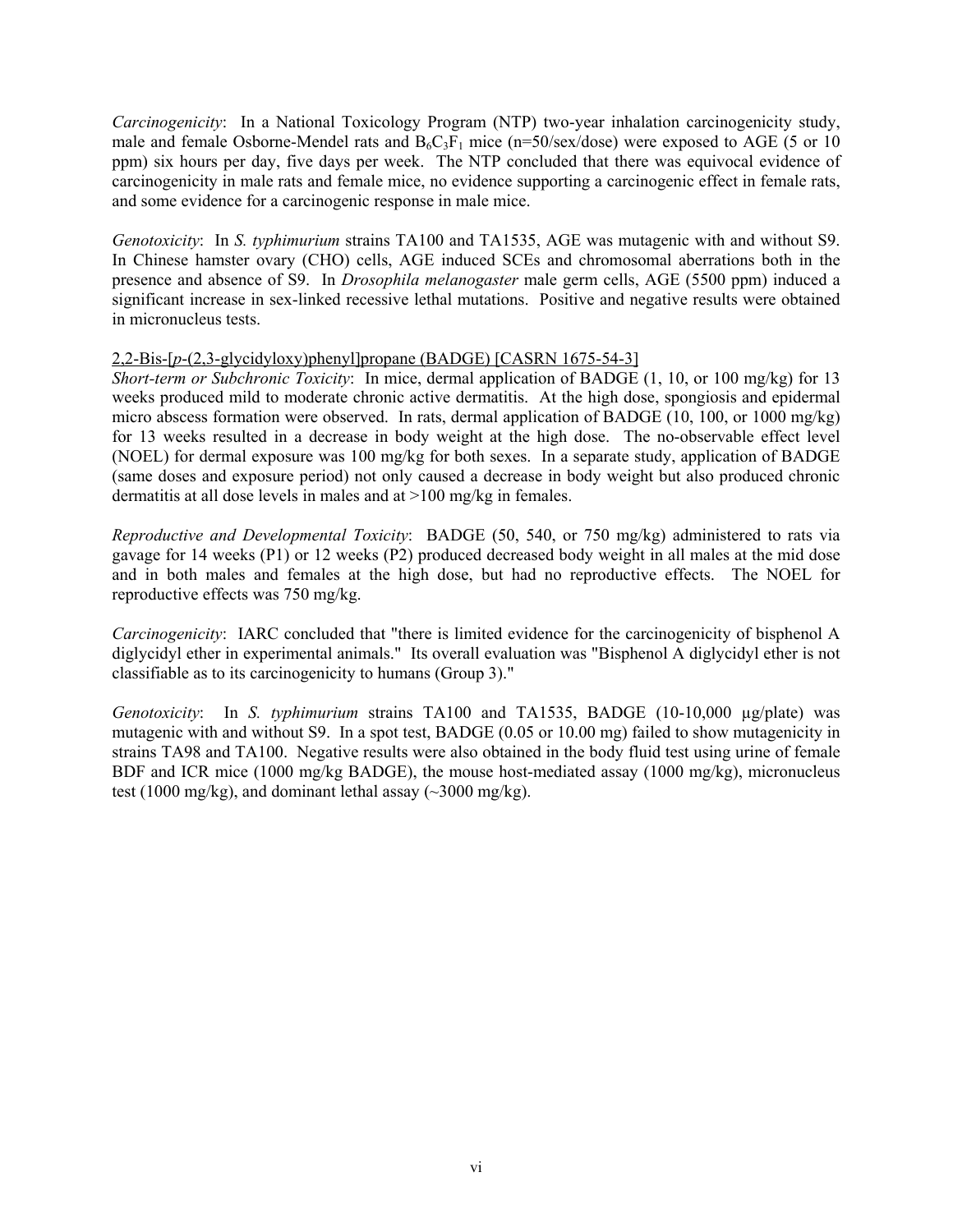| 1.0         |                                                                                                                                    |  |
|-------------|------------------------------------------------------------------------------------------------------------------------------------|--|
| 2.0         | 2.1<br>2.2<br>2.3                                                                                                                  |  |
| 3.0         |                                                                                                                                    |  |
| 4.0         |                                                                                                                                    |  |
| 5.0         |                                                                                                                                    |  |
| 6.0         |                                                                                                                                    |  |
| 7.0         |                                                                                                                                    |  |
| 8.0         |                                                                                                                                    |  |
| 9.0         | 9.1<br>9.1.1<br>9.1.2<br>9.1.3<br>9.1.4<br>9.1.5<br>9.1.6<br>9.1.7<br>9.2<br>9.3<br>9.4<br>9.5<br>9.6<br>9.7<br>9.8<br>9.9<br>9.10 |  |
| <b>10.0</b> |                                                                                                                                    |  |
| <b>11.0</b> | <b>11.1</b><br>11.2                                                                                                                |  |

## **Table of Contents**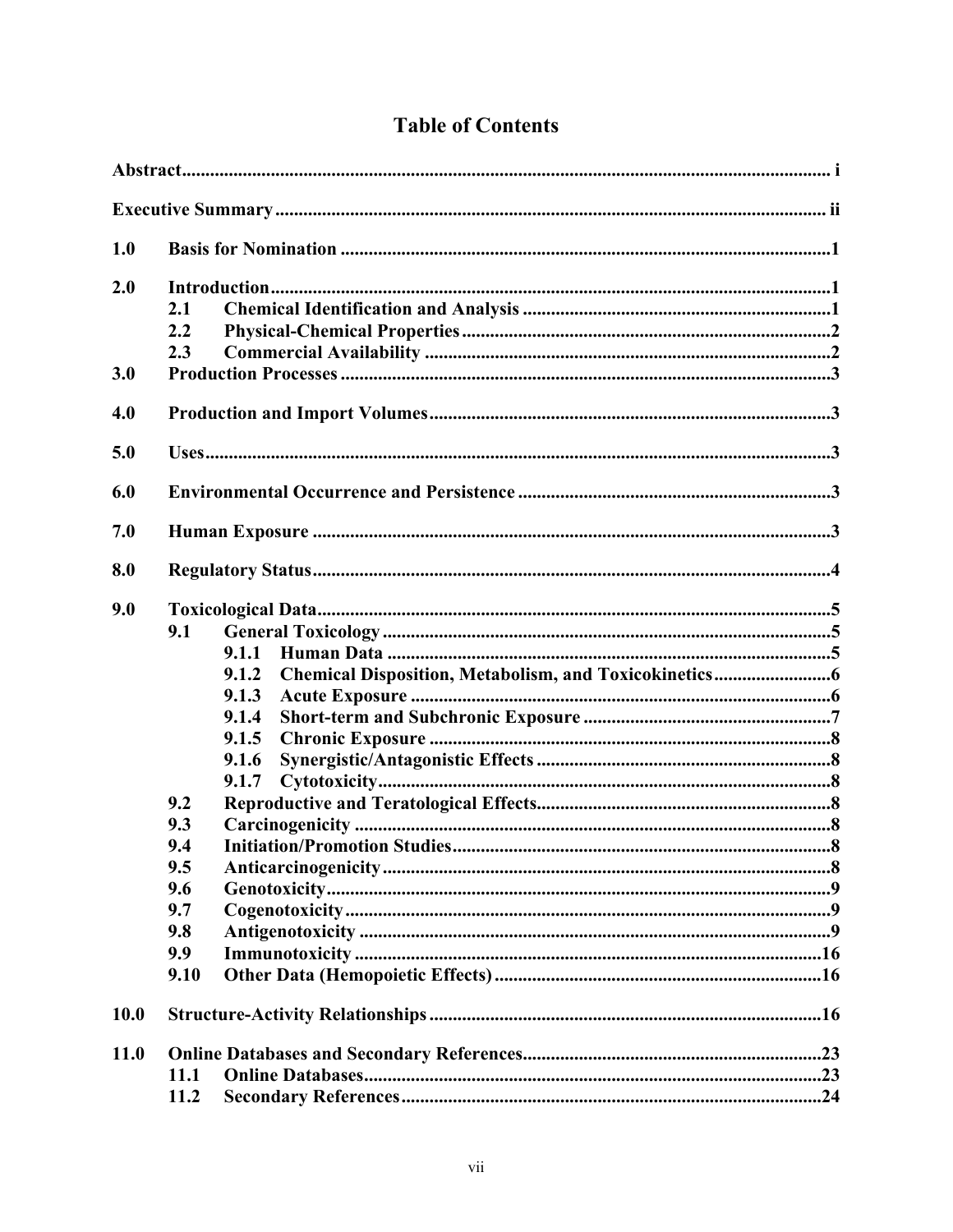| 13.0           |  |
|----------------|--|
|                |  |
|                |  |
|                |  |
| <b>Tables:</b> |  |
|                |  |
|                |  |
|                |  |
|                |  |
|                |  |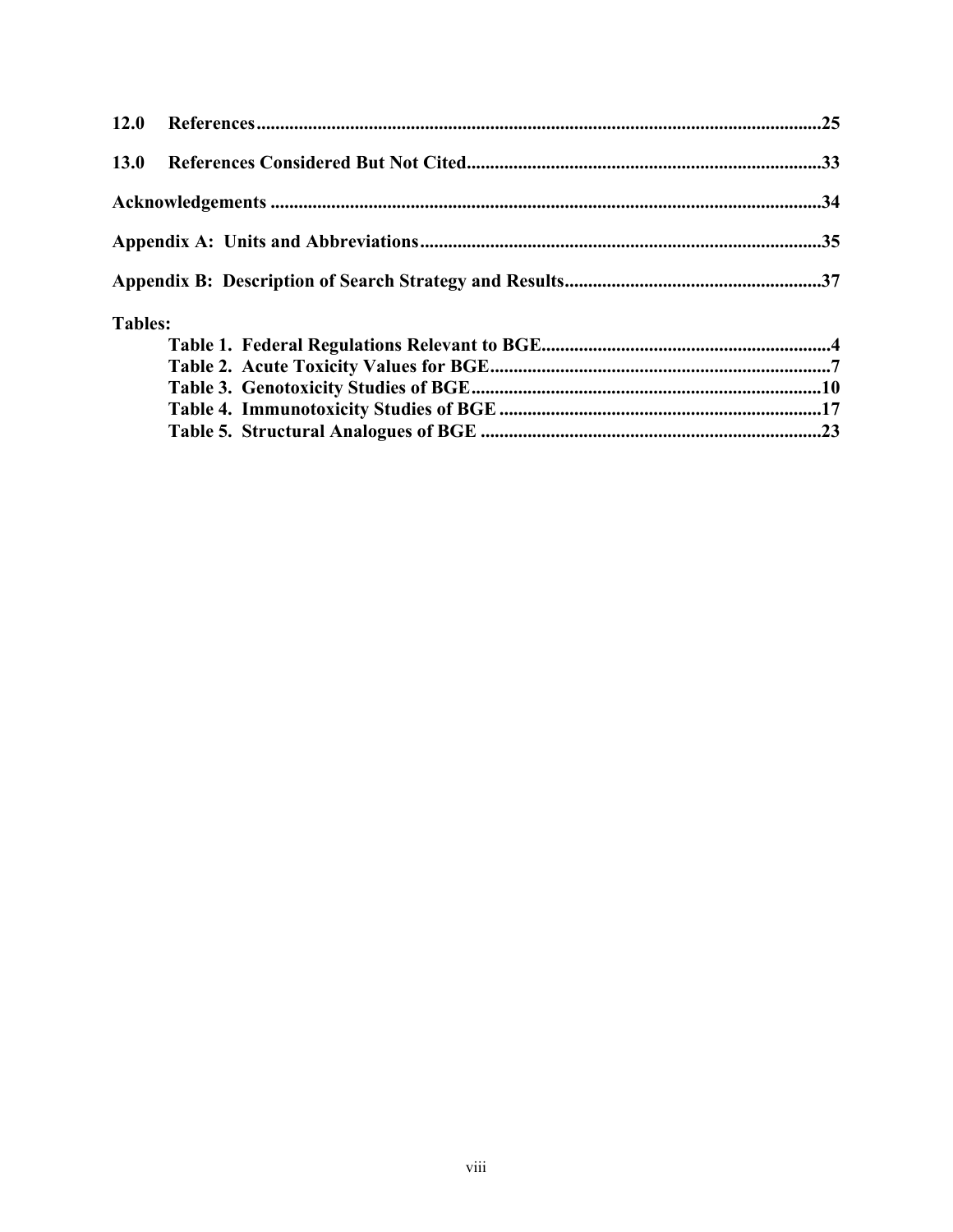## <span id="page-10-0"></span>**1.0 Basis for Nomination**

*n*-Butyl glycidyl ether (BGE) was nominated by the National Institute of Environmental Health Sciences (NIEHS) for toxicological characterization, including reproductive toxicity and carcinogenicity studies. The rationale for this nomination is a suspicion of toxicity based on structural features, positive results in genetic toxicity studies, substantial potential for human exposure and a lack of chronic toxicity data. It is a high-production-volume (HPV) chemical used primarily as a reactive diluent in epoxy resins such as bisphenol A diglycidyl ether (BADGE) resins. The widespread use of these epoxy resins in electronics, construction, and coatings leads to potential worker exposure in numerous industries. Glycidyl ethers contain the strained oxirane ring structure. Compounds with this moiety are alkylating agents that may damage DNA. Many compounds containing the epoxy moiety have been shown to be carcinogens (e.g., ethylene oxide and diepoxybutane).

## **2.0 Introduction**





## **2.1 Chemical Identification and Analysis**

BGE ( $[C_7H_{14}O_2]$ ; mol. wt. = 130.21) is also called:

Ageflex BGE DY-BP BRN 0103668 EINECS 219-376-4 1-Butoxy-2,3-epoxypropane Epi-Rez 501 1-Butyl glycidyl ether Epodil 741 2,3-Epoxypropyl butyl ether ERL 0810 2-(Butoxymethyl)oxirane Ether, butyl 2,3-epoxypropyl 3-Butoxy-1,2-epoxypropane Ether, butyl glycidyl BGE-C Glycidyl butyl ether BGE-R HSDB 299 (Butoxymethyl)oxirane NSC 83413  $(\pm)$ -Butyl glycidyl ether Sipomer BGE CCRIS 828 TK 10408

Butyl 2,3-epoxypropyl ether Oxirane, (butoxymethyl)- (9CI) Butyl glycidyl ether Propane, 1-butoxy-2,3-epoxy- (6CI, 8CI)

Sources: ChemIDplus (undated-a); HSDB (2002); Registry (2003)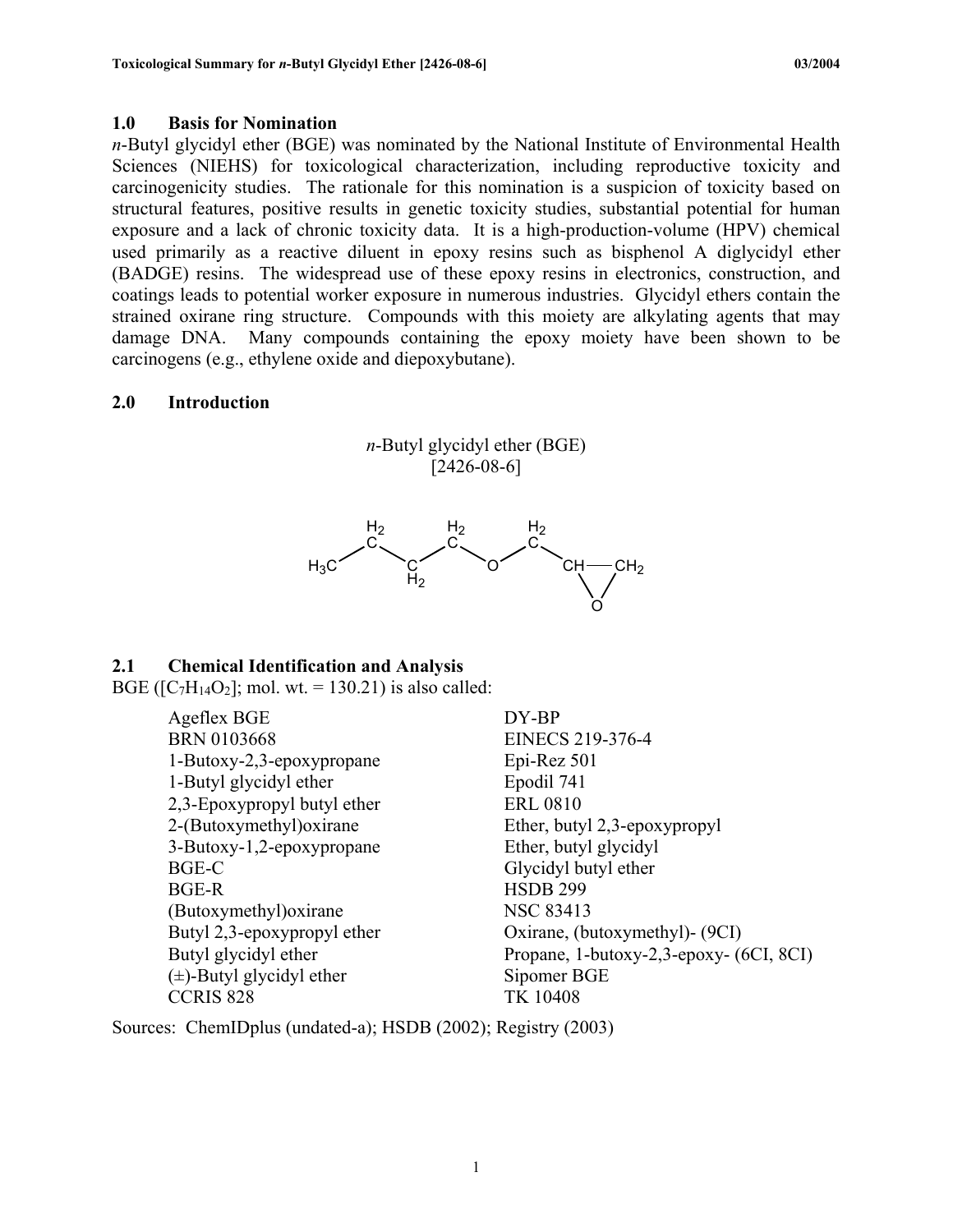<span id="page-11-0"></span>In air, BGE can be analyzed using gas chromatographic analysis or solid sorbent sampling. The National Institute for Occupational Safety and Health (NIOSH) Method S81 uses gas chromatography with a flame ionization detector (GC/FID); it has been validated over the range of 133 to 542 mg/m<sup>3</sup> using a 10-L sample (HSDB, 2002; NIOSH, 1988). NIOSH Method 1616, which is Method S81 in a revised format, has a working range of 15 to 60 ppm (80 to 320) mg/m<sup>3</sup>) for a 20-L sample (NIOSH, 1994). An Occupational Safety and Health Administration (OSHA) standard method uses absorption on charcoal and then detection by gas-liquid chromatography (GLC) (Gardiner et al., 1993). High performance liquid chromatography (HPLC) allows the determination of BGE at levels down to 1 ppb (1 µg/L) (Ramanujam et al., 1981). Hemoglobin adduct measurements have been suggested for monitoring low-level exposures in humans (Licea Pérez et al., 1997).

| <b>Property</b>              | <b>Information</b>                     | Reference(s)              |
|------------------------------|----------------------------------------|---------------------------|
| Physical State               | clear, colorless to pale yellow liquid | HSDB (2002); NIOSH (1988) |
| Odor                         | irritating; slightly unpleasant        | HSDB (2002); NIOSH (1988) |
| Boiling Point $(^{\circ}C)$  | $164 \; (\partial)$ 760 mm Hg          | HSDB (2002); NIOSH (1988) |
| Melting Point $(^{\circ}C)$  | 59                                     | Registry (2003)           |
| Flash Point $(^{\circ}C)$    | 64                                     | NIOSH (1978)              |
| Vapor Pressure (mm Hg)       | 3.2 $\omega$ 25 °C                     | <b>HSDB</b> (2002)        |
| Specific Gravity             | 0.908 @ 25 °C/4 °C                     | <b>HSDB</b> (2002)        |
| Water Solubility             | $2\%$ @ $20 °C$                        | <b>HSDB</b> (2002)        |
| Octanol-water partition      | 0.63                                   | <b>HSDB</b> (2002)        |
| coefficient ( $log K_{OW}$ ) |                                        |                           |

## **2.2 Physical-Chemical Properties**

Contact between BGE and strong oxidizers (e.g., perchlorates, nitrates, and bromine) can result in fires and explosions, while contact with strong caustic agents may cause polymerization with the release of heat. When exposed to light or air, BGE may form explosive peroxides. When heated to decomposition, acrid smoke and fumes such as carbon monoxide are emitted. Additionally, BGE can cause deterioration of some forms of plastics, coatings, and rubber (HSDB, 2002; NIOSH, 1988; NJ DHSS, 1998).

## **2.3 Commercial Availability**

BGE is commercially available from Dow Chemical Company (Freeport, TX, and Deer Park, TX) (HSDB, 2002). It is manufactured by Air Products and Chemicals, Inc. (Allentown, PA) as Epodil® 741 (Air Products and Chemicals, Inc., undated; Eastech Chem. Inc., 2002). Under the 1990, 1994, and 1998 Inventory Update Rule (IUR), the following companies reported manufacturing or importing BGE, which was available for sponsorship in the HPV Challenge Program (U.S. EPA, 2003):

- 1990: Ciba-Geigy Corporation, Textile Products; CPS Chemical Company, Inc.; Rhone-Poulenc Inc.
- 1994: Air Product and Chemicals, Inc.; Ciba-Geigy Corporation; Rhone-Poulenc Inc.
- 1998: Air Products and Chemicals, Inc.; Ciba Specialty Chemicals Corporation; Ciba Specialty Chemicals Water Treatment.

Ciba Specialty Chemicals (Tarrytown, NY) provides BGE reactive diluent for epoxy resins used for laminating, flooring, and electrical casting (ChemBuyersGuide, undated). Likewise, numerous suppliers of liquid epoxy resins containing BGE as a reactive diluent exist. For example, Resolution Performance Products (Houston, TX) supplies epoxy resins using modifiers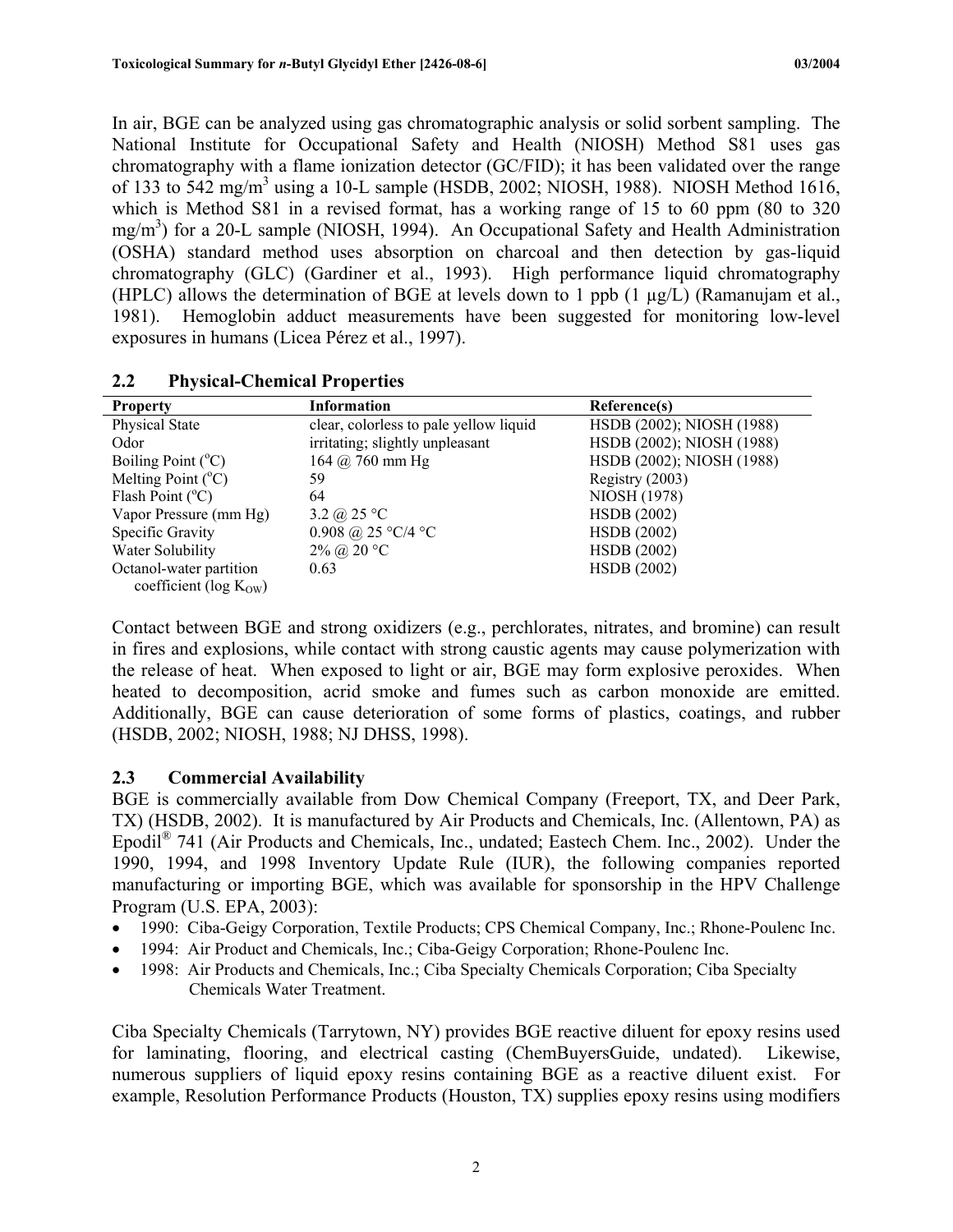<span id="page-12-0"></span>that include BGE (called H-61 or HELOXY Modifier 61) (RPP, 2001, 2002). Additionally, Araldite GY 506, a bisphenol A diglycidyl ether (BADGE) resin with BGE, is supplied by Electron Microscopy Sciences (Fort Washington, PA) (Electron Microsc. Sci., 1997).

## **3.0 Production Processes**

BGE is produced through the condensation of *n*-butyl alcohol and epichlorohydrin followed by dehydrochlorination with caustic to form the epoxy ring (HSDB, 2002).

## **4.0 Production and Import Volumes**

Under the 1986, 1990, 1998, and 2002 IUR, an aggregate production volume ranging between  $>1$ million lb (453,600 kg) to 10 million lb (4,536,000 kg) was reported for BGE. In 1994, the range was from >500,000 lb (226,800 kg) to 1 million lb (453,600 kg) (U.S. EPA, 2004). Production volumes for BGE were probably greater than  $9.08 \times 10^5$  g (2000 lb) in 1973 and 1974 (HSDB, 2002). No import volumes were available.

## **5.0 Uses**

BGE is used primarily as a reactive diluent for epoxy resins, serving as a viscosity-reducing agent, an acid acceptor for stabilizing chlorinated solvents, and as a chemical intermediate (Gardiner et al., 1993; HSDB, 2002; Huntsman, undated). BGE as Epodil® 741 is used as an epoxy resin diluent for tooling, electrical applications, flooring, and highly filled coatings (Air Products and Chemicals, Inc., undated). Additionally, it is used as an epoxy resin diluent in coatings, inks, adhesives, rubber, and plastics (Eastech Chem. Inc., 2002).

## **6.0 Environmental Occurrence and Persistence**

The closed bottle test indicated that BGE was partially biodegradable, while the Modified Sturm test showed that BGE had "no evidence of biodegradability." Models (e.g., EPIWIN V3.05) have been used to calculate the rate of photodegradation of BGE, as well as its partitioning among air, water, soil, and sediment. Assuming a reaction time of 12 hours and an average atmospheric concentration of  $1.5x10^6$  OH/cm<sup>3</sup>, the half-life was calculated to be 0.539 days. Using a soil  $K_{OC}$  of 1.75 and a log  $K_{ow}$  of 0.63, BGE concentrations were reported to be 2.7% in air, 53.5% in water, 43.8% in soil, and <0.1% in sediment (ERSTG, 2002b,c).

## **7.0 Human Exposure**

Humans are potentially exposed to BGE via inhalation, ingestion, and skin and eye contact (HSDB, 2002; NIOSH, 1988, undated). Its use in consumer products (epoxy adhesives, architectural and industrial maintenance coatings, etc.), building materials, and furnishings contribute to indoor air pollution (CARB, 1998; Environmental Defense, 2003). In the workplace, potential exposure to BGE exists until the epoxy resin is completely cured (NIOSH, 1978).

NIOSH has conducted several health hazard evaluation and industrial hygiene walk-through surveys of industrial plants; air concentrations of BGE were generally below the OSHA limit (e.g., Belanger, 1986; Cox, 1979; Evans, 1977; Liss and Chrostek, 1983; Liss and Ruhe, 1983; and Stephenson et al., 1985). In the NIOSH National Occupational Exposure Survey (NOES), conducted between 1981 and 1983, an estimated 60,217 workers (14,929 females) were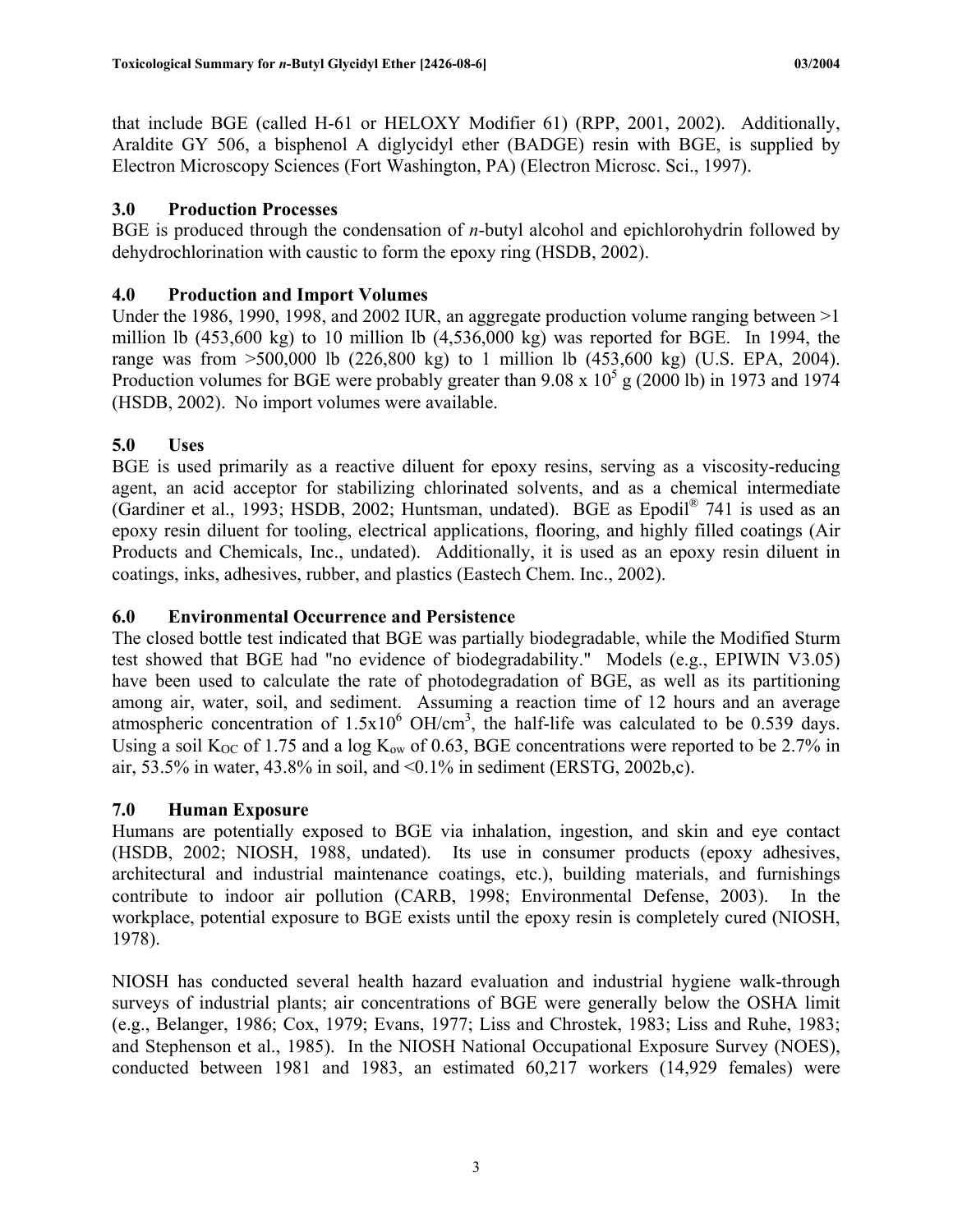<span id="page-13-0"></span>potentially occupationally exposed to BGE; results are provided by industry and occupation (NIOSH, 1990).

## **8.0 Regulatory Status**

U.S. government regulations pertaining to BGE are summarized in **Table 1**.

The American Conference of Governmental Industrial Hygienists (ACGIH) time-weighted average (TWA) threshold limit value (TLV) is 25 ppm  $(135 \text{ mg/m}^3)$  (ACGIH, 2003). NIOSH recommends a 15-minute exposure limit of 5.6 ppm  $(30 \text{ mg/m}^3)$  (NIOSH, 1988, undated). The OSHA eight-hour TWA permissible exposure limit (PEL) is 50 ppm  $(270 \text{ mg/m}^3)$  for BGE as an air contaminant in the general industry, as well as in shipyards and construction (see table). The Environmental Protection Agency (EPA) regulates BGE under the Toxic Substances Control Act (TSCA) (e.g., 40 CFR 716.120). In 1992, BGE was added the Master Testing List (MTL) under TSCA; testing action development was in progress (U.S. EPA, 1996).

|                                | Reference                                                                                                                                                                                                   | <b>Summary of Regulation</b>                                                                                                                                                                                                         |
|--------------------------------|-------------------------------------------------------------------------------------------------------------------------------------------------------------------------------------------------------------|--------------------------------------------------------------------------------------------------------------------------------------------------------------------------------------------------------------------------------------|
| $\mathcal{O}$<br>S<br>H<br>A   | 29 CFR 1910-Occupational<br>Safety and Health Standards;<br>Subpart Z-Toxic and<br>Hazardous Substances;<br>§1910.1000 Air Contaminants<br>(7/1/03)                                                         | The permissible exposure limit (PEL) as an 8-hr time weighted average<br>(TWA) is 50 ppm $(270 \text{ mg/m}^3)$ for BGE.                                                                                                             |
|                                | 29 CFR 1915-Occupational<br>Safety and Health Standards<br>for Shipyards and Shipyard<br>Employment; Subpart Z-<br>Toxic and Hazardous<br>Substances; §1915.1000 Air<br>Contaminants (7/1/03)               | The PEL as an 8-hr time TWA is 50 ppm $(270 \text{ mg/m}^3)$ for BGE.                                                                                                                                                                |
|                                | 29 CFR 1926-Safety and<br>Health Regulations for<br>Construction; Subpart D-<br>Occupational Health and<br><b>Environmental Controls;</b><br>§1926.55 Gases, vapors,<br>fumes, dusts, and mists<br>(7/1/03) | The PEL as an 8-hr TWA is 50 ppm $(270 \text{ mg/m}^3)$ for BGE.                                                                                                                                                                     |
| E<br>${\bf P}$<br>$\mathsf{A}$ | 40 CFR 712-Chemical<br>Information Rules; §712.30<br>(7/1/90)                                                                                                                                               | Section 8(a) of TSCA requires manufacturers of BGE to report<br>preliminary assessment information concerned with production, use, and<br>exposure to EPA as cited in the preamble of the 51 FR 41329.                               |
|                                | 40 CFR 716—Health and<br>Safety Data Reporting;<br>Subpart B-Specific<br>Chemical Listing; §716.120<br>Substances and listed mixtures<br>to which this subpart applies<br>(7/1/03)                          | Pursuant to section 8(d) of TSCA, manufacturers, importers, and<br>processors of BGE must submit to EPA copies and lists of unpublished<br>health and safety studies. Its effective date began on 10/04/82 and ended<br>on 10/04/92. |

## **Table 1. Federal Regulations Relevant to BGE**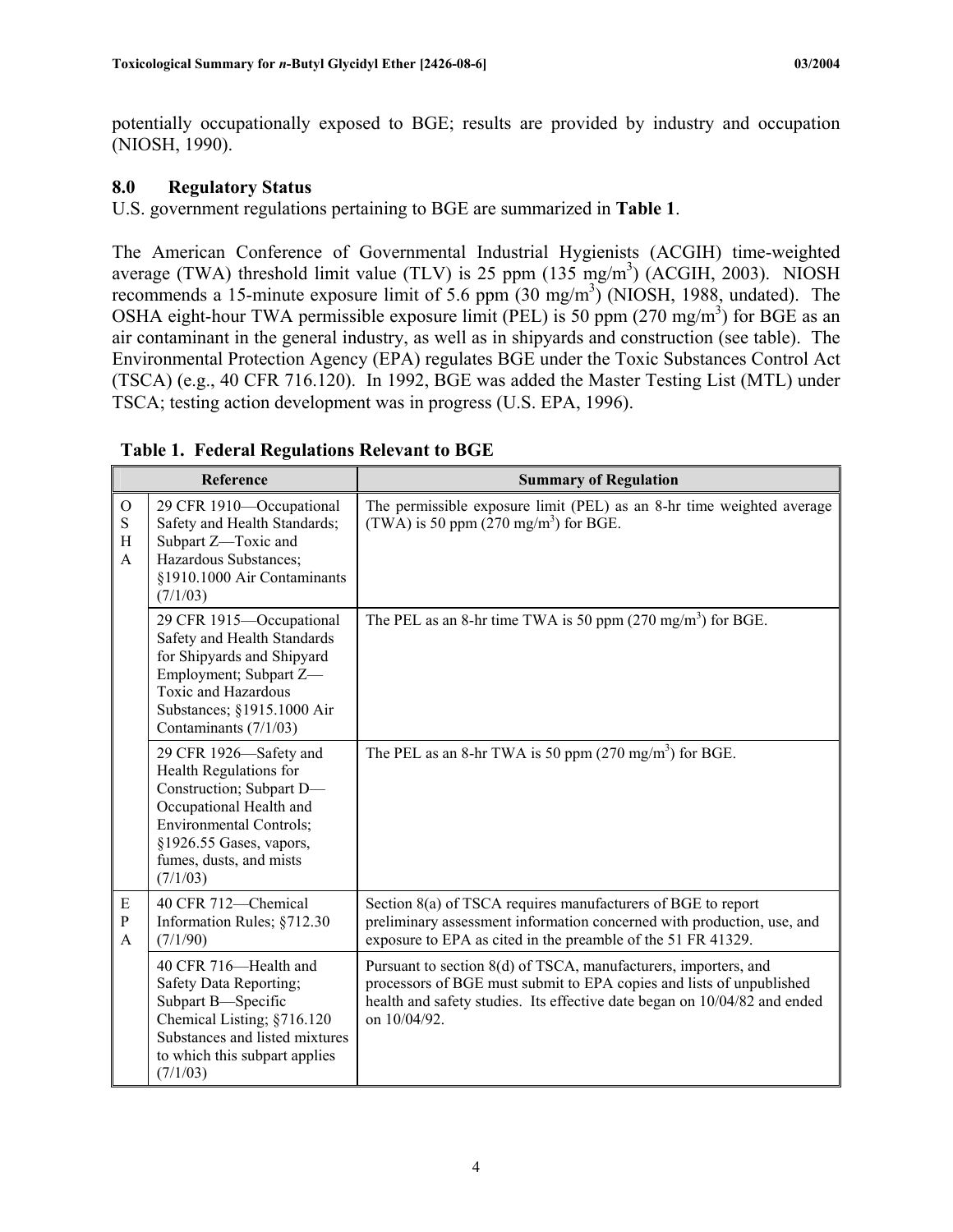#### <span id="page-14-0"></span>**9.0 Toxicological Data**

#### **9.1 General Toxicology**

#### **9.1.1 Human Data**

BGE is a mild skin and eye irritant. Short-term exposure to BGE causes irritation to the nose and throat resulting in coughing and wheezing. Other symptoms include headache, lightheadedness, dizziness, incoordination, and fainting; high levels can lead to death. Longterm exposure to BGE can result in skin sensitization, narcosis, hematopoietic effects, and central nervous system (CNS) depression (Gardiner et al., 1993; HSDB, 2002; NIOSH, 1988, undated; NJ DHSS, 1998). The concentration immediately dangerous to life and health (IDLH) is 250 ppm (NIOSH, 1996).

*Acute Toxicity*: In two workers, exposure to BGE (contained in a grouting compound) via inhalation resulted in coughing, vomiting, ataxia, and headache within two hours. Irritation of the gastrointestinal tract was related to length of exposure. One man was exposed for 90 minutes, the other was exposed for four hours. Within 24 hours, both men were admitted to a hospital. Case I (21 years old) underwent an appendectomy after 17 days of central abdominal pain and was recovering three months later. Case II (42 years old) collapsed with hematemesis and melena four weeks later and continued to suffer from spasmodic headaches, lethargy, anorexia, and vomiting, with evidence of blood three months later (Wallace, 1979).

*Immunotoxicity*: BGE is reported to be a skin sensitizer, based on the murine local lymph node assay (LLNA), guinea pig maximization tests, and human studies (Basketter et al., 2000; Haneke et al., 2001; IARC, 1989). In a study of 20 patients with contact allergy to epoxy resins, three reacted to BGE (0.25%) (Fregert and Rorsman, 1964). In another study, BGE produced allergic reactions in only two of 140 patients tested (Jolanki et al., 1990; cited by Gardiner et al., 1992). In more recent years, surveys regarding allergic and irritant reactions to plastic and glue allergens have been conducted. Patch testing of BGE (0.25% w/w in petroleum) with a two-day occlusion in 310 patients during a six-year period resulted in only two cases of allergic reaction (0.6%) and one case of irritant reaction (Kanerva et al., 1997, 1999). In another investigation, 839 patients were patched tested with a series of plastic and glue allergens over a period of seven years; no reactions (0 out of 343) to BGE (0.25%) were reported (Tarvainen, 1995). In a bisphenol A-based epoxy resin manufacturing plant in which 26 of 228 workers had workrelated skin eruptions during a ten-year period, 19 were patch tested. One subject showed a positive reaction to BGE, as well as epichlorohydrin. At 48 hours, erythema and mild edema were seen; at 72 hours, erythema, edema, and papules were seen (Prens et al., 1986).

*Reproductive Toxicity*: A reproductive health survey was initiated due to an unexpected increase in the number of miscarriages at a plastics fabrication facility. Among the chemicals investigated, BGE (in products Epibond 8543-A, Epocast 167-A, and epoxy resins) was associated with one miscarriage. No single agent, however, was identified as a cause (Boeing Co., 1986).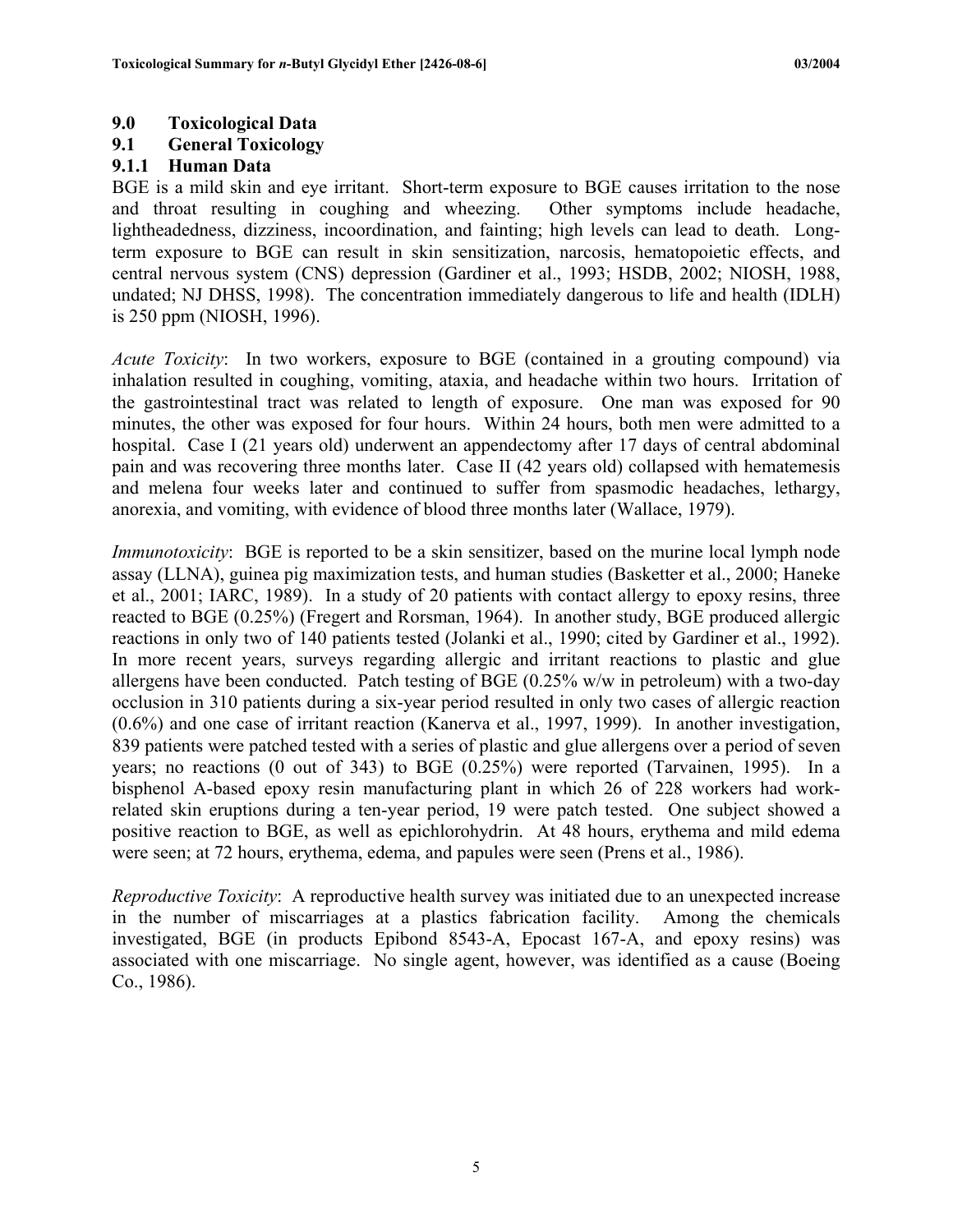#### <span id="page-15-0"></span>**9.1.2 Chemical Disposition, Metabolism, and Toxicokinetics**

Oral administration of  ${}^{14}$ C-BGE (20 mg/kg [0.15 mmol/kg]) to male Wistar rats and New Zealand white rabbits resulted in rapid absorption and metabolism. Within 24 hours, 87 and 78%, respectively, were eliminated in the urine. After 96 hours, 91.5 and 80%, respectively, of the administered dose were excreted in the urine. The following urinary metabolites were identified (compound; % in rats and % in rabbits): I (not identified; 22 and 4%), II (3-butoxy-2 acetylaminopropionic acid; 26 and 2%), III (3-butoxy-2-hydroxypropionic acid; 10 and 45%), and IV (butoxyacetic acid; 11 and 7%). A major route of biotransformation was via the hydrolytic opening of the epoxide ring, producing a diol that was then oxidized to 3-butoxy-2 hydroxypropionic acid, followed by oxidative decarboxylation to yield butoxyacetic acid (Shell Oil Co., 1983 [published as Eadsforth et al., 1985]).



 $*$  *n*-Bu represents  $CH<sub>3</sub>(CH<sub>2</sub>)<sub>3</sub>$ -

#### **9.1.3 Acute Exposure**

Acute toxicity values for BGE are presented in **Table 2**. Numerous TSCATS report acute toxicity data for BGE, either alone or in a mixture (e.g., Epoxide No. 8, Cardura E10, and EPON Resin 815). The studies include primary eye irritation tests and primary skin irritation tests in rats and rabbits, as well as inhalation studies (e.g., Ciba-Geigy, 1972, 1977; Confidential, 1983; Procter and Gamble Co., 1979; Reichhold Chem. Co., 1978; Rhone-Poulenc Inc., 1973). Shell (1956, 1957b) conducted and reported data from acute toxicity studies in rats, mice, rabbits, and dogs via various routes (intragastric [i.g.], intraperitoneal [i.p.], inhalation, intramuscular [i.m.], and dermal application). Common signs of toxicity included CNS depression, hyperventilation, dyspnea, and autolysis of the gastric mucosa.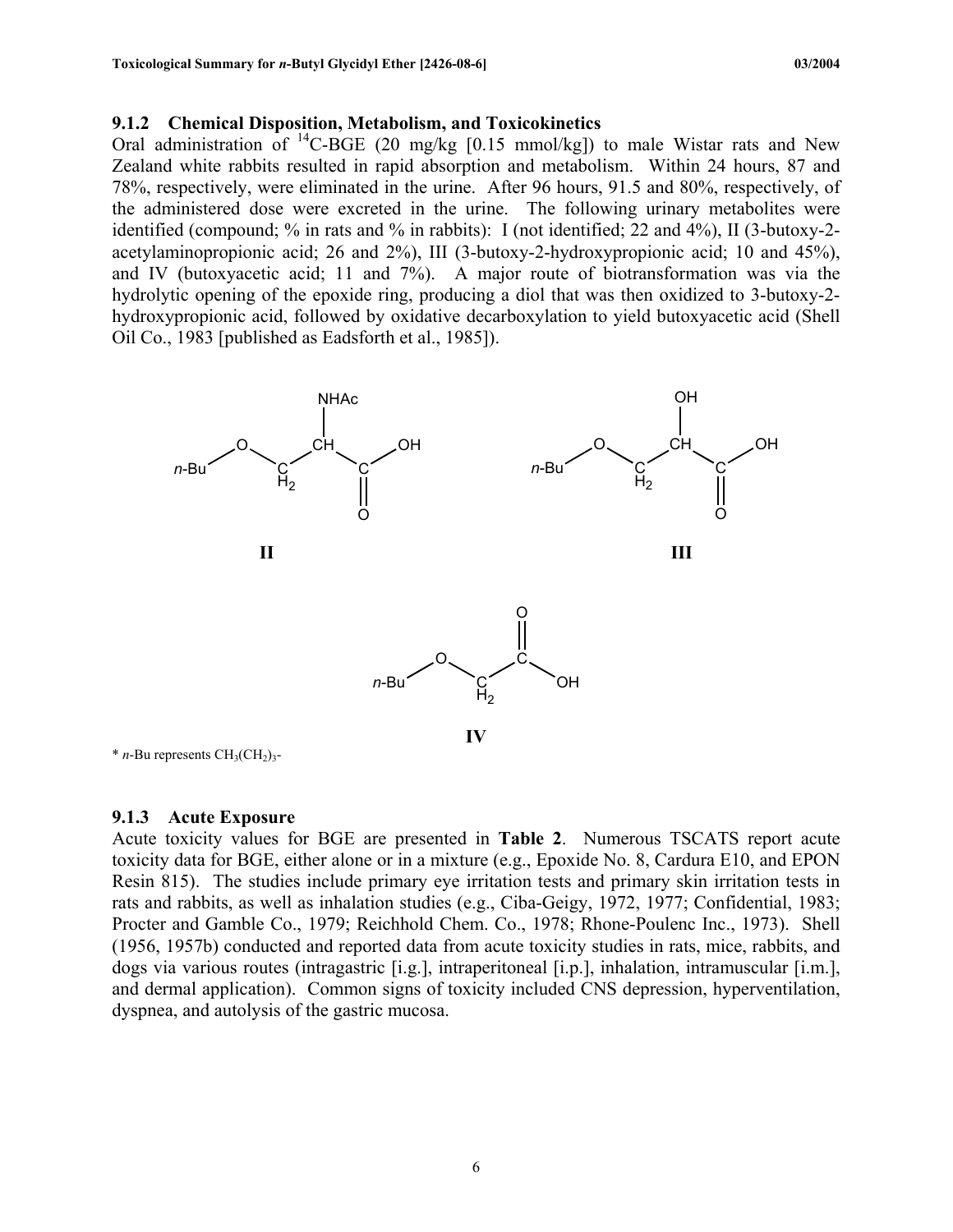| Route           | Species (sex and strain)                       | $LD_{50}/LC_{50}$                                                                                                             | Reference(s)                                                                            |  |
|-----------------|------------------------------------------------|-------------------------------------------------------------------------------------------------------------------------------|-----------------------------------------------------------------------------------------|--|
| inh.            | mouse (M, strain n.p.)                         | $LC_{50(4 \text{ hr})}$ > 3500 ppm (18.64 g/m <sup>3</sup> )                                                                  | Hine et al. (1956)                                                                      |  |
|                 | rat (sex and strain n.p.)<br>$(M; Long-Evans)$ | $LC_{50(8 \text{ hr})}$ >670 ppm (3.57 g/m <sup>3</sup> )<br>$LC_{50(8 \text{ hr})} = 1030 \text{ ppm} (5.485 \text{ g/m}^3)$ | ACGIH (1986; cited by HSDB, 2002)<br>Hine et al. (1956); Shell Oil Co.<br>(1956, 1957b) |  |
| i.p.            | mouse (M, Webster)                             | $LD_{50} = 0.70$ g/kg (5.38 mmol/kg)                                                                                          | Hine et al. (1956); Shell Oil Co.                                                       |  |
|                 | rat (M, Long-Evans)                            | $LD_{50} = 1.14$ g/kg (8.76 mmol/kg)                                                                                          | (1956, 1957b)                                                                           |  |
| i.g.            | mouse (M, Princeton)                           | $LD_{50} = 1.53$ g/kg (11.8 mmol/kg)                                                                                          | Hine et al. (1956); Shell Oil Co.<br>(1957b)                                            |  |
|                 | rat $(M, strain n.p.)$                         | $LD_{50} = 2.26$ g/kg (17.4 mmol/kg)                                                                                          |                                                                                         |  |
| oral            | mouse (M, Webster)                             | $LD_{50} = 1.53$ g/kg (11.8 mmol/kg)                                                                                          | Hine et al. $(1956)$ ; Shell Oil Co.<br>(1956)                                          |  |
|                 | rat (sex and strain n.p.)                      | $LD_{50} = 2.05$ g/kg (15.7 mmol/kg)                                                                                          | Weil et al. (1963)                                                                      |  |
|                 |                                                | $LD_{50} = 2.26$ g/kg (17.4 mmol/kg)                                                                                          | Hine et al. (1956)                                                                      |  |
| perc.<br>dermal | rabbit (sex and strain n.p.)                   | $LD_{50} = 0.788$ g/kg (6.05 mmol/kg)                                                                                         | Lockwood and Taylor (1982; cited by<br>Gardiner et al. (1993)                           |  |
|                 |                                                | $LD_{50} = 2.52$ mL/kg (17.6 mmol/kg)                                                                                         | Weil et al. (1963)                                                                      |  |
|                 | (M; New Zealand white)                         | $LD_{50} = 4.93$ g/kg (37.9 mmol/kg)                                                                                          | Hine et al. (1956); Shell Oil Co.<br>(1956, 1957b)                                      |  |

<span id="page-16-0"></span>**Table 2. Acute Toxicity Values for BGE** 

Abbreviations: inh. = inhalation; i.g. = intragastric; i.p. = intraperitoneal; LC<sub>50</sub> = concentration lethal to 50% of test animals;  $LD_{50}$  = lethal dose for 50% of test animals;  $M = male(s)$ ; n.p. = not provided; perc. = percutaneous

In mice and rats, BGE (5% in propylene glycol) given via i.g. administration produced incoordination, ataxia, depressed motor activity, agitation, excitement, and eventually CNS depression; the animals were usually comatose at the time of death. Additionally, dyspnea was observed. Intraperitoneal injection of BGE (20% in propylene glycol to mice and undiluted to rats) caused basically the same signs of toxicity as i.g. administration. The  $LD_{50}$  values indicate a slight increase in toxicity. Vapor exposure of mice and rats to BGE (up to 200 ppm [1.07  $g/m<sup>3</sup>$ ) for eight hours produced delirium and early depression in the animals, along with dyspnea, lacrimation, salivation, nasal discharge, and aerophagia. Pathological findings from the acute studies included irritation of the lungs, pneumonitis, hyperemia of the adrenal glands, adhesions of the stomach to adjacent tissues, and focal inflammation and moderate congestion of central zones in the liver (Hine et al., 1956). In a four-hour inhalation study, BGE (4000 ppm  $[21.30 \text{ g/m}^3]$ ) resulted in the death of one of six rats; the maximum time for zero mortality from inhalation of concentrated vapor was two hours (Weil et al., 1963).

BGE (undiluted) was found to be a mild skin irritant and mild eye irritant in rabbits (Hine et al., 1956; Grant, 1974 [cited by HSDB, 2002]; Gardiner et al., 1993).

#### **9.1.4 Short-term and Subchronic Exposure**

In male rats, exposure to BGE (38, 75, 150, or 300 ppm [0.20, 0.40, 0.799, or 1.60  $g/m<sup>3</sup>$ ]) for seven hours per day, five days per week for ten weeks resulted in growth retardation and the death of one of ten rats at 150 ppm. At the high dose (300 ppm), increased mortality (50%),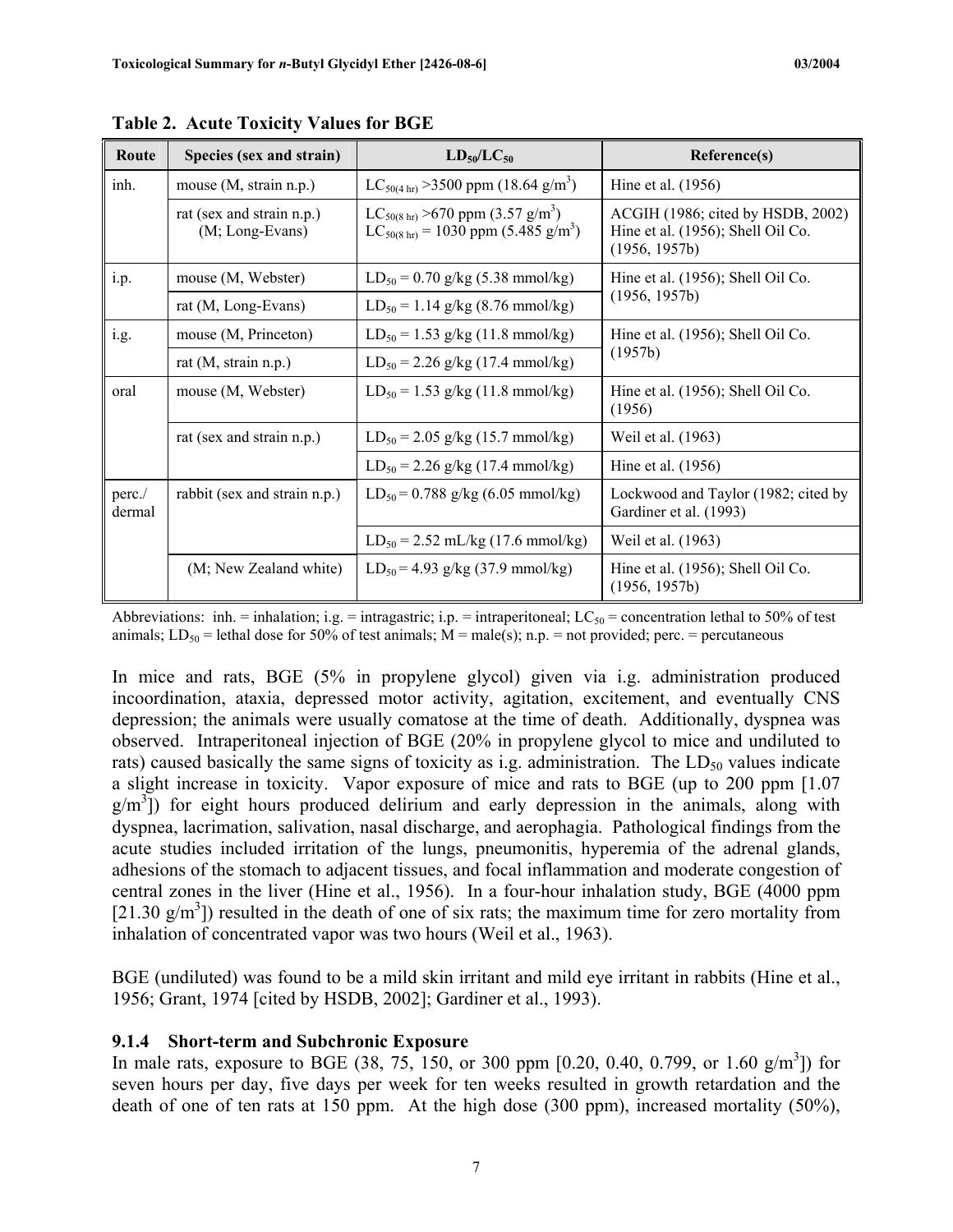<span id="page-17-0"></span>emaciation, liver necrosis, rough appearance, and significant increases in kidney to body and lung to body weight ratios were observed (Shell Oil Co., 1957a [cited as Andersen et al. (1957) in reviews]).

In another rat study, inhalation of BGE (0.1, 0.5, or 1.0 mg/L [18, 94, or 188 ppm]) for six hours per day, five days per week for 28 days produced decreased body weights, increased aspartate transferase levels in serum (males only), and slightly increased hemoglobulin (males only), which was reversible, all at the high dose. Furthermore, a significant decrease in fasting glucose in a high-dose reversibility group was observed. At the mid and high doses, degeneration of the olfactory mucosa and metaplasia of the ciliated respiratory epithelium were seen; these were more apparent in males than females (Ciba-Geigy, 1985a,b,c).

Dermal application of BGE (100 mg/kg [0.768 mmol/kg]) five times per week for four weeks produced small, white lesions in the liver in one of five rabbits (Confidential, 1964).

## **9.1.5 Chronic Exposure**

No data were available.

## **9.1.6 Synergistic/Antagonistic Effects**

No data were available.

## **9.1.7 Cytotoxicity**

BGE (4.1-1000 µg/mL) was toxic in human peripheral blood lymphocytes (HPBL); viability ranged from 85.9% (at 10  $\mu$ g/mL [77  $\mu$ M]) to 68.1% (at 1000  $\mu$ g/mL) (Frost and Legator, 1982).

## **9.2 Reproductive and Teratological Effects**

Inhalation of BGE (38, 75, 150, or 300 ppm [0.20, 0.40, 0.799, or 1.60  $\frac{g}{m^3}$ ]) for seven hours per day, five days per week for ten weeks produced atrophic testes in four of five surviving rats at 300 ppm, very small testes in one of ten rats at 150 ppm, and slight patchy atrophy of the testes in one of ten rats at 75 ppm (Shell Oil Co., 1957a [cited as Andersen et al. (1957) in reviews]). [EPA commented that "in the absence of data to the contrary, it should be assumed that the testicular atrophy…is the result of direct action of BGE" (U.S. EPA, 1979).]

Results from dominant lethal assays using BGE are included in **Section 9.6**.

## **9.3 Carcinogenicity**

No data were available.

## **9.4 Initiation/Promotion Studies**

No data were available.

## **9.5 Anticarcinogenicity**

No data were available.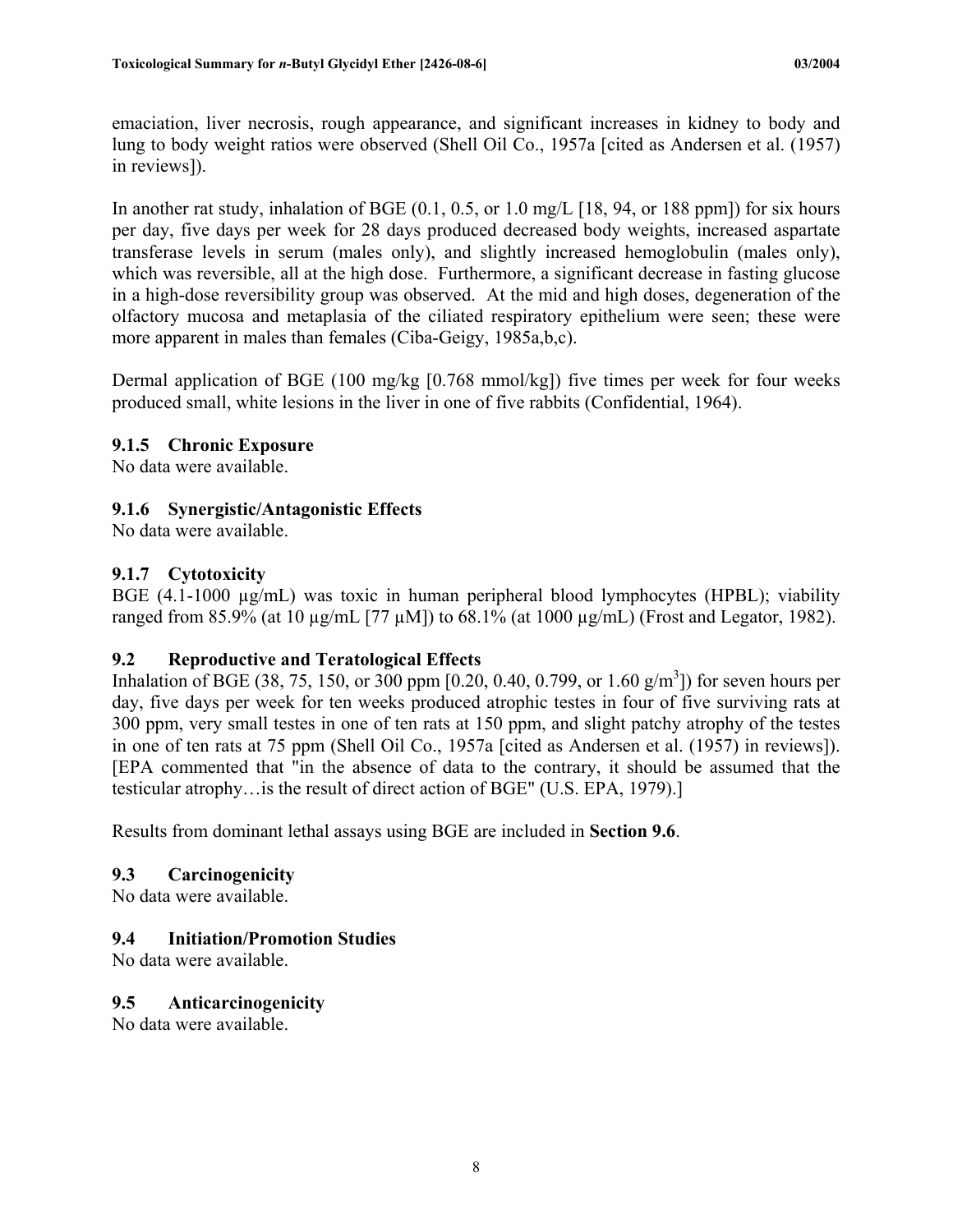#### <span id="page-18-0"></span>**9.6 Genotoxicity**

The details of the following studies are presented in **Table 3**.<br>[Note: U.S. EPA (1978), in its status report for several of the mutagenicity tests conducted below—Ames test, body fluid analysis, micronucleus test, induction of DNA repair, host-mediated assay, and dominant lethal assay,—noted problems with each test (Microfiche No. OTS0200451, Document No. 8EHQ-0778-0213).]

#### *In Vitro* Assays

BGE was found to be positive in a number of *in vitro* genetic toxicity assays. In *Salmonella typhimurium* strains TA100 and TA1535, BGE (up to 2000 µg/plate [15.36 µmol/plate]) produced base-pair type mutations, both with and without metabolic activation (S9). It was positive for mutagenicity in the SOS chromotest, as well as in mouse lymphoma cells and Chinese hamster V79 cells. Furthermore, BGE induced DNA repair in human blood lymphocytes, WI38 cells, and human peripheral blood lymphocytes (HPBL) (Canter et al., 1986; Confidential, 1977; Connor et al., 1980; Frost and Legator, 1982; Procter and Gamble Co., 1979; Pullin, 1977; Thompson et al., 1981; von der Hude et al., 1990, 1991; Wade et al., 1979).

BGE failed to show mutagenic activity in body fluid analyses and a host-mediated assay in mice in *S. typhimurium* strains TA98 and TA1535 and failed to transform mouse embryo cells (when administered up to toxic levels) (Connor et al., 1980; Pullin, 1977).

#### *In Vivo* Assays

Mixed results have been obtained in *in vivo* studies. In a mouse dominant lethal assay, BGE (1.5 g/kg [11.5 mmol/kg] body weight [bw]) given daily three times per week for eight weeks produced decreased pregnancy rates, increased fetal deaths, and a decreased proportion of implants per pregnant female in treated versus control animals (Pullin, 1977). In a repeat study using three dose levels, BGE  $(0.75, 1.5, \text{ or } 3.0 \text{ g/kg } [5.8, 12, \text{ or } 23 \text{ mmol/kg}]$  bw) failed to reproduce the above results at 1.5 g/kg. An increase in fetal deaths was seen at 3.0 g/kg. In another dominant lethal assay, BGE  $(0.375, 0.750, \text{or } 1.50 \text{ g/kg}$  [2.88, 5.76, or 11.5 mmol/kg] bw) resulted in a significant increase in fetal death rate (7.75%) at one week post treatment at the high dose in one experiment. Because this value was comparable to that for controls (7.33%) for the same period of time in a second experiment, a positive dominant lethal effect was suggested but uncertain. No dose-related changes in pregnancy rates or in the average number of implants per pregnant female were observed. Additionally, no significant dose-related testicular changes were reported (Whorton et al., 1983).

In the mouse micronucleus assay, BGE did not increase the number of micronuclei when given via gavage but produced dose-related increases in the number of micronuclei when given via i.p. injection (CMA, 1984; Connor et al., 1980; Pullin, 1977). In rats, aberrations in bone marrow cells were observed (Procter and Gamble Co., 1979).

## **9.7 Cogenotoxicity**

No data were available.

#### **9.8 Antigenotoxicity**

No data were available.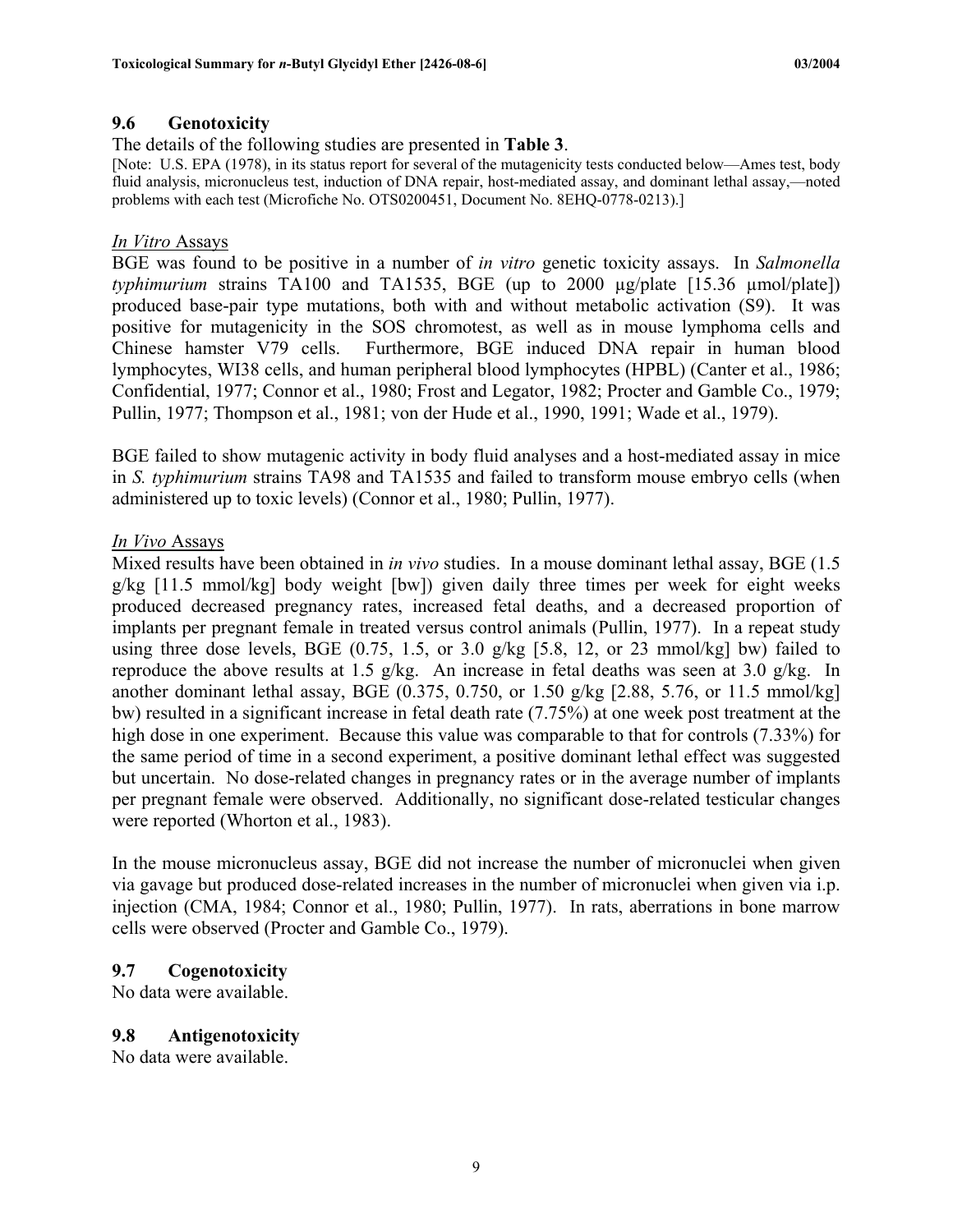| <b>Table 3. Genotoxicity Studies of BGE</b> |
|---------------------------------------------|
|---------------------------------------------|

<span id="page-19-0"></span>

| <b>Test System or Species,</b><br>Strain, and Age,<br>Number, and Sex of<br><b>Animals</b> | <b>Biological</b><br>Endpoint                           | <b>Metabolic</b><br><b>Activation</b><br>(S9) | <b>Chemical Form</b><br>and Purity | <b>Dose</b>                                                                                                         | <b>Results/Comments</b>                                                                                                          | Reference                        |
|--------------------------------------------------------------------------------------------|---------------------------------------------------------|-----------------------------------------------|------------------------------------|---------------------------------------------------------------------------------------------------------------------|----------------------------------------------------------------------------------------------------------------------------------|----------------------------------|
| In Vitro Assays                                                                            |                                                         |                                               |                                    |                                                                                                                     |                                                                                                                                  |                                  |
| Salmonella typhimurium<br>strains TA98, TA100,<br>TA1535, TA1537, and<br>TA1538            | reverse mutation<br>$(his^{+/}$ revertant<br>colonies)  | $+/-$                                         | BGE, purity n.p.                   | 5, 10, 25, or 100<br>µL/plate (34.9, 69.7,<br>174, or 697 mol/plate)<br>of a $0.15\%$ (v/v)<br>solution             | positive*: TA100 at ≥25µL/plate and<br>TA1535 at $\geq$ 10 µL/plate (-S9);<br>TA1535 at $\geq 5 \mu L$ /plate (+S9)              | Confidential (1977)              |
| S. typhimurium strains<br>TA98, TA100, TA1535,<br>TA1537, and TA1538                       | reverse mutation<br>$(his^{+/})$ revertant<br>colonies) | $+/-$                                         | BGE (R0065),<br>purity n.p.        | 8.2, 24.7, 74, 222.2,<br>666.7, or 2000 μg/mL<br>(0.063, 0.190, 0.57,<br>1.706, 5.120, or 15.36<br>$mM$ )           | positive* (TA100 and TA1535)                                                                                                     | Procter and Gamble<br>Co. (1979) |
| S. typhimurium strains<br>TA98, TA100, TA1535,<br>TA1537, and TA1538                       | reverse mutation<br>$(his^{+/}$ revertant<br>colonies)  | $+/-$                                         | BGE, >99% pure                     | 8.2, 24.7, 74.0, 222.2,<br>666.7, or 2000<br>µg/plate (0.06, 0.190,<br>0.568, 1.706, or 15.36<br>umol/plate)        | positive* (TA100, TA1535); response<br>enhanced with S9                                                                          | Thompson et al.<br>(1981)        |
| S. typhimurium strains<br>TA97, TA98, TA100,<br>and TA1535                                 | reverse mutation<br>$(his^{+/}$ revertant<br>colonies)  | $+/-$                                         | BGE, purity n.p.                   | 33, 100, 333, 1000, or<br>3333 µg/plate (0.25,<br>0.768, 2.56, 7.680, or<br>$25.60 \mu$ mol/plate)                  | positive* (TA97, TA100, TA1535)                                                                                                  | Canter et al. (1986)             |
| S. typhimurium strains<br>TA98, TA100, TA1535,<br>TA1537, and TA1538                       | reverse mutation<br>$(his^{+/})$ revertant<br>colonies) | $+/-$                                         | BGE, purity n.p.                   | $260 \mu g$ plate $(2.00$<br>umol/plate)                                                                            | positive* (TA100, TA1535); dose-<br>dependent response seen with TA1535<br>$(260-520 \text{ µg/plate} [2-4 \text{ µmol/plate}])$ | Connor et al. (1980)             |
| S. typhimurium strains<br>TA98 and TA1535                                                  | reverse mutation<br>$(his^{+/}$ revertant<br>colonies)  | $+/-$                                         | BGE, purity n.p.                   | 0.5, 1.0, or 2.0<br>$\mu$ mol/plate (65, 130,<br>or $260 \mu g$ /plate)                                             | positive* (TA1535); dose-dependent<br>response seen; S9 deactivated chemical                                                     | Pullin (1977)                    |
| S. typhimurium strains<br>TA1535 and TA1538                                                | reverse mutation<br>$(his^{+/})$ revertant<br>colonies) | $+/-$                                         | BGE, purity n.p.                   | 0.2, 2, 20, 100, 250,<br>500, or 2000 µg/plate<br>(0.002, 0.01, 0.15,<br>0.768, 1.92, 3.84, or<br>15.36 µmol/plate) | positive                                                                                                                         | Shell Oil Co. (1978)             |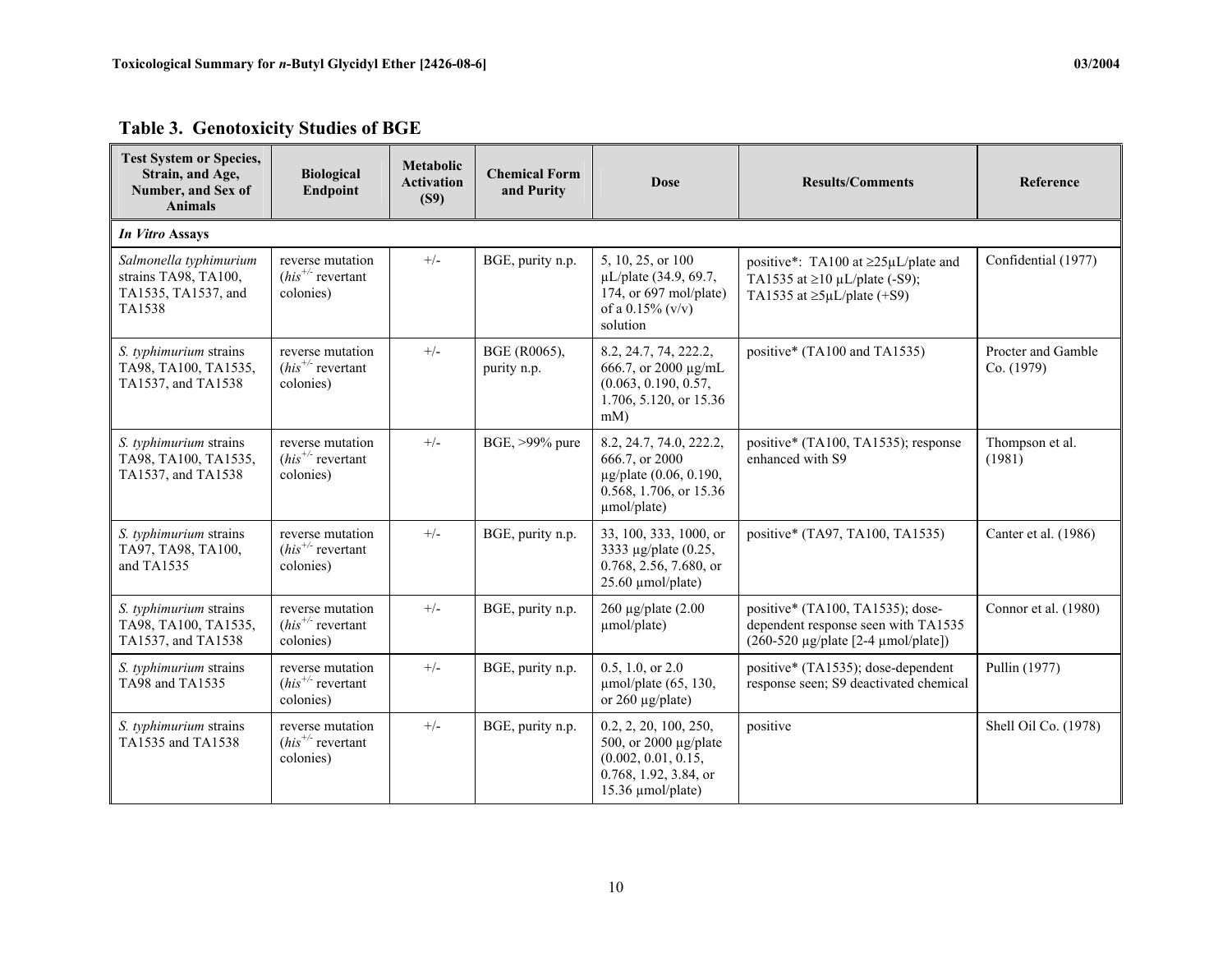| <b>Test System or Species,</b><br>Strain, and Age,<br>Number, and Sex of<br><b>Animals</b> | <b>Biological</b><br><b>Endpoint</b>                    | <b>Metabolic</b><br><b>Activation</b><br>(S9) | <b>Chemical Form</b><br>and Purity | <b>Dose</b>                                                                     | <b>Results/Comments</b>                                                                                                                    | Reference                     |
|--------------------------------------------------------------------------------------------|---------------------------------------------------------|-----------------------------------------------|------------------------------------|---------------------------------------------------------------------------------|--------------------------------------------------------------------------------------------------------------------------------------------|-------------------------------|
| S. typhimurium strains<br>TA98 and TA100                                                   | reverse mutation<br>$(his^{+/})$ revertant<br>colonies) | $+/-$                                         | BGE, purity n.p                    | 0.05 or 10.00 mg<br>$(0.38 \text{ or } 76.80 \text{ \mu}$ mol)<br>[spot tests]  | positive* (TA100)                                                                                                                          | Wade et al. (1979)            |
| S. typhimurium strains<br>TA98 and TA1535                                                  | reverse mutation<br>$(his^{+/}$ revertant<br>colonies)  | $\ast\ast$                                    | BGE, purity n.p.                   | 200 mg/kg (1.54)<br>mmol/kg)                                                    | Urine Assay-10F ICR mice were<br>given BGE orally daily for 4 days.<br>negative                                                            | Connor et al. (1980)          |
| S. typhimurium strains<br>TA98 and TA1535                                                  | reverse mutation<br>$(his^{+/})$ revertant<br>colonies) | $* *$                                         | BGE, purity n.p.                   | 750, 1500, or 3000<br>mg/kg (5.76, 11.52,<br>or $23.04$ mmol/kg)                | Urine Assay—10M BDF mice<br>dermally treated with 1500 mg/kg<br>$3x/wk$ for 8 wk or 15M with 750,<br>1500, or 3000 mg/kg $3x/wk$ for 16 wk | Connor et al. (1980)          |
|                                                                                            |                                                         |                                               |                                    |                                                                                 | negative                                                                                                                                   |                               |
| S. typhimurium strain<br>TA1535                                                            | reverse mutation<br>$(his^{+/}$ revertant<br>colonies)  | $**$                                          | BGE, purity n.p.                   | 200 mg/kg (1.54)<br>mmol/kg)                                                    | Urine Assay—10F $B_6D_2F_1$ and 10F<br>ICR mice were given BGE orally daily<br>for 4 days.                                                 | Pullin (1977)                 |
|                                                                                            |                                                         |                                               |                                    |                                                                                 | negative                                                                                                                                   |                               |
| S. typhimurium (strains<br>not specified)                                                  | reverse mutation<br>$(his^{+/})$ revertant<br>colonies) | n.p.                                          | BGE, purity n.p.                   | 200 mg/kg (1.54)<br>mmol/kg)                                                    | Host-mediated Assay-10F ICR mice<br>given BGE orally daily for 5 days;<br>bacteria inoculated into peritoneal<br>cavity of mice.           | Pullin (1977)                 |
|                                                                                            |                                                         |                                               |                                    |                                                                                 | negative                                                                                                                                   |                               |
| Escherichia coli strain<br><b>PQ37</b>                                                     | SOS chromotest<br>(recA response)                       | $+/-$                                         | BGE, 98% pure                      | 0.3, 1.0, 3.3, or 10.0<br>mM (39, 130, 430, or<br>$1300 \mu g/mL$               | positive                                                                                                                                   | von der Hude et al.<br>(1990) |
| Balb/3T3 cells                                                                             | transformation                                          | NA                                            | BGE, purity n.p.                   | 10, 33, 100, 330, or<br>670 μg/mL (0.077,<br>0.25, 0.77, 2.53, or<br>$5.15$ mM) | negative (single 2-h exposure period or<br>exposure split into 2 treatments<br>separated by 24 h)                                          | Connor et al. (1980)          |

**Table 3. Genotoxicity Studies of BGE (Continued)**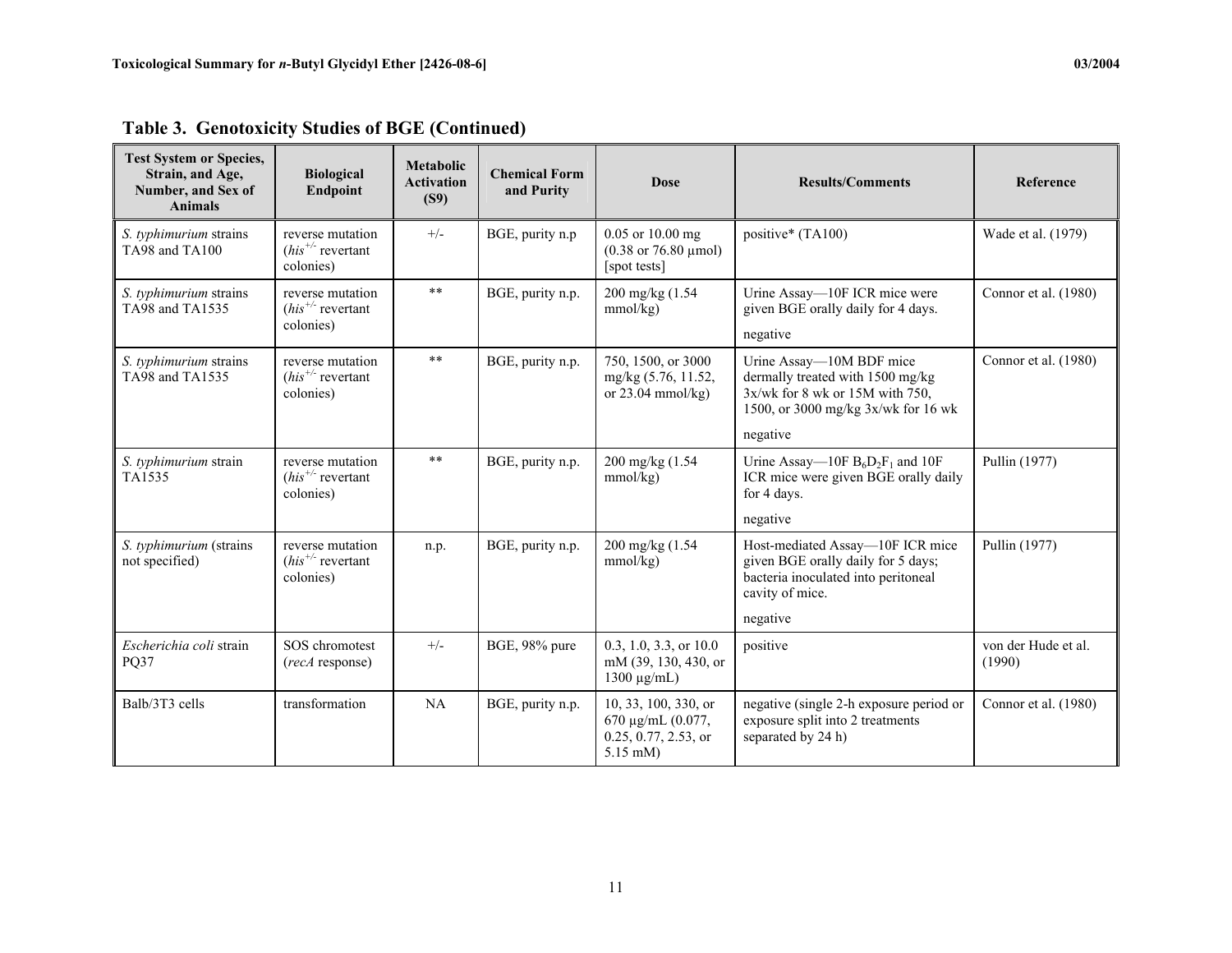| <b>Test System or Species,</b><br>Strain, and Age,<br>Number, and Sex of<br><b>Animals</b> | <b>Biological</b><br>Endpoint              | <b>Metabolic</b><br><b>Activation</b><br>(S9) | <b>Chemical Form</b><br>and Purity | <b>Dose</b>                                                                                                                                                                     | <b>Results/Comments</b>                                                 | Reference                                                                 |
|--------------------------------------------------------------------------------------------|--------------------------------------------|-----------------------------------------------|------------------------------------|---------------------------------------------------------------------------------------------------------------------------------------------------------------------------------|-------------------------------------------------------------------------|---------------------------------------------------------------------------|
| Mouse lymphoma cells,<br>L5178Y $Tk+/$ -locus                                              | gene mutation<br>(TK-deficient<br>mutants) | $+/-$                                         | BGE, >99% pure                     | 84, 100, 130, 164,<br>200, 256, 300, 320,<br>400, 500, 640, or 800<br>µg/mL (0.65, 0.77,<br>1.00, 1.26, 1.54,<br>1.97, 2.30, 2.46,<br>3.07, 3.84, 4.92, or<br>$6.14$ mM)        | positive; dose-related mutagenic effect<br>seen between 200-500 µg/mL   | Thompson et al.<br>$(1981)$ [See also<br>Procter and Gamble<br>Co. (1979) |
| Chinese hamster V79<br>cells                                                               | <b>SCE</b>                                 | NA                                            | BGE, 98% pure                      | 1.25, 2.5, or 5.0 mM<br>(0.163, 0.33, or 0.65)<br>mg/mL)                                                                                                                        | positive                                                                | von der Hude et al.<br>(1991)                                             |
| WI38 cells                                                                                 | UDS (influx of<br>$H-TdR$ in cell)         | $+/-$                                         | BGE, >99% pure                     | 0.24, 0.36, 0.53, 0.8,<br>or 1.2 $\mu L/mL$ (1.67,<br>2.51, 3.70, 6, or 8.4<br>mM) [ $+S9$ ]; 0.5, 1.0,<br>2.0, 4.0, or $8.0$<br>$\mu L/mL$ (4, 7.0, 14,<br>28, or 56 mM) [-S9] | weak and demonstrable, but not<br>considered positive, response $(+S9)$ | Thompson et al.<br>$(1981)$ [See also<br>Procter and Gamble<br>Co. (1979) |
| Human peripheral blood<br>lymphocytes (HPBL)                                               | <b>UDS</b>                                 | NA                                            | BGE, purity n.p.                   | 4.1, 10, 12.4, 37,<br>100, 111, 333, 500,<br>or $1000 \mu g/mL$<br>(0.031, 0.077,<br>0.0952, 0.28, 0.768,<br>0.852, 2.56, 3.84, or<br>$7.680$ mM)                               | positive                                                                | Frost and Legator<br>(1982)                                               |

**Table 3. Genotoxicity Studies of BGE (Continued)** 

HPBL UDS NA BGE, purity n.p. | 1, 10, 100, or 500

ppm (0.008, 0.077, 0.768, or 3.84 µM) positive; linear dose-response

Pullin (1977)

relationship seen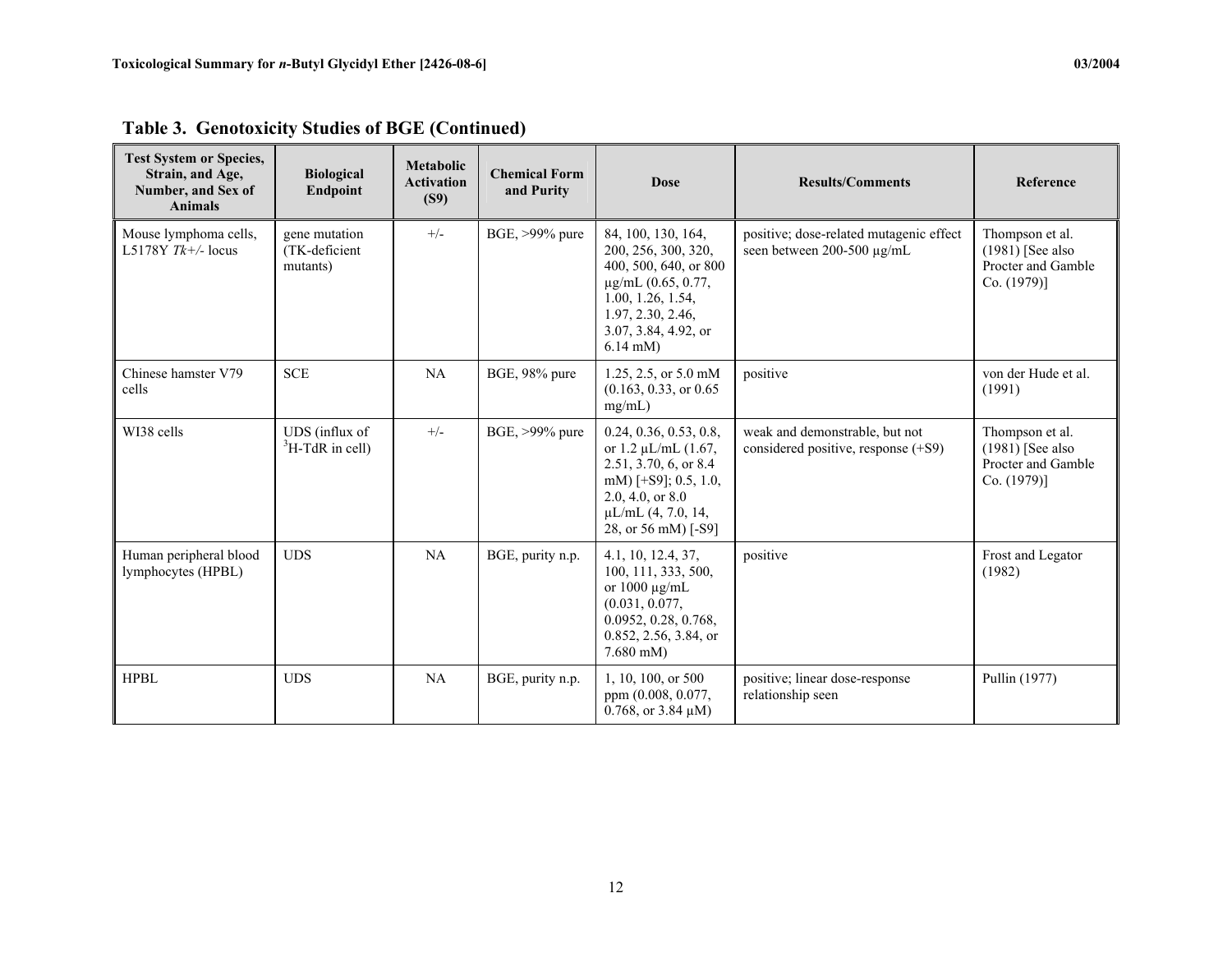| <b>Test System or Species,</b><br>Strain, and Age,<br>Number, and Sex of<br><b>Animals</b> | <b>Biological</b><br>Endpoint                   | <b>Metabolic</b><br><b>Activation</b><br>(S9) | <b>Chemical Form</b><br>and Purity | <b>Dose</b>                                                                 | <b>Results/Comments</b>                                                                                                                                                                                                                                                                                                                                                                                                                                                                                                                                                                        | Reference             |
|--------------------------------------------------------------------------------------------|-------------------------------------------------|-----------------------------------------------|------------------------------------|-----------------------------------------------------------------------------|------------------------------------------------------------------------------------------------------------------------------------------------------------------------------------------------------------------------------------------------------------------------------------------------------------------------------------------------------------------------------------------------------------------------------------------------------------------------------------------------------------------------------------------------------------------------------------------------|-----------------------|
| In Vivo Assays                                                                             |                                                 |                                               |                                    |                                                                             |                                                                                                                                                                                                                                                                                                                                                                                                                                                                                                                                                                                                |                       |
| Mice, BDF hybrid, 8- to<br>10-wk-old, 10M and F<br>(number n.p.)                           | chromosomal<br>aberration/germ<br>cell mutation | NA                                            | BGE, purity n.p.                   | $1.5$ g/kg $(12)$<br>mmol/kg) given<br>topically                            | Dominant Lethal Assay-BGE was<br>topically applied to M 3x/wk for 8 wk,<br>which were then mated to 3F per wk<br>for 3 wk. All F were sacrificed 13-14<br>days from the midweek of presumptive<br>mating.<br>In comparison to controls, treated<br>animals had a significant increase in<br>fetal deaths (proportion of deaths per<br>pregnancy) at 1 wk post treatment and<br>a significant reduction in the number of<br>implants per pregnancy at 2 wk post<br>treatment. The number of pregnant<br>females in the test group was<br>significantly lower than that in the<br>control group. | Pullin (1977)         |
| Mice, $B_6D_2F_1$ , 8- to 10-<br>wk old, 10-20M and F<br>(number n.p.)                     | chromosomal<br>aberration/germ<br>cell mutation | NA                                            | BGE, purity n.p.                   | 0.75, 1.5, or $3.0$ g/kg<br>(5.8, 12, or 23)<br>mmol/kg) given<br>topically | Dominant Lethal Assay—repeat of<br>above experiment using three doses<br>An increase in fetal deaths occurred<br>only at the HD. Significant reductions<br>in pregnancy rates were observed at the<br>MD and HD.                                                                                                                                                                                                                                                                                                                                                                               | Whorton et al. (1983) |

**Table 3. Genotoxicity Studies of BGE (Continued)**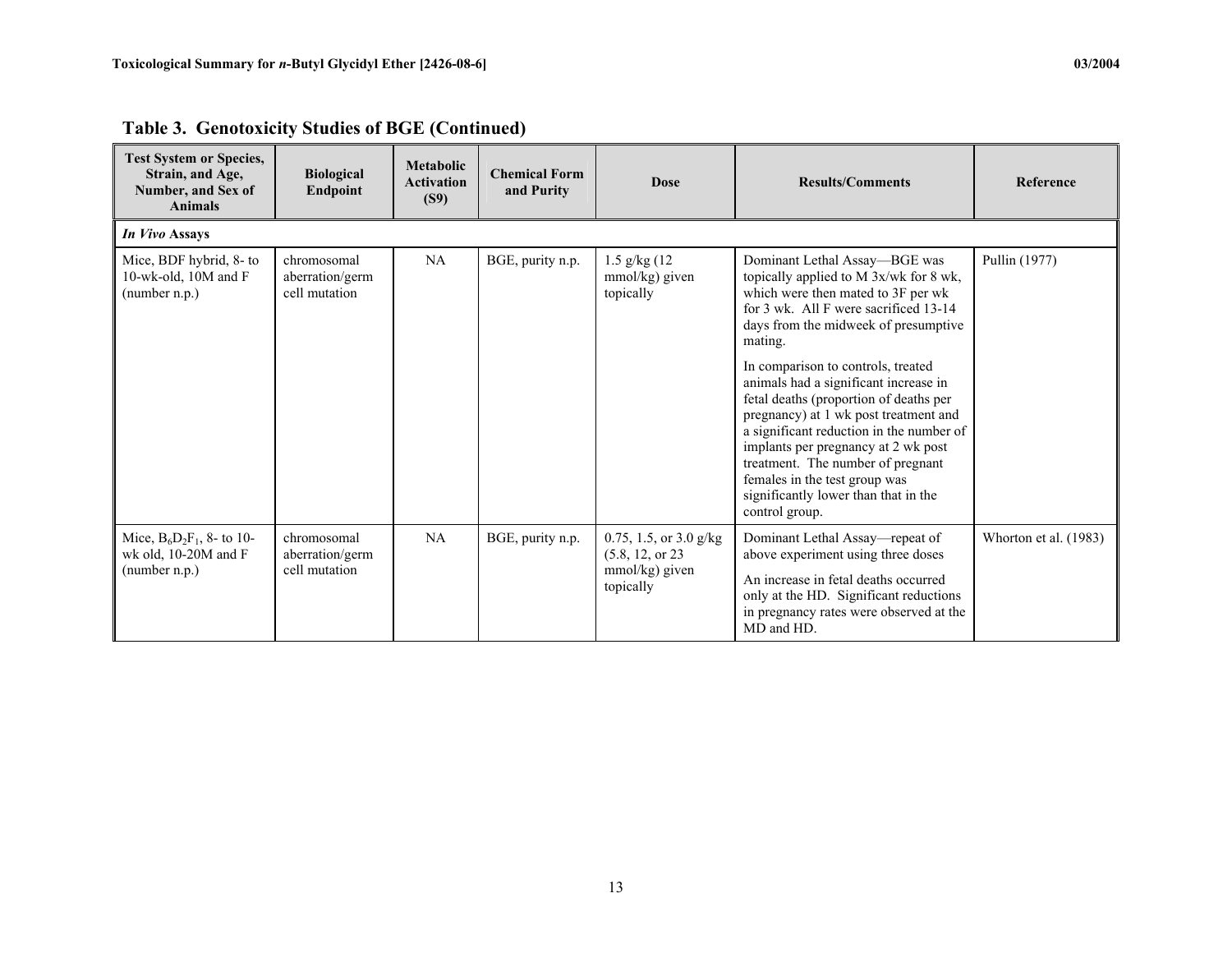| <b>Test System or Species,</b><br>Strain, and Age,<br>Number, and Sex of<br><b>Animals</b>            | <b>Biological</b><br><b>Endpoint</b>            | <b>Metabolic</b><br><b>Activation</b><br>(S9) | <b>Chemical Form</b><br>and Purity | <b>Dose</b>                                                                                                                                 | <b>Results/Comments</b>                                                                                                                                                                                                                                                                                                                         | Reference                               |
|-------------------------------------------------------------------------------------------------------|-------------------------------------------------|-----------------------------------------------|------------------------------------|---------------------------------------------------------------------------------------------------------------------------------------------|-------------------------------------------------------------------------------------------------------------------------------------------------------------------------------------------------------------------------------------------------------------------------------------------------------------------------------------------------|-----------------------------------------|
| Mice, BDF hybrid, 8- to<br>10-wk-old, 155M and<br>2325F                                               | chromosomal<br>aberration/germ<br>cell mutation | NA                                            | BGE, >95% pure                     | 0.375, 0.750, or 1.50<br>g/kg (2.88, 5.76, or<br>11.5 mmol/kg) given<br>topically                                                           | Dominant Lethal Assay (2 experiments<br>conducted)—BGE was topically<br>applied to M 3x/wk for 8 wk, which<br>were then mated to 3F per wk for 3 wk.<br>All F were sacrificed 13-14 days from<br>the midweek of presumptive mating.                                                                                                             | Whorton et al. (1983)                   |
|                                                                                                       |                                                 |                                               |                                    |                                                                                                                                             | No significant dose-related changes in<br>pregnancy rates or average number of<br>implants per pregnant F were observed.<br>The fetal death rate (7.83%) was<br>increased by the end of wk 1 at the HD<br>in the first experiment; this was<br>comparable to that for controls (7.33%)<br>for the same time period in the second<br>experiment. |                                         |
|                                                                                                       |                                                 |                                               |                                    |                                                                                                                                             | No significant dose-related testicular<br>changes or changes in sperm count<br>viability were observed.                                                                                                                                                                                                                                         |                                         |
| Mice, BDF, age n.p., 9F<br>$(1$ died)                                                                 | micronuclei                                     | NA                                            | BGE, purity n.p.                   | 200 mg/kg (1.54<br>mmol/kg) given via<br>gavage for 5 days                                                                                  | No increase in micronuclei was<br>observed.                                                                                                                                                                                                                                                                                                     | Connor et al. (1980);<br>Pullin. (1977) |
| Mice, BDF, age n.p., 5F<br>when dose given 1x and<br>10F when given $2x(1)$<br>died in the HD groups) | micronuclei                                     | NA                                            | BGE, purity n.p.                   | 225, 450, 675, or 900<br>mg/kg (1.73, 3.46,<br>5.18, or 6.91<br>mmol/kg) given as an<br>i.p. injection $1x$ or $2x$<br>$(24 h$ apart)       | Dose-related increases in micronuclei<br>were observed.                                                                                                                                                                                                                                                                                         | Connor et al. (1980)                    |
| Mice, strain, age,<br>number, and sex n.p.                                                            | micronuclei                                     | NA                                            | BGE, purity n.p.                   | 200, 225, or 675<br>mg/kg (1.54, 1.73, or<br>$5.18$ mmol/kg) bw<br>daily given as an i.p.<br>injection for 5, 2, or<br>1 days, respectively | Increased frequency of micronucleated<br>polychromatic erythrocytes was<br>observed at the mid- and high-dose<br>levels.                                                                                                                                                                                                                        | CMA (1984)                              |

**Table 3. Genotoxicity Studies of BGE (Continued)**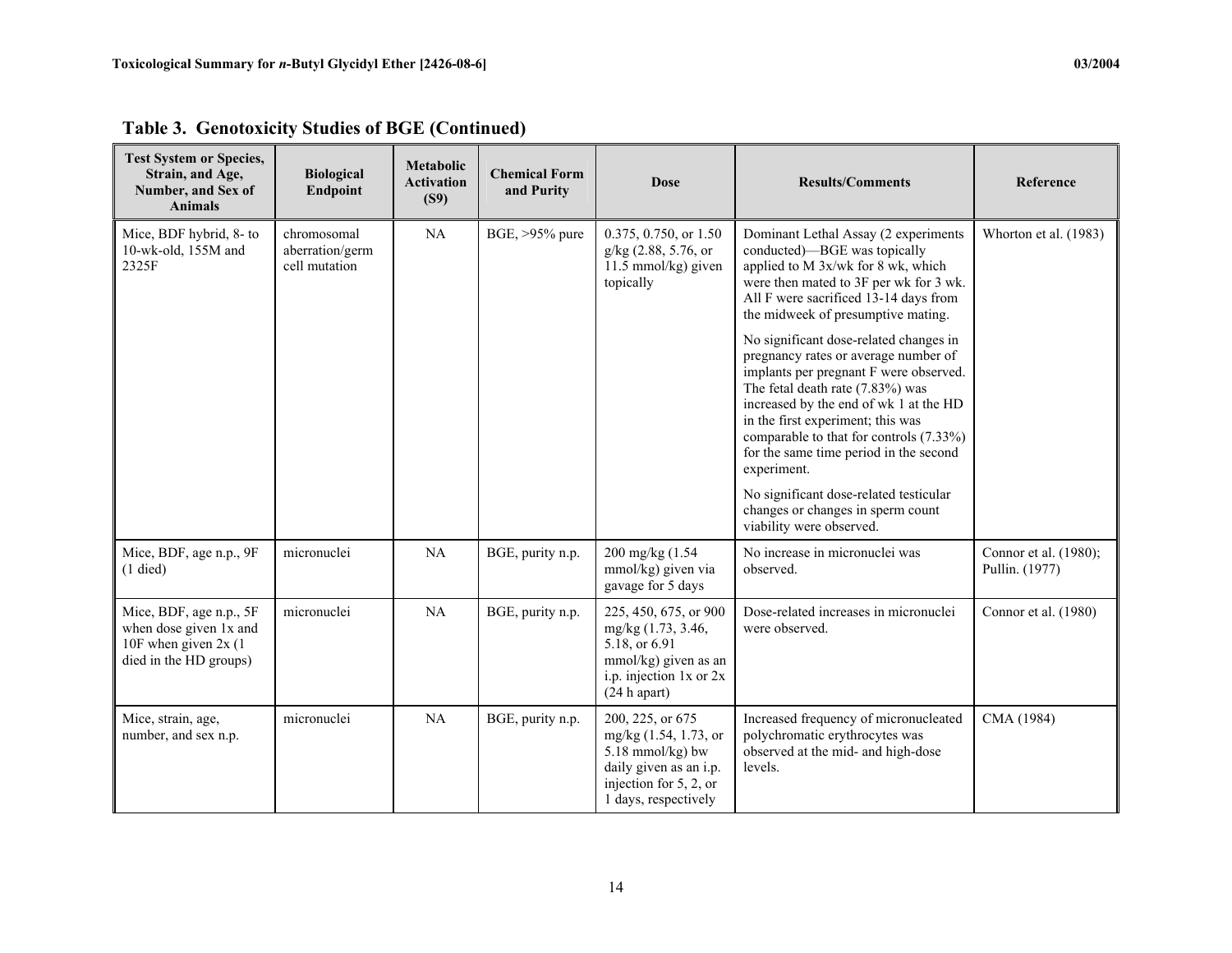| <b>Test System or Species,</b><br>Strain, and Age,<br>Number, and Sex of<br><b>Animals</b>              | <b>Biological</b><br>Endpoint | <b>Metabolic</b><br><b>Activation</b><br>(S9) | <b>Chemical Form</b><br>and Purity | <b>Dose</b>                                                                                                                          | <b>Results/Comments</b>                            | Reference                        |
|---------------------------------------------------------------------------------------------------------|-------------------------------|-----------------------------------------------|------------------------------------|--------------------------------------------------------------------------------------------------------------------------------------|----------------------------------------------------|----------------------------------|
| Rat, Sprague-Dawley<br>$CR-1$ : $COBS^{\otimes}CD^{\otimes}BR$<br>age n.p., 5M and 5F per<br>dose group | chromosomal<br>aberrations    | <b>NA</b>                                     | BGE (R0065).<br>$>99\%$ pure       | 31.3, 104.2, or 312.5<br>mg/kg $(0.240,$<br>$0.8002$ , or $2.400$<br>$mmol/kg)$ bw daily<br>given as an i.p.<br>injection for 5 days | Aberrations in bone marrow cells were<br>observed. | Procter and Gamble<br>Co. (1979) |

**Table 3. Genotoxicity Studies of BGE (Continued)** 

\*Negative results were obtained in the other strains tested. \*\*with or without β-glucuronidase (200 units/plate)

Abbreviations: bw = body weight; F = female(s); h = hour(s); <sup>3</sup>H-TdR = tritiated thymidine; i.p. = intraperitoneal(ly); HD = high dose; M = male(s); MD = mid dose; NA = not applicable; n.p. = not provided; TK = thymidine kinase; SCE = sister chromatid exchange; UDS = unscheduled DNA synthesis; wk = week(s);  $+$  = presence;  $-$  = absence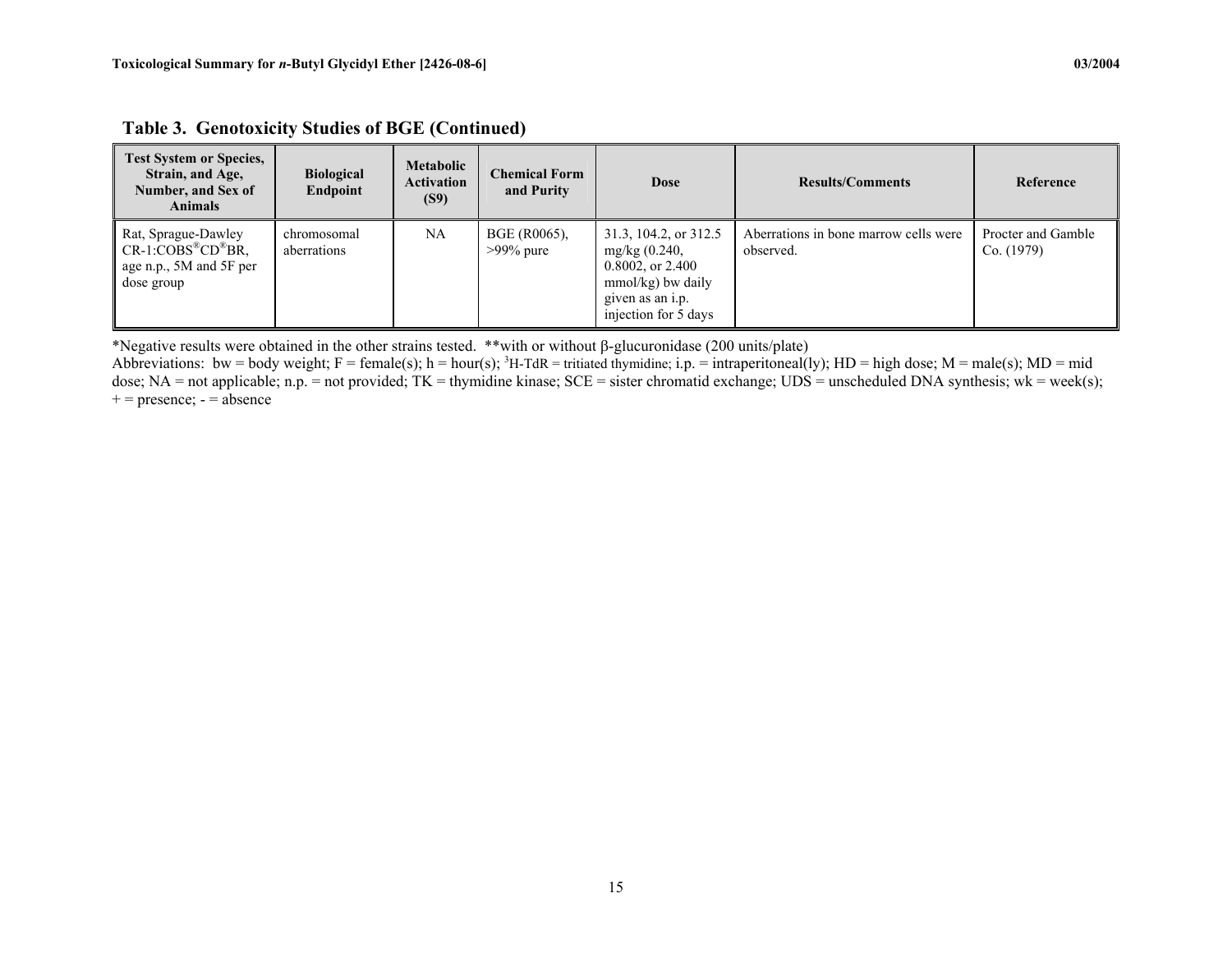## <span id="page-25-0"></span>**9.9 Immunotoxicity**

The details of the following studies are presented in **Table 4**. In sensitization tests with guinea pigs, BGE (0.1-25% solution) produced positive results (Ciba-Geigy, 1977; Reichhold Chem. Co., 1978; Weil et al., 1963).

## **9.10 Other Data (Hemopoietic Effects)**

Intramuscular injections of BGE (400 mg/kg [3.07 mmol/kg]) on three consecutive days slightly increased leukocyte counts in rats but had no effects on the number of white blood cells; no further investigations were made by the authors (Kodama et al., 1961).

In male  $C_3H/He$  mice given a single i.p. injection of BGE (4 mg/mouse [1.1 mmol/kg bw]), an hemoglobin binding index of 1.2 pmol/g globin was reported. This slightly lower value compared to that of propylene oxide  $(\sim 1.4 \text{ pmol/g})$  suggested rapid detoxification of BGE in the mouse (Licea Pérez et al., 1997).

## **10.0 Structure-Activity Relationships**

Several reviews on glycidyl ethers have been published (e.g., Eastman Kodak Co., 1977; ERSTG, 2002a; Gardiner et al., 1992, 1993; IARC, 1989; NIOSH, 1978; and Santodonato et al., 1985). Some reports have compared the alkylating and mutagenic reactivity of BGE with related compounds as a potential mechanism for carcinogenesis (Fishbein, 1981; Hemminki and Vainio, 1980; Hemminki et al., 1980). Others have reviewed sensitization tests for evaluating structureactivity relationships (Dow Chem. Co., 1986).

Available toxicity data for *t*-BGE and allyl glycidyl ether (AGE), analogues of *n*-BGE, and for bisphenol A diglycidyl ether (BADGE), the most common active component in epoxy resins, are presented in this section.

*tert*-Butyl glycidyl Ether (*t*-BGE) [CASRN 7665-72-7]



*Acute Toxicity*: In mice, an oral LD<sub>50</sub> of 1.53 g/kg was reported. For rats, the value was  $>2$  g/kg (Hine et al., 1956; Weil et al., 1963). When male rats were given a single dose of *t*-BGE (0.126- 2 g/kg bw) via gastric intubation, slight accumulation of darkened material around the external nares and slight edema on the mucosal surface of the stomach were observed at 1 g/kg. One rat died at the high dose (ERSTG, 2002c). When female rats were exposed to *t*-BGE (up to 3333 ppm) for up to seven hours, no signs of toxicity were observed. When a concentration of 16,180 ppm was administered, 80% mortality occurred (Dow Chem. Co., 1982; Gardiner et al., 1992).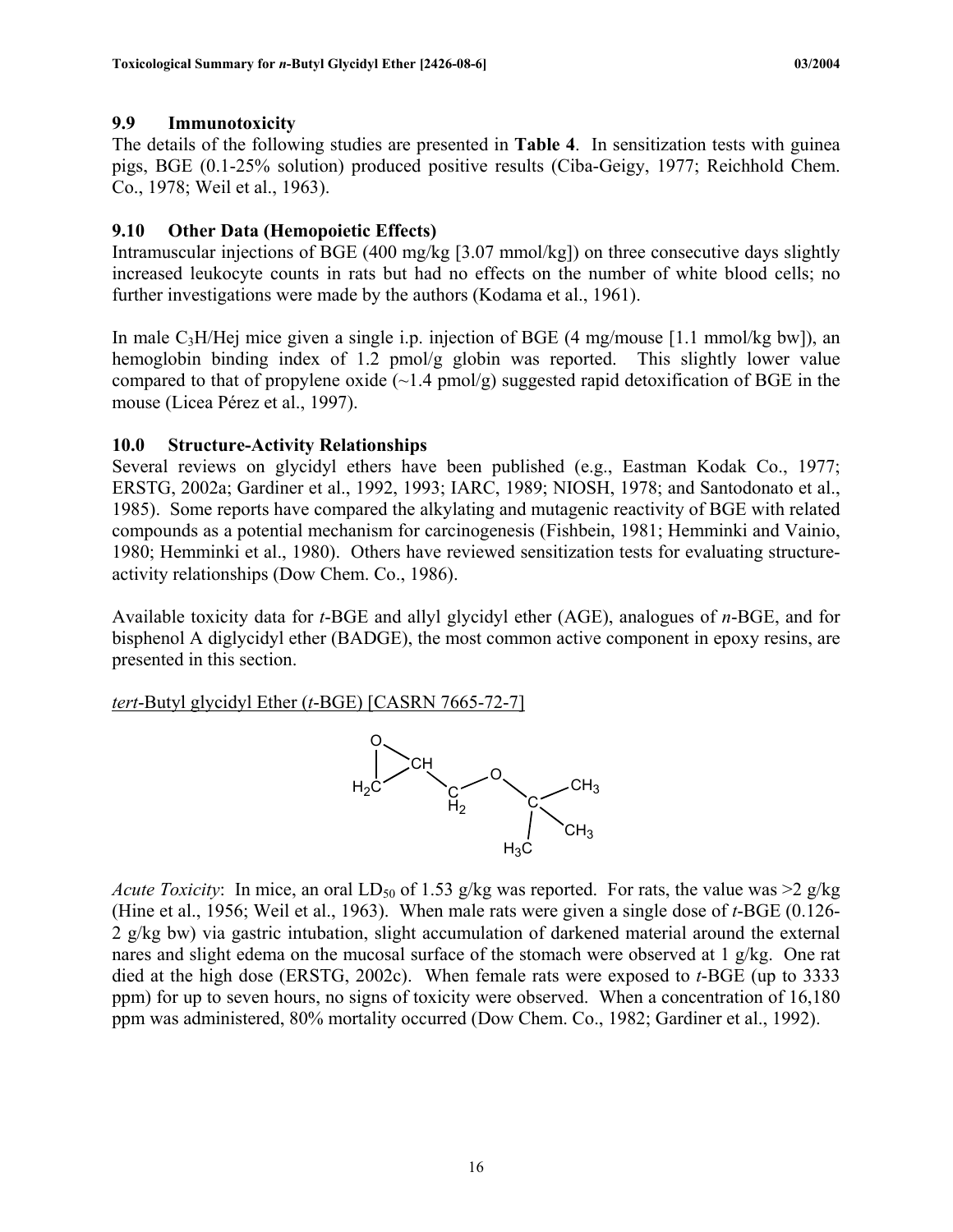| Species, Strain, and<br>Age, Number, and Sex<br>of Animals | <b>Chemical Form</b><br>and Purity             | Route, Dose, Duration, and<br><b>Observation Period</b>                                                                                                                                                                                                                                                                     | <b>Results/Comments</b>                                                                                                                            | Reference                     |
|------------------------------------------------------------|------------------------------------------------|-----------------------------------------------------------------------------------------------------------------------------------------------------------------------------------------------------------------------------------------------------------------------------------------------------------------------------|----------------------------------------------------------------------------------------------------------------------------------------------------|-------------------------------|
| Guinea pigs, strain n.p.,<br>age n.p., $17$ , and sex n.p. | BGE, purity n.p.                               | intracutaneous injection of 0.1<br>mL of diluted BGE 3x/wk on<br>alternate days (total of 8<br>injections); 3-wk incubation<br>period followed by challenge<br>dose; observed at 24 and 48 h                                                                                                                                | 16 of 17 animals showed sensitization.                                                                                                             | Weil et al. (1963)            |
| Guinea pigs, Pirbright<br>white, age n.p., 10M and<br>10F  | <b>BGE</b> (called<br>TK10408), purity<br>n.p. | intracutaneous injection of 0.1<br>mL of a 0.1% dose in saline<br>every $2nd$ day (total of 10<br>injections) on the back and/or<br>right flank; challenge dose<br>$(0.1 \text{ mL of } 0.1\%$ dilution)<br>followed 14 days later into<br>skin of left flank; observed 24<br>h after induction and 24 h after<br>challenge | 11 of 19 animals (1 died) showed sensitization.                                                                                                    | Ciba-Geigy (1977)             |
| Guinea pigs (albino),<br>strain n.p., age n.p., 12F        | BGE, purity n.p.                               | intradermal injection of 0.1<br>mL of a 10% dose in<br>propylene glycol 3x, followed<br>by topical application 1 wk<br>later for 48 h and then a<br>challenge dose (patch tested<br>with 0.1% dilution) 2 wk<br>later*                                                                                                      | 6 of 12 animals showed sensitization. Cross sensitivity to<br>Epoxide No. 8 was found in all animals and to cresyl<br>glycidyl ether in 4 animals. | Reichhold Chem. Co.<br>(1978) |
| Guinea pigs, Hartley<br>albino, age n.p., 20, sex<br>n.p.  | BGE, purity n.p.                               | patch (induction) application<br>of $25\%$ solution in $80\%$<br>ethanol $1x/wk$ for 3 wk on the<br>back, followed by a 2-wk rest<br>period and then a challenge<br>application (1% solution in<br>acetone); observed at 24 and<br>48 h                                                                                     | 1 animal showed moderate erythema, while 18 animals had<br>slight confluent or moderate patchy erythema.                                           | Reichhold Chem. Co.<br>(1978) |

|  | Table 4. Immunotoxicity Studies of BGE |  |  |
|--|----------------------------------------|--|--|
|--|----------------------------------------|--|--|

\*Microfiche OTS0523514 could not be clearly focused and read. The method described may contain errors.

<span id="page-26-0"></span>Abbreviations:  $F = female(s)$ ; h= hour(s); M = male(s); n.p. = not provided; wk = week(s)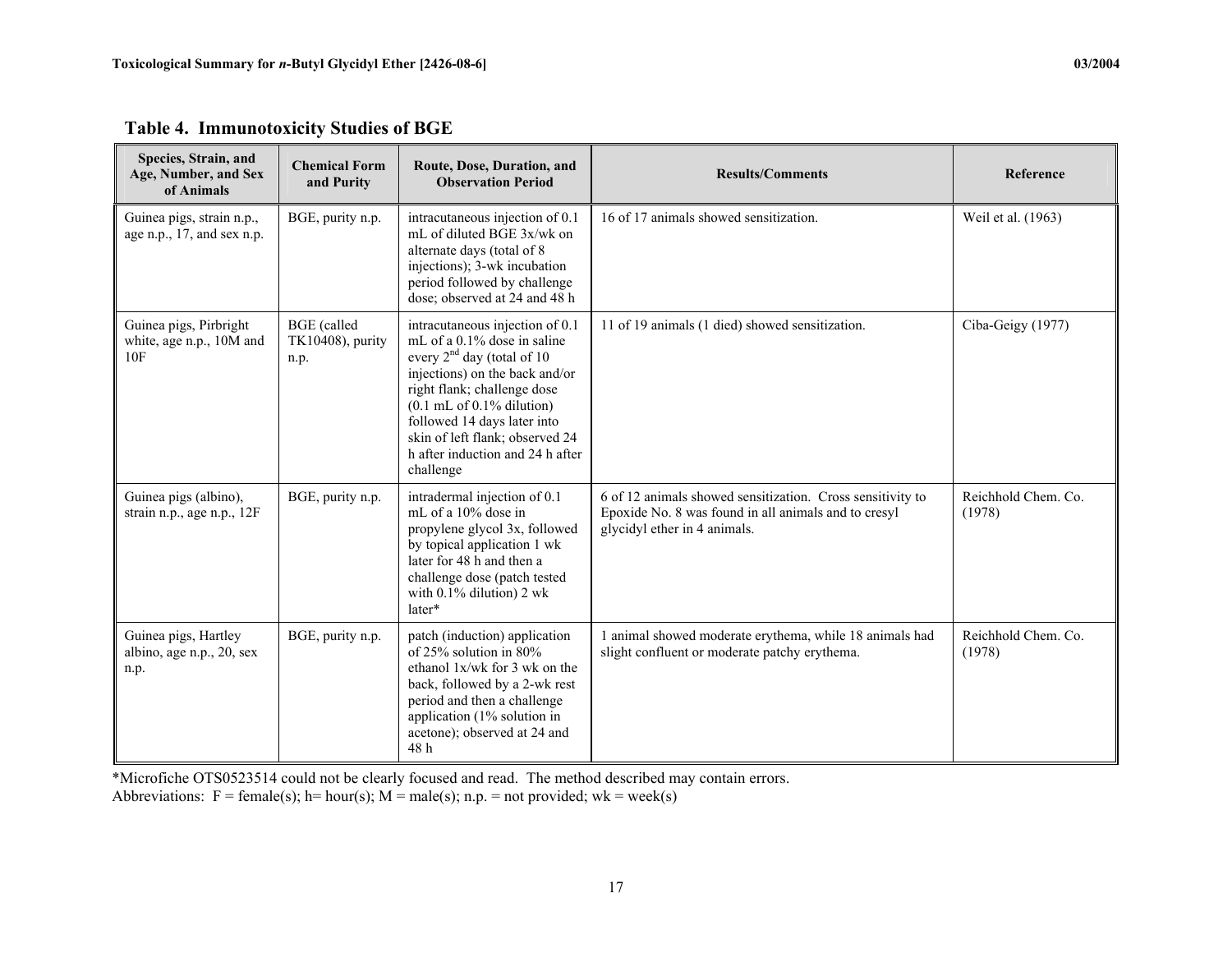In rabbits, dermal application of *t*-BGE (dose n.p.) produced blanching with severe erythema, edema, and necrosis. In the eye, slight conjunctival inflammation, slight corneal injury, and iritis, all reversible, were seen (Gardiner et al., 1992).

*Short-term or Subchronic Toxicity*: In a two-week inhalation study, mice, rats, and rabbits were exposed to *t*-BGE (100-1000 ppm) for six hours per day, five days per week. All species exhibited rhinitis, lethargy, and gait changes. At 300 ppm, liver weights were decreased. At 300 and 1000 ppm, mean body weights were decreased in all animals. Gross pathological examination revealed decreases in body fat, thymic size, and lymphoid organs. At the high dose, 4 of 6 female mice and all rabbits died (ERSTG, 2002b,c).

In a 13-week vapor inhalation study, mice, rats, and rabbits were exposed to *t*-BGE (25, 75, or 225 ppm) for six hours per day, five days per week. All animals appeared normal and healthy throughout the study. At the high dose, decreased body weight gain, affiliated decreases in organs weights (e.g., thymus), inflammation of the nasal mucosa, and hyperplasia and/or flattening of the nasal respiratory epithelium were observed. At the mid dose, minor effects were seen in mice and rats. Additionally, rabbits had atelectasis of the lung at doses  $\geq 75$  ppm (ERSTG, 2002b; Gardiner et al., 1992, 1993).

In all three species, the no observable adverse effect level (NOAEL) reported for the two-week inhalation study was 100 ppm and for the 13-week inhalation study was 25 ppm (ERSTG, 2002b).

*Cytotoxicity*: In HPBL, *t*-BGE (10-3000 µg/mL) was found to be less toxic than *n*-BGE; viability ranged from 94.1 % (at 12.2  $\mu$ g/mL) to 72.2% (at 3000  $\mu$ g/mL) (Frost and Legator, 1982).

*Reproductive and Developmental Toxicity*: Effects on the reproductive organs in mice, rats, and rabbits exposed to *t*-BGE via inhalation for up to 13 weeks were studied (see short-term studies discussed above). No adverse effects were observed in any animals in either sex (ERSTG, 2002b).

*Genotoxicity*: *t*-BGE was less mutagenic *in vitro* compared to *n*-BGE. In *S. typhimurium* strains TA98 and TA1535, the urine from the treated mice showed mutagenicity with the addition of β-glucuronidase (Connor et al., 1980 abstr.). In *S. typhimurium* strains TA100 and TA1535, *t*-BGE (up to 6666 µg/plate) was mutagenic with and without S9 (Canter et al., 1986; Dow Chem. Co., undated; Gardiner et al., 1992). Other studies reported *t*-BGE (doses n.p.) was mutagenic to TA100 only without S9 and not mutagenic to TA98, TA1535, and TA1537 in the presence or absence of S9 (IARC, 1989). Additionally, mutagenic constituents were found in the urine of mice treated with *t*-BGE (100-400 mg/kg) with the addition of β-glucuronidase (Dow Chem. Co., undated).

*t*-BGE (0.3, 1.0, or 3.3 M) was mutagenic in the SOS chromotest with *E. coli* strain PQ37 (von der Hude et al., 1990). In Chinese hamster V79 cells, BGE (0.31-5.0 mM) induced sister chromatid exchanges (SCEs) (von der Hude et al., 1991). In HPBL, *t*-BGE (10-3000 µg/mL) induced UDS at doses up to 333 µg/mL (Dow Chem. Co., undated; Frost and Legator, 1982). *In*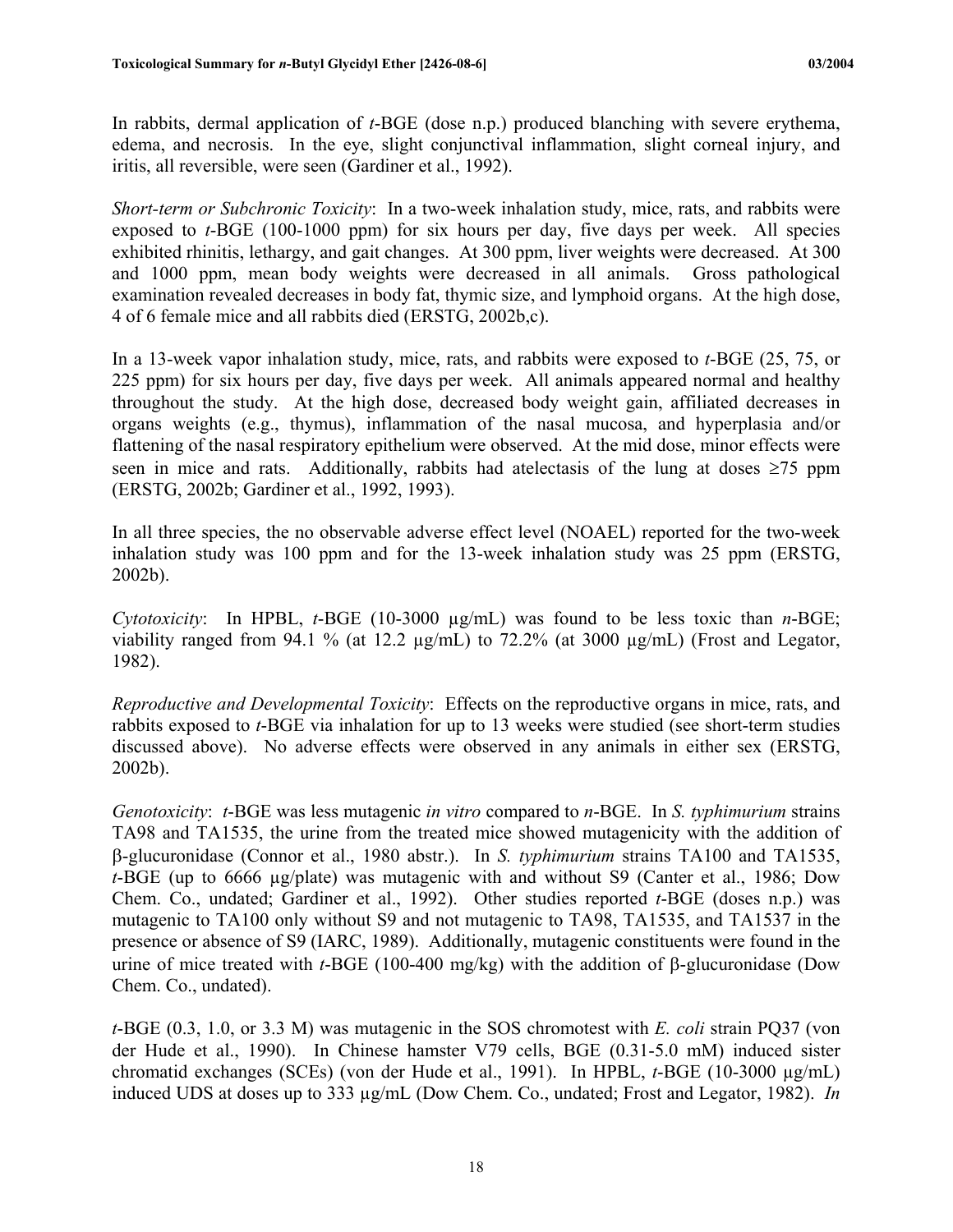*vivo*, *t*-BGE (100, 200, or 400 mg/kg) administered orally to mice for five days produced basepair mutations in *S. typhimurium* strain TA1535.

In *in vivo* studies with mice, negative results were obtained with *t*-BGE (micronucleus test with 100, 200, or 400 mg/kg/day for 5 days and a dominant lethal assay with 385, 750, or 1500 mg/kg three times per week for eight weeks) (Gardiner et al., 1992).

*Immunotoxicity*: In the guinea pig maximization test, *t*-BGE (study details n.p.) was negative (IARC, 1989). When *t*-BGE was applied topically to guinea pigs as a 5% solution in DOWANOL DPM:Tween 80 (9:1), negative results were also obtained. However, repeated skin contact with *t*-BGE (1% in 80% ethanol for induction and 1% in acetone for challenge) caused weak dermal hypersensitization (Gardiner et al., 1992).

Allyl Glycidyl Ether (AGE) [CASRN 106-92-3]

$$
\text{CH}_2=CH-CH_2-O-CH_2-CH-CH_2
$$

*Human Data*: Skin contact with AGE has caused dermatitis, sensitization, irritation, and allergic reactions. Signs and symptoms of occupational dermatitis resulting from exposure to AGE included tenderness, reddening, itching, swelling, blister formation, and whitish macules. In a very early study of workers exposed to AGE at a plant (during the period 1947 to 1956), one case of eye irritation was reported, and four of 23 workers with occupational dermatitis developed sensitivity reactions to AGE. When AGE (diluted to 0.25% in acetone) was used in patch tests in 20 patients, two had allergic reactions to the chemical (Gardiner et al., 1992, 1993).

*Acute Toxicity*: In mice, an oral  $LD_{50}$  value of 390 mg/kg was reported; in rats, the value was 1164 mg/kg for males and 830 mg/kg for females (values up to 1600 mg/kg have been reported). Additionally, a four-hour  $LC_{50}$  value of 270 ppm was calculated in mice, while a seven-hour  $LC_{50}$  of 308 ppm and an eight-hour  $LC_{50}$  of 670 ppm were reported in rats. In rabbits, the dermal LD<sub>50</sub> was 2550 mg/kg (Gardiner et al., 1992, 1993).

Symptoms of oral administration of AGE included reduced motor activity, incoordination, ataxia, CNS depression, hyperkeratosis, and ulceration. Cutaneous application produced irritation, varying from severe erythema to eschar formation. When male rats were exposed to AGE (100-2600 ppm) for seven hours, 100% mortality was observed within 72 hours in groups receiving ≥375 ppm, while two of six rats died at a dose of 300 ppm. At ≥300 ppm, the rats had dyspnea, aerophagia, irritation of the nasal turbinates and pulmonary tract, nasal discharge, and discoloration and gross pathologic effects in liver and kidneys. In another inhalation experiment, mice and rats were exposed to graded concentrations of AGE that approached saturation (doses n.p.). Pneumonitis and discoloration of liver and kidneys were generally observed; hepatic focal inflammatory cells and moderate congestion of the central zones were occasionally observed. Pulmonary toxicity was also reported in mice administered AGE (105-185 ppm) via tracheal cannulation for two hours (Gardiner et al., 1992, 1993).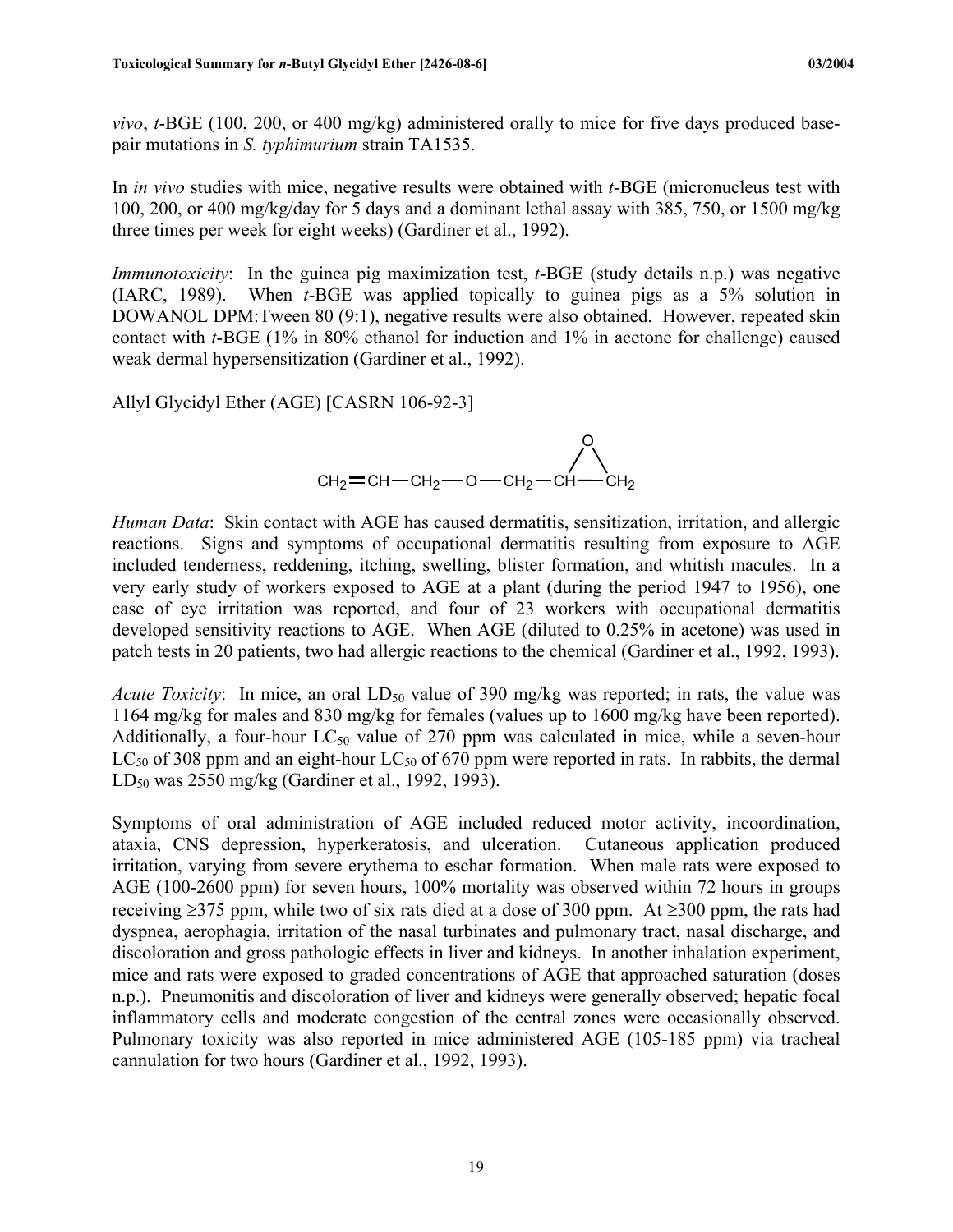In the Draize test, AGE was found to be a severe eye irritant and a moderate skin irritant (Gardiner et al., 1992, 1993).

*Short-term or Subchronic Toxicity*: In mice exposed to AGE (2.5 or 7.1 ppm) via inhalation for six hours per day for 4, 9, or 14 days, nasal cavity lesions (necrosis of the respiratory epithelium and erosion of the olfactory epithelium) were observed with the higher dose at the four-day exposure period. At 9 and 14 days, restorative responses were reported (Gardiner et al., 1992). A two-week inhalation study in which mice were exposed to concentrations up to 100 ppm AGE and rats to levels up to 500 ppm AGE, 100% mortality was seen in rats at the high dose. All male mice and three of five female mice died at their high dose. Both species showed acute inflammation of the nasal passage and major airways (NTP, 1990).

In a ten-week inhalation study, rats exposed to AGE (260-900 ppm) for seven hours per day, five days per week had decreased body weight gain. At the lowest dose, slight eye irritation and respiratory distress were observed. At 400 ppm, the kidney/body weight ratio was significantly increased; animals had decreased peritoneal fat, severe emphysema, mottled liver, and enlarged and congested adrenal glands. At ≥600 ppm, abnormal changes in the lungs were seen but to a more severe extent (i.e., bronchopneumonic consolidation, severe emphysema, bronchiectasis, and inflammation). In addition, two rats had necrotic spleens at the highest dose tested (Gardiner et al., 1992, 1993).

When rats were exposed to concentrations up to 200 ppm and mice to levels up to 30 ppm for 13 weeks, decreased final mean body weights were reported in male rats at doses ≥10 ppm and in female and male mice at 30 ppm. Irritation of the upper respiratory tract and eyes were also observed in the animals. Histologic lesions included squamous metaplasia of the nasal passage and epithelial erosions in both mice and rats (NTP, 1990).

*Reproductive and Developmental Toxicity*: In rats given an i.m. injection of AGE (400 mg/kg) for three nonconsecutive days, testicular degeneration was observed but was not statistically significant. In one of the three surviving rats, focal necrosis of the testis was also seen (Gardiner et al., 1992). When rats were administered AGE vapor (300 ppm) via inhalation for seven hours per day, five days per week for a total of 50 exposures, testicular atrophy occurred in five of ten rats, and small testes was found in one of ten rats (Gardiner et al., 1993).

In an eight-week inhalation study of the reproductive effects of AGE in rats (up to 200 ppm) and mice (up to 30 ppm), significant reduction in the mating performance of male rats was observed; however, no effect on sperm morphology, motility, or number was seen. No effects in female rats or male or female mice were reported (NTP, 1990).

*Carcinogenicity*: In a two-year inhalation carcinogenicity study, male and female Osborne-Mendel rats and  $B_6C_3F_1$  mice (n=50/sex/dose) were exposed to AGE (5 or 10 ppm) six hours per day, five days per week. At the higher dose, male rats had one papillary adenoma and one squamous cell carcinoma both of respiratory epithelial origin and one poorly differentiated adenocarcinoma of olfactory epithelial origin in the nasal turbinates. At the lower dose, one female rat had a papillary adenoma of the respiratory epithelium. At 10 ppm, three adenomas of the respiratory epithelium, dysplasia in four males, and focal basal cell hyperplasia of the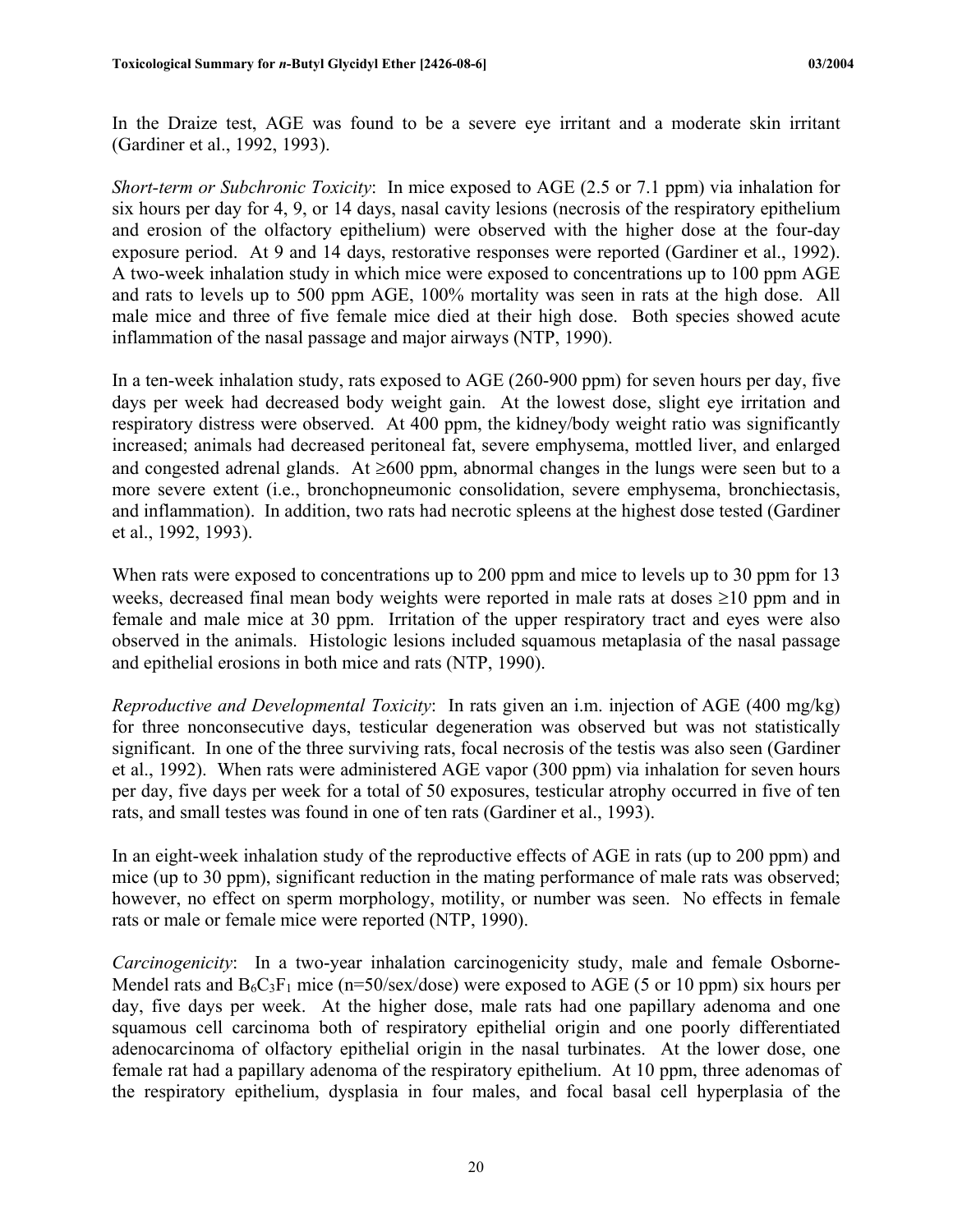respiratory epithelium in the nasal passages of seven males were observed. Female mice had one adenoma of the respiratory epithelium, and seven of the animals had focal basal cell hyperplasia of the respiratory epithelium. It was concluded that there was equivocal evidence of carcinogenicity in male rats and female mice, no evidence supporting a carcinogenic effect in female rats, and some evidence for a carcinogenic response in male mice (NTP, 1990, 2004).

*Genotoxicity*: In *S. typhimurium* strains TA100 and TA1535, AGE was mutagenic with and without S9; negative results were seen in strains TA98 and TA1537 (Gardiner et al., 1992; NTP, 1990). In Chinese hamster ovary (CHO) cells, AGE induced SCEs and chromosomal aberrations both in the presence and absence of S9. In *Drosophila melanogaster* male germ cells, AGE (5500 ppm) induced a significant increase in sex-linked recessive lethal mutations. Positive and negative results were obtained in micronucleus tests (NTP, 1990, 2004).

2,2-Bis-[*p*-(2,3-glycidyloxy)phenyl]propane (BADGE) [CASRN 1675-54-3]



[Note: No attempt to summarize the BADGE studies contained in the International Agency for Research on Cancer (IARC) Monograph for glycidyl ethers (1989, Vol. 47, pp. 237-261) was made. Instead, the reader is directed to that source. Several studies mentioned below, however, are included in the monograph. Their inclusion here was the result of the papers simultaneously reporting BGE and BADGE data.]

*Human Data*: Surveys regarding occupational skin diseases from exposure to epoxy resins, including BADGE epoxy resins, have been conducted (e.g., see Jolanki, 1991). In a recent study, patch testing of BADGE (1.0% w/w in petroleum) with a two-day occlusion in 1416 patients resulted in 46 cases of allergic reaction (3.2%) (Kanerva et al., 1999). Furthermore, an investigation of occupational contact dermatitis in workers utilizing immersion oil for microscopy found BADGE (28-30%) in the oil using HPLC analysis (Le Coz et al., 1999).

*Acute Toxicity*: In rats, the oral  $LD_{50}$  value was reported as 19.6 mL/kg. In rabbits, the dermal  $LD_{50}$  was calculated to be >20 mL/kg (Weil et al., 1963).

*Short-term or Subchronic Toxicity*: In mice, dermal application of BADGE (1, 10, or 100 mg/kg) for 13 weeks produced mild to moderate chronic active dermatitis. At the high dose, spongiosis and epidermal micro abscess formation were observed. In rats, dermal application of BADGE (10, 100, or 1000 mg/kg) for 13 weeks resulted in a decrease in body weight at the high dose. The no-observable effect level (NOEL) for dermal exposure was 100 mg/kg for both sexes. In a separate study, application of BADGE (same doses) five times per week for  $\sim$ 13 weeks not only caused a decrease in body weight but also produced chronic dermatitis at all dose levels in males and at >100 mg/kg in females (as well as in a satellite group of females given 1000 mg/kg) (U.S. EPA, 1997).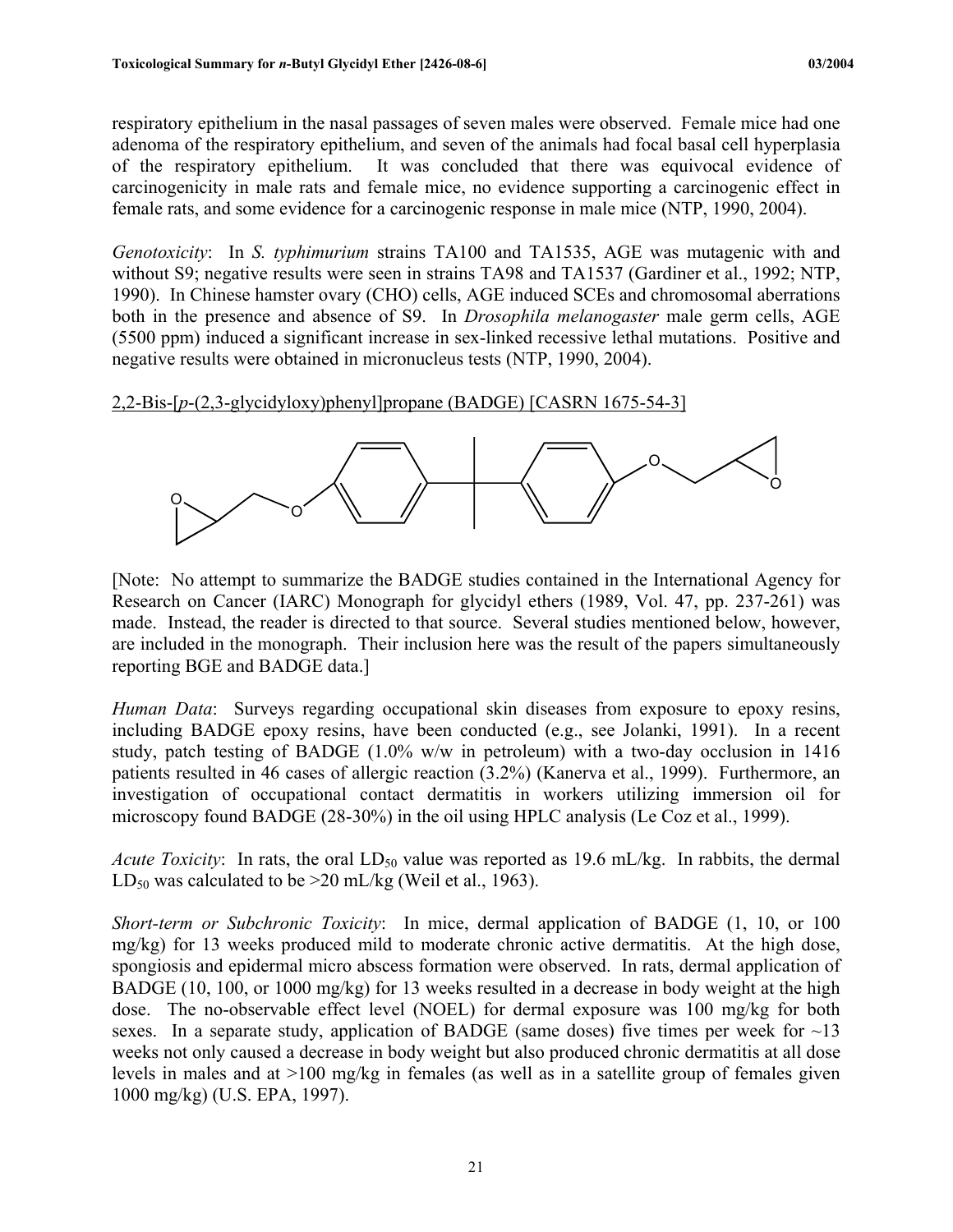*Reproductive and Developmental Toxicity*: BADGE (50, 540, or 750 mg/kg) administered to rats via gavage for 14 weeks (P1) or 12 weeks (P2) produced decreased body weight in all males at the mid dose and in both males and females at the high dose, but had no reproductive effects. The NOEL for reproductive effects was 750 mg/kg (U.S. EPA, 1997).

*Carcinogenicity*: IARC concluded that "there is limited evidence for the carcinogenicity of bisphenol A diglycidyl ether in experimental animals." Its overall evaluation was "Bisphenol A diglycidyl ether is not classifiable as to its carcinogenicity to humans (Group 3)" (IARC, 1989).

In a lifetime tumorigenicity study in which 90-day-old C3H mice received three dermal applications per week of BADGE (undiluted dose) for 23 months, only one out of 32 animals developed a papilloma after 16 months. A retest, in which skin paintings were done for 27 months, however, produced no tumors (Weil et al., 1963). In another lifetime skin-painting study, BADGE (dose n.p.) was also reported to be noncarcinogenic to the skin of C3H mice; it was, however, weakly carcinogenic to the skin of C57BL/6 mice (Holland et al., 1979; cited by Canter et al., 1986). In a two-year bioassay, female Fisher 344 rats dermally exposed to BADGE (1, 100, or 1000 mg/kg) showed no evidence of dermal carcinogenicity but did have low incidences of tumors in the oral cavity (U.S. EPA, 1997).

*Genotoxicity*: In *S. typhimurium* strains TA100 and TA1535, BADGE (10-10,000 µg/plate) was mutagenic with and without S9; negative results were obtained in TA98 and TA1537 (Canter et al., 1986; Pullin, 1977). In a spot test, BADGE (0.05 or 10.00 mg) failed to show mutagenicity in strains TA98 and TA100 (Wade et al., 1979). Negative results were also obtained in the body fluid test using urine of female BDF and ICR mice (1000 mg/kg BADGE), the mouse hostmediated assay (1000 mg/kg), micronucleus test (1000 mg/kg), and dominant lethal assay (~3000 mg/kg) (Pullin, 1977).

*Immunotoxicity*: Intracutaneous injection of diluted BADGE (0.1 mL) three times per week on alternate days (total of 8 injections) followed by a three-week incubation period and a challenge dose produced sensitization in 19 of 20 guinea pigs (Weil et al., 1963).

#### Other Structurally Related Compounds

A structural similarity search was performed using the ChemIDplus chemical database (undatedb; URL [http://chem.sis.nlm.nih.gov/chemidplus/cmplxqry.html;](http://chem.sis.nlm.nih.gov/chemidplus/cmplxqry.html) last accessed on December 2, 2003). A total of 26 chemicals, including AGE, were identified that have chemical structures which are >80% similar to that of BGE. These chemicals are listed in **Table 5** along with their percentage of similarity to BGE.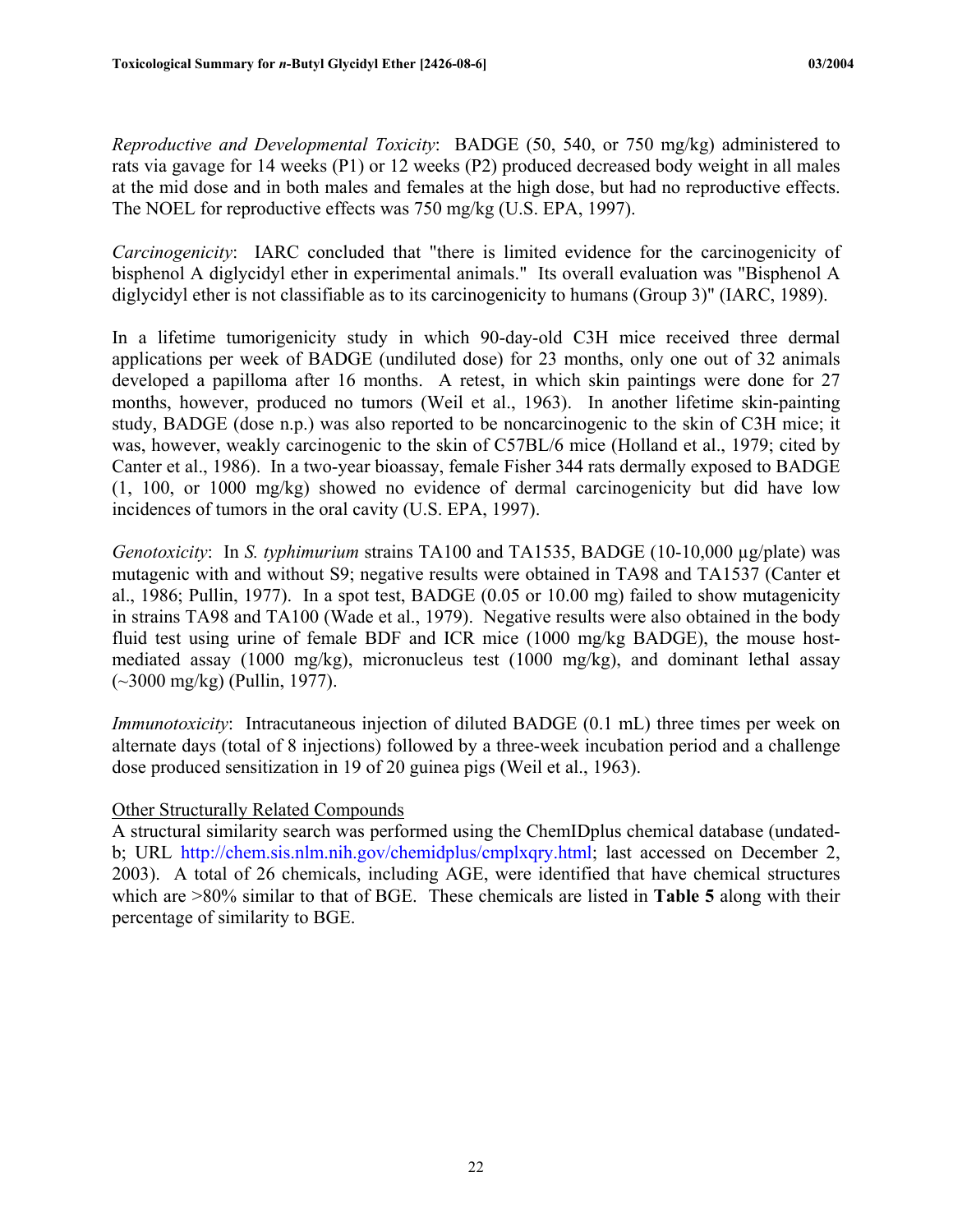| <b>Chemical Name</b>                                | <b>CASRN</b>    | Formula                                          | <b>Structural</b><br>Similarity $(\% )$ |
|-----------------------------------------------------|-----------------|--------------------------------------------------|-----------------------------------------|
| ((Pentyloxy)methyl) oxirane                         | 7297-11-2       | C8-H16-O2                                        | 95.36                                   |
| Oxirane, ((hexyloxy)methyl)- (9CI)                  | 5926-90-9       | C9-H18-O2                                        | 94.17                                   |
| Oxirane, ((2-butoxyethoxy)methyl)-                  | 13483-47-1      | $C9 - H18 - O3$                                  | 92.37                                   |
| Dodecyl glycidyl ether                              | 2461-18-9       | C15-H30-O2                                       | 92.07                                   |
| Oxirane, ((tetradecyloxy)methyl)-                   | 38954-75-5      | C17-H34-O2                                       | 92.07                                   |
| Oxirane, ((hexadecyloxy)methyl)-                    | 15965-99-8      | $C19-H38-O2$                                     | 92.07                                   |
| Oxirane, ((octadecyloxy)methyl)-                    | 16245-97-9      | C21-H42-O2                                       | 92.07                                   |
| ((Octyloxy)methyl) oxirane                          | 3385-66-8       | C11-H22-O2                                       | 92.07                                   |
| $((\text{Decylov})$ methyl $)\text{oxirane}$        | 3497-06-1       | $C13-H26-O2$                                     | 92.07                                   |
| ((Nonyloxy)methyl) oxirane                          | 10580-65-1      | C12-H24-O2                                       | 92.07                                   |
| Propane, 1,2-epoxy-3-propoxy-                       | 3126-95-2       | C6-H12-O2                                        | 91.77                                   |
| Oxirane, (((9Z)-9-octadecenyloxy)methyl)-           | 60501-41-9      | C <sub>21</sub> -H <sub>40</sub> -O <sub>2</sub> | 87.79                                   |
| Ethyl glycidyl ether                                | 4016-11-9       | C5-H10-O2                                        | 87.60                                   |
| Oxirane, (((2-ethylhexyl)oxy)methyl)-               | 2461-15-6       | C11-H22-O2                                       | 84.64                                   |
| $((Isopentyloxy)$ methyl $)$ oxirane                | 15965-97-6      | $C8-H16-O2$                                      | 84.63                                   |
| ((Isononyloxy)methyl)oxirane                        | 28965-88-0      | $C12-H24-O2$                                     | 84.11                                   |
| 1,4-Bis(2,3-epoxypropoxy)butane                     | 2425-79-8       | C10-H18-O4                                       | 83.42                                   |
| Denacol EX-131                                      | $930 - 37 - 0$  | $C4-H8-O2$                                       | 82.79                                   |
| Octene-1,2-oxide                                    | 2984-50-1       | $C8-H16-O$                                       | 82.14                                   |
| Oxirane, 2,2'-(1,6-hexanediylbis(oxymethylene))bis- | 16096-31-4      | C <sub>12</sub> -H <sub>22</sub> -O <sub>4</sub> | 81.73                                   |
| Heptane, $1,2$ -epoxy- $(8CI)$                      | $5063 - 65 - 0$ | $C7-H14-O$                                       | 81.64                                   |
| Hexane, 1,2-epoxy-                                  | 1436-34-6       | C6-H12-O                                         | 81.56                                   |
| Allyl glycidyl ether                                | $106 - 92 - 3$  | C6-H10-O2                                        | 80.63                                   |
| $Bis(1,2-\epsilon poxy propylether)$ ethanediol     | 2224-15-9       | C8-H14-O4                                        | 80.42                                   |
| (Isobutoxymethyl) oxirane                           | 3814-55-9       | C7-H14-O2                                        | 80.31                                   |
| ((Cyclohexyloxy)methyl)oxirane                      | 3681-02-5       | C9-H16-O2                                        | 80.30                                   |

<span id="page-32-0"></span>**Table 5. Structural Analogues of BGE** 

# **11.0 Online Databases and Secondary References**

## **Online Databases**

National Library of Medicine Databases (TOXNET) **ChemIDplus** EMIC and EMICBACK **HSDB** IRIS TOXLINE

| <b>STN</b> International Files |                  |
|--------------------------------|------------------|
| <b>AGRICOLA</b>                | <b>IPA</b>       |
| <b>BIOSIS</b>                  | <b>MEDLINE</b>   |
| <b>BIOTECHNO</b>               | <b>NIOSHTIC</b>  |
| <b>CABA</b>                    | <b>NTIS</b>      |
| <b>CANCERLIT</b>               | Registry         |
| <b>EMBASE</b>                  | <b>RTECS</b>     |
| <b>ESBIOBASE</b>               | <b>TOXCENTER</b> |
|                                |                  |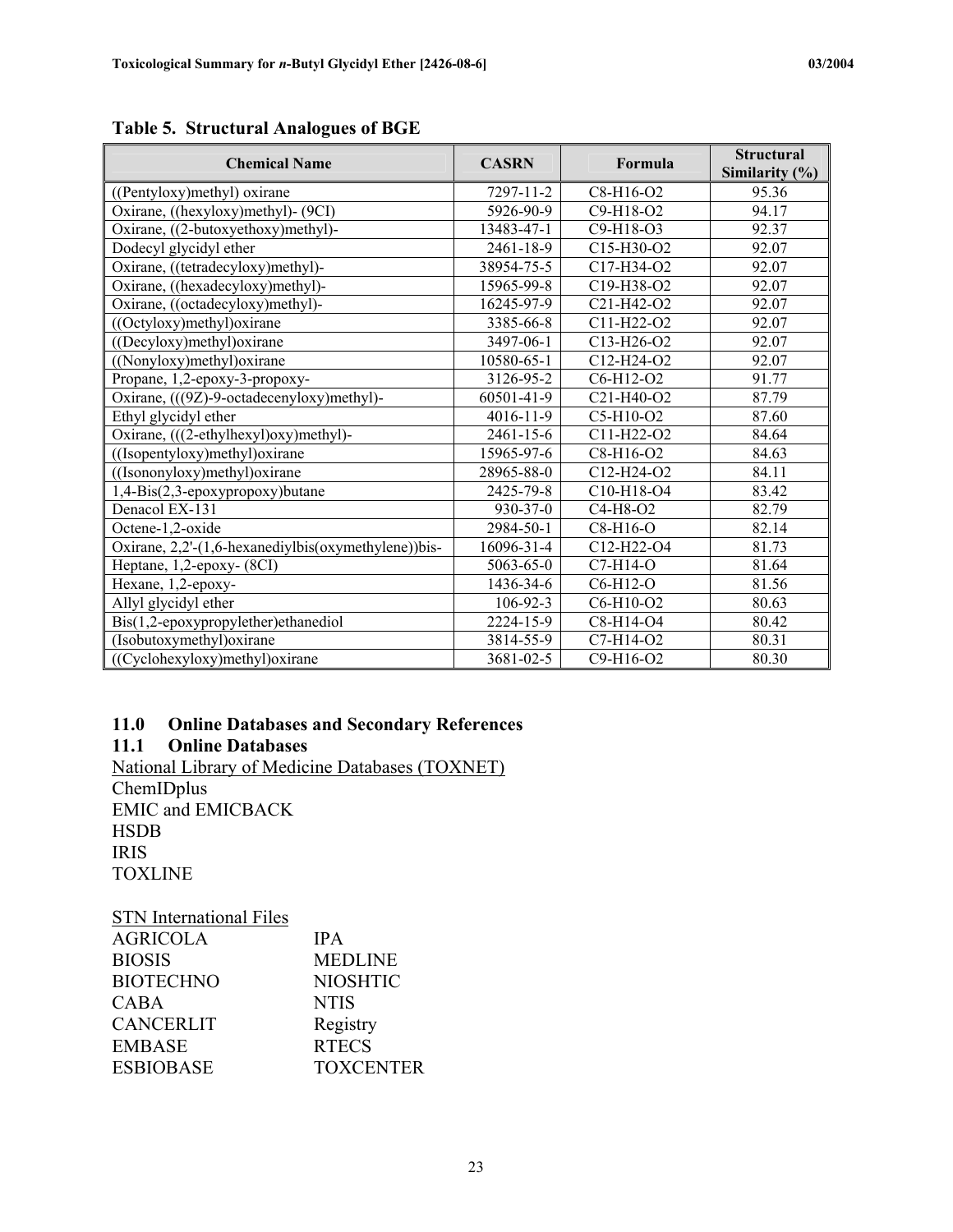| <b>Toxicity Bibliography</b>                                                       | <b>TOXBIB</b> |
|------------------------------------------------------------------------------------|---------------|
| <b>International Labor Office</b>                                                  | <b>CIS</b>    |
| Hazardous Materials Technical Center                                               | <b>HMTC</b>   |
| Environmental Mutagen Information Center File                                      | <b>EMIC</b>   |
| Environmental Teratology Information Center File (continued after<br>1989 by DART) | <b>ETIC</b>   |
| <b>Toxicology Document and Data Depository</b>                                     | <b>NTIS</b>   |
| <b>Toxicological Research Projects</b>                                             | <b>CRISP</b>  |
| NIOSHTIC®                                                                          | <b>NIOSH</b>  |
| Pesticides Abstracts                                                               | <b>PESTAB</b> |
| Poisonous Plants Bibliography                                                      | <b>PPBIB</b>  |
| Aneuploidy                                                                         | <b>ANEUPL</b> |
| Epidemiology Information System                                                    | <b>EPIDEM</b> |
| <b>Toxic Substances Control Act Test Submissions</b>                               | <b>TSCATS</b> |
| Toxicological Aspects of Environmental Health                                      | <b>BIOSIS</b> |
| <b>International Pharmaceutical Abstracts</b>                                      | <b>IPA</b>    |
| Federal Research in Progress                                                       | <b>FEDRIP</b> |
| Developmental and Reproductive Toxicology                                          | <b>DART</b>   |

<span id="page-33-0"></span>TOXLINE includes the following subfiles:

National Archives and Records Administration Code of Federal Regulations (CFR)

In-House Databases Current Contents on Diskette® The Merck Index, 1996, on CD-ROM

#### **11.2 Secondary References**

ACGIH (American Conference of Governmental Industrial Hygienists). 1986. Documentation of the Threshold Limit Values and Biological Exposure Indices,  $5<sup>th</sup>$  ed. ACGIH, Cincinnati, OH, p. 81. Cited by HSDB (2002).

ACGIH. 2003.  $TLVs^{\circledR}$  and  $B Els^{\circledR}$ : Based on the Documentation of the Threshold Limit Values for Chemical Substances and Physical Agents and Biological Exposure Indices. ACGIH, Cincinnati, OH, p. 18.

Gardiner, T.H., Waechter, J.M., and Stevenson, D.E. 1993. *n*-Butyl glycidyl ether. In: Clayton, G.D., and Clayton, F.E., Eds. Patty's Industrial Hygiene and Toxicology, 4<sup>th</sup> ed. Vol. II, Part A, Toxicology. John Wiley and Sons, Inc., New York, NY, pp. 371 ff.

Grant, W.M. 1974. Toxicology of the Eye, 2<sup>nd</sup> ed. Charles C. Thomas, Springfield, IL, p. 211. Cited by HSDB (2002).

IARC (International Agency for Research on Cancer). 1989. Some glycidyl ethers. In: IARC Monographs on the Evaluation of Carcinogenic Risks to Humans. Some organic solvents, resin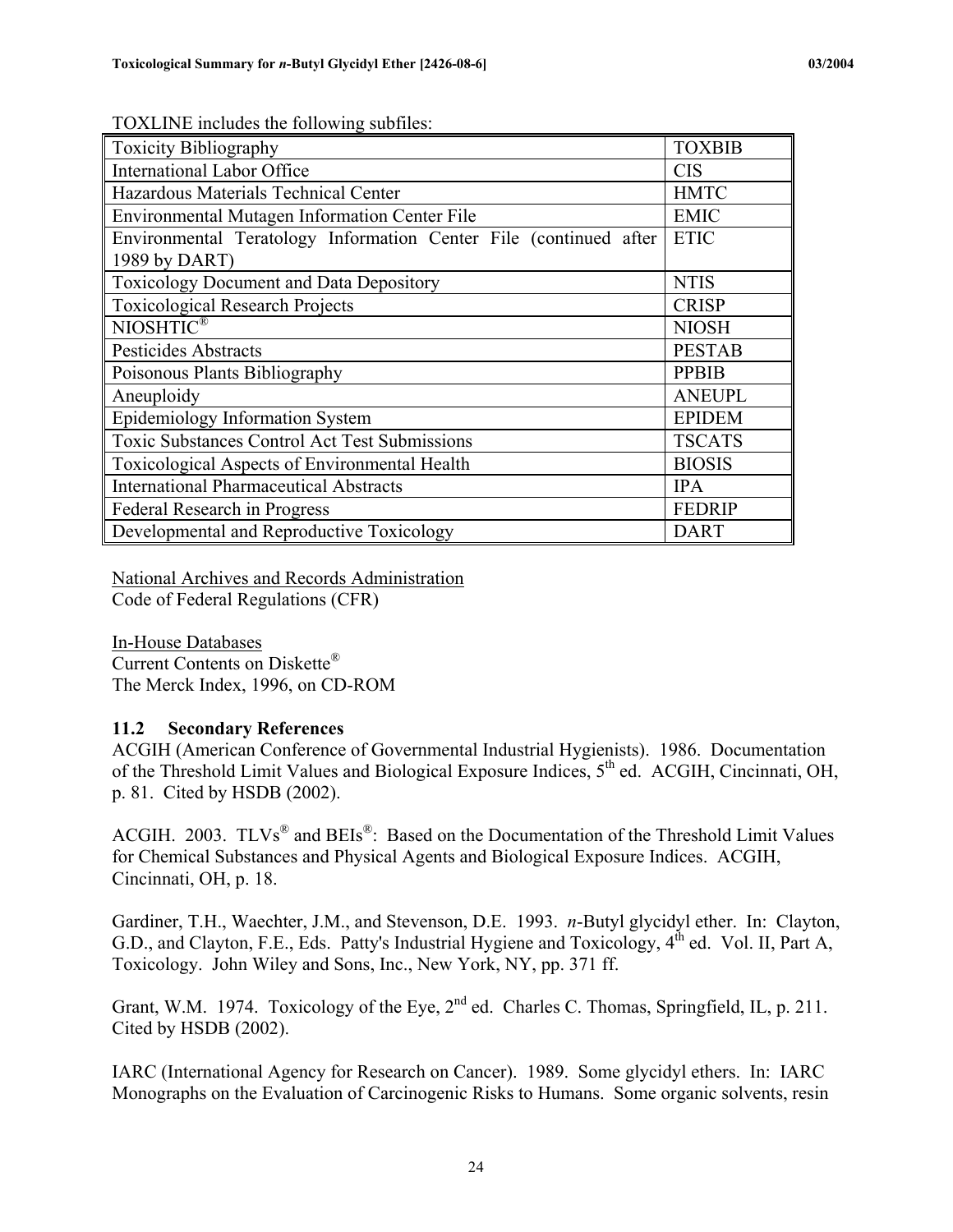<span id="page-34-0"></span>monomers and related compounds, pigments and occupational exposures in paint manufacture and painting. Vol. 47. Lyon, France, pp. 237-261.

## **12.0 References**

Air Products and Chemicals, Inc. Undated. Epoxy curing agents and diluents. Available at Internet address: http://www.eastechchemical.com/prdc/func/docs/01-AP\_Product\_Guide.pdf.

Andersen, M., Kiel, P., and Larsen, H. 1957. Results of range-finding toxicological tests on *n*-butyl glycidyl ether. (No other information for source given.) Cited by Gardiner et al. (1992, 1993).

Basketter, D.A., Lea, L.J., Cooper, K., Stocks, J., Dickens, A., Pate, I., Dearman, R.J., and Kimber, I. 2000. Threshold for classification as a skin sensitizer in the local lymph node assay: A statistical evaluation. Food Chem. Toxicol. 37(12):1167-1174.

Belanger, P.L. 1986. Health Hazard Evaluation Report No. HETA-86-339-1741, EMCO High Voltage Company, Sutter Creek, California. Hazard Evaluations and Technical Assistance Branch, NIOSH, U.S. Department of Health and Human Services, Cincinnati, OH, 13 pp. Abstract from TOXLINE.

Boeing Company. 1986. Auburn reproductive health survey with cover letter dated 020888. TSCATS [Unpublished Health and Safety Studies submitted to EPA]. Microfiche No. OTS0515097. Document No. 88-880000029.

Canter, D.A., Zeiger, E., Haworth, S., Lawlor, T., Mortelmans, K., and Speck, W. 1986. Comparative mutagenicity of aliphatic epoxides in Salmonella. Mutat. Res. 172:105-138.

CARB (California Air Resources Board, Environmental Protection Agency). 1998. Architectural and Industrial Maintenance Coatings survey. Available at Internet address: http://[ww.arb.ca.gov/coatings/arch/Survey/results/AppendA.pdf.](http://www.arb.ca.gov/coatings/arch/Survey/results/AppendA.pdf)

ChemBuyersGuide.com. Undated. Ciba Specialty Chemicals; Product Listings. Available at Internet address: <http://www.chembuyersguide.com/partners/ciba.html>. Last accessed on October 15, 2003.

ChemIDplus. Undated-a. *n*-Butyl glycidyl ether. Available at Internet address: <http://chem.sis.nlm.nih.gov/chemidplus/all.html?DetailIndex=1&DetailCount=6>. Last accessed on October 8, 2003.

ChemIDplus. Undated-b. [Use of structure for similarity search for BGE at 80%.] Available at Internet address: <http://chem.sis.nlm.nih.gov/chemidplus/>. Last accessed on December 2, 2003.

Ciba-Geigy. 1972. Acute dermal  $LD_{50}$  of TK 10408 in the rat—glycidyl *n*-butyl ether—with cover letter dated 072887. TSCATS [Unpublished Health and Safety Studies submitted to EPA]. Microfiche No. OTS0515486. Document No. 86-870001325. Abstract from SRC.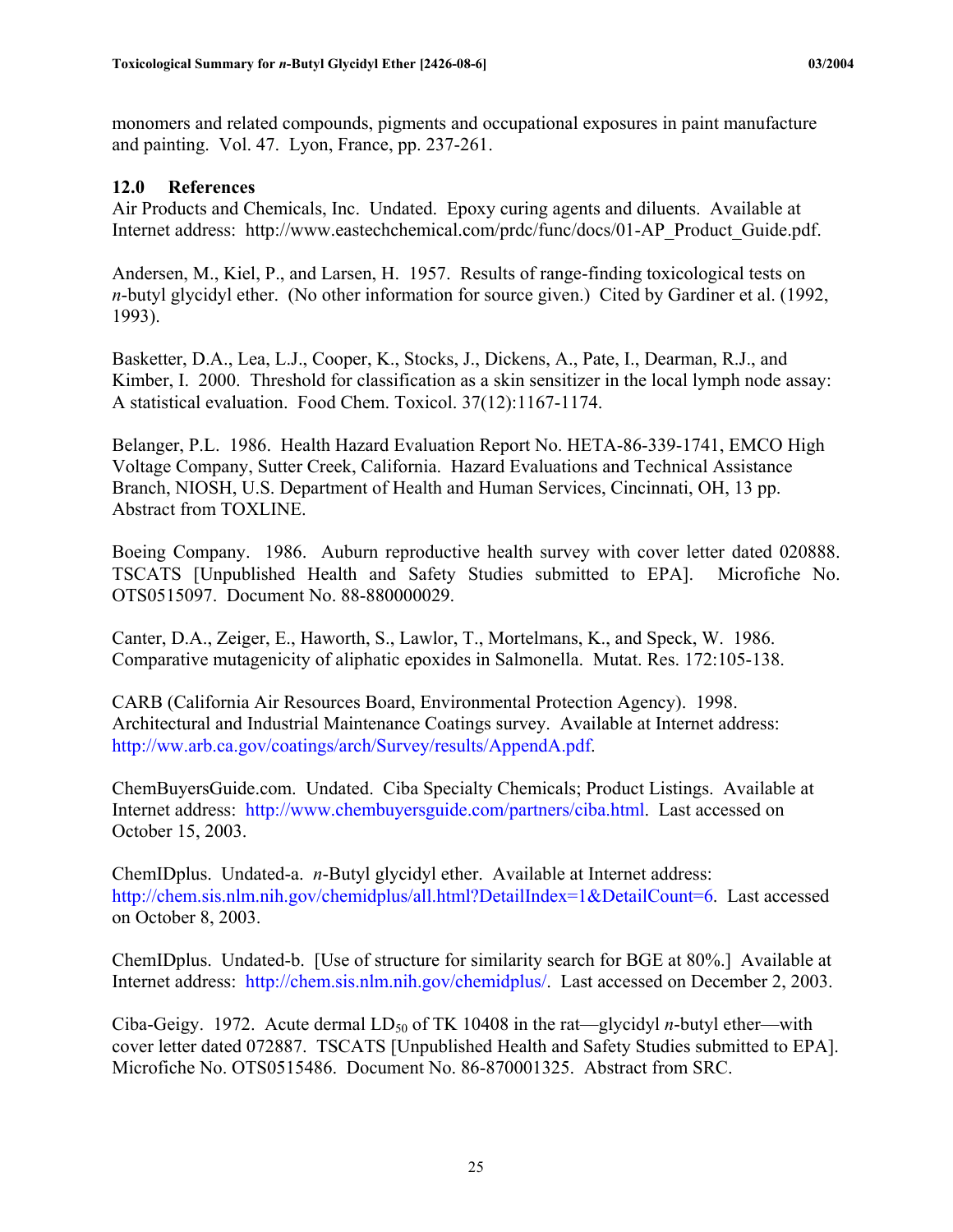Ciba-Geigy. 1977. Skin sensitizing (contact allergenic) effect in guinea pigs of TK 10408 (glycidyl *n*-butyl ether) with cover letter dated 072887. TSCATS [Unpublished Health and Safety Studies submitted to EPA]. Microfiche No. OTS0515486. Document No. 86-870001325.

Ciba-Geigy. 1985a. Appendices I to V to the 28-day inhalation study of glycidyl *n*-butyl ether (TK-10408) in the rat with cover letter dated 072887. TSCATS [Unpublished Health and Safety Studies submitted to EPA]. Microfiche No. OTS0515489. Document No. 86-870001328.

Ciba-Geigy. 1985b. 28-Day inhalation exposure to glycidyl *n*-butyl ether (TK-10408) in the rat (final report) with cover letter dated 072887. TSCATS [Unpublished Health and Safety Studies submitted to EPA]. Microfiche No. OTS0515488. Document No. 86-870001327.

Ciba-Geigy. 1985c. Initial submission: Final report on the toxic effects of a 28-day inhalation exposure to butyl glycidyl ether in the rat with cover letter dated 080792. TSCATS [Unpublished Health and Safety Studies submitted to EPA]. Microfiche No. OTS0546145. Document No. 88-920008150.

CMA (Chemical Manufacturing Association). 1984. Comments in response to advance notice of proposed rulemaking in testing of glycidol and its derivatives with attachments and cover letter dated 022884. TSCATS [Unpublished Health and Safety Studies submitted to EPA]. Microfiche No. OTS0522547. Document No. 40-8440196. Abstract from SRC.

Confidential. 1964. Biological test for safety request and report. TSCATS [Unpublished Health and Safety Studies submitted to EPA]. Microfiche No. OTS0206089. Document No. 878212393.

Confidential. 1977. Activity of J7004; the Salmonella/microsomal assay for bacterial mutagenicity with cover; industrial biological test for safety. TSCATS [Unpublished Health and Safety Studies submitted to EPA]. Microfiche No. OTS0206089. Document No. 878212443.

Confidential. 1983. Shell material safety data sheet: EPON Resin 815 with cover letter dated 050784. TSCATS [Unpublished Health and Safety Studies submitted to EPA]. Microfiche No. OTS0509734. Document No. 88-8400636.

Connor, T.H., Pullin, T.G., Meyne, J., Frost, A.F., and Legator, M.S. 1980 abstr. Evaluation of the mutagenicity of *n*-BGE and *t*-BGE in a battery of short-term assay. Abstract Ec-12. Environ. Mutagen. 2:284.

Connor, T.H., Ward, J.B., Meyne, J., Pullin, T.G., and Legator, M.S. 1980. The evaluation of the epoxide diluent, *n*-butylglycidyl ether, in a series of mutagenicity assays. Environ. Mutagen. 2:521-530.

Cox, C. 1979. Industrial hygiene walk-through survey report on butyl glycidyl ether (BGE) exposure at Celanese Polymer Specialties Company, Plant 8700, Louisville, Kentucky, Report No. IWS-92-14. Division of Surveillance, Hazard Evaluations and Field Studies, NIOSH, Cincinnati, OH, 5 pp. Abstract from TOXLINE.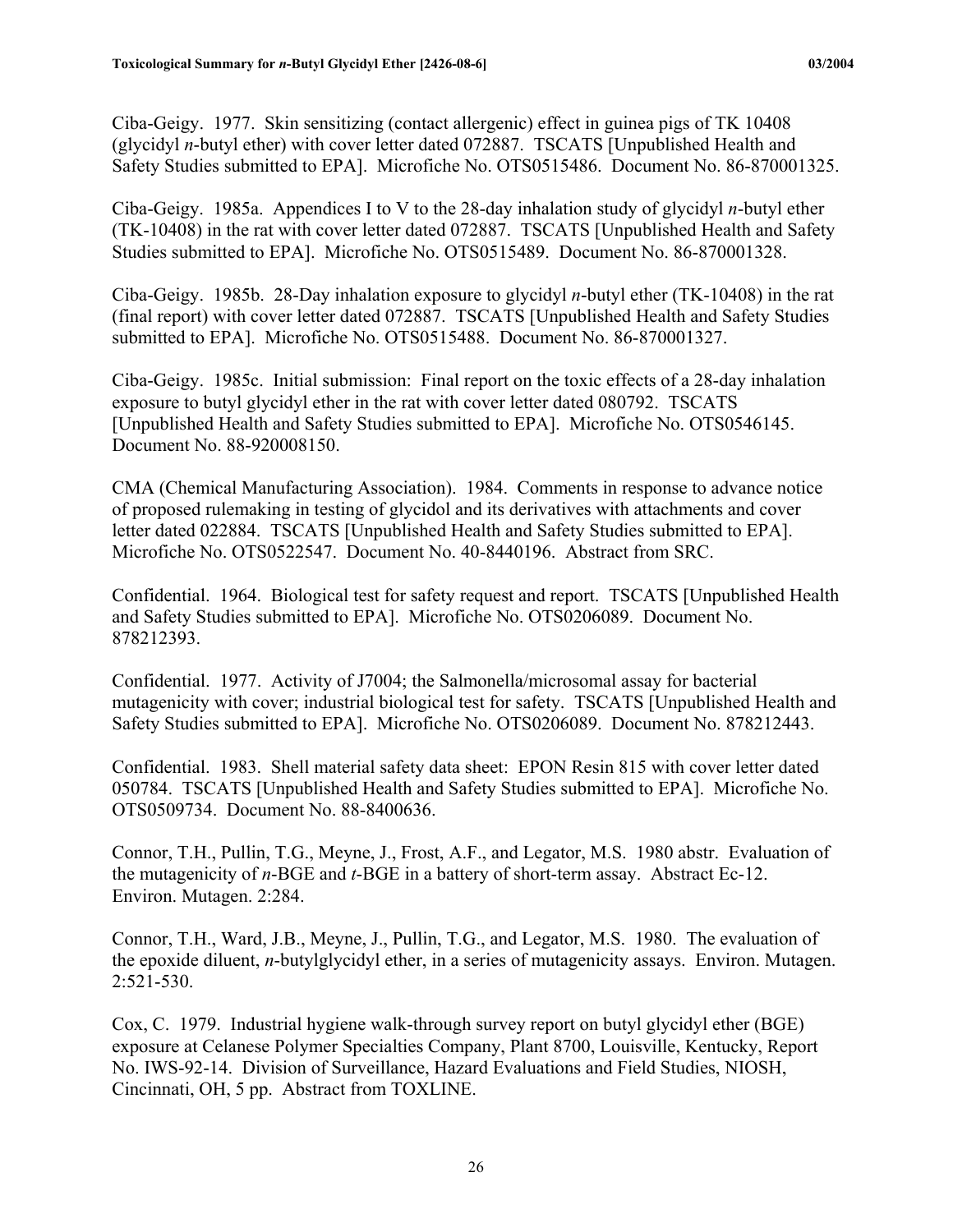Dow Chemical Company. 1982. Toxicology evaluation of 3-ethoxy-1,2-epoxypropane in determination of skin sensitization and handling hazards with additional studies. TSCATS [Unpublished Health and Safety Studies submitted to EPA]. Microfiche No. OTS0523604. Document No. 40-8240347.

Dow Chemical Company. 1986. Initial submission: A series of guinea pig sensitization tests for structure-activity correlation—epoxides (final report) with cover letter dated 102591 (sanitized). TSCATS [Unpublished Health and Safety Studies submitted to EPA]. Microfiche No. OTS0534642. Document No. 88-920000192S.

Dow Chemical Company. Undated. Mutagenic evaluation of *tertiary*-butyl glycidyl ether. TSCATS [Unpublished Health and Safety Studies submitted to EPA]. Microfiche No. OTS0523605. Document No. 40-8240348.

Eadsforth, C.V., Hutson, D.H., Logan, C.J., and Morrison, B.J. 1985. The metabolism of *n*-butyl glycidyl ether in the rat and rabbit. Xenobiotica 15(7):579-589. Abstract from TOXLINE.

Eastech Chemical, Inc. 2002. Air Products and Chemicals, Inc.—Eastech's products by manufacturer. Available at Internet address: <http://www.eastechchemical.com/prdc/prod/S67en.shtml>. Last updated in March 2002. Last accessed on October 19, 2003.

Eastman Kodak Company. 1972. Toxicity and health hazard summary with cover letters. TSCATS [Unpublished Health and Safety Studies submitted to EPA]. Microfiche No. OTS0206522. Document No. 878214332.

Electron Microscopy Sciences. 1997. Material safety data sheet: Araldite 506. Available at Internet address: [http://hazard.com/msds/mf/ems/files/10910.html.](http://hazard.com/msds/mf/ems/files/10910.html) Last updated on September 11, 1997. Last accessed on October 15, 2003.

Environmental Defense. 2003. 1-Butoxy-2,3-epoxypropane. (Scorecard) Available at Internet address: http://www.scorecard.org/chemical-profiles/test-detail/tcl?edf\_substance\_id=2426%… Last accessed on October 8, 2003.

ERSTG (Epoxy Resin Systems Task Group). 2002a. High Production Volume (HPV) Challenge Program. Test plan and robust summaries for alkyl  $(C_{12}-C_{14})$  glycidyl ether. Washington, DC. Available at Internet address: [http://www.epa.gov/chemrtk/a1214gle/c13351rt.pdf.](http://www.epa.gov/chemrtk/a1214gle/c13351rt.pdf)

ERSTG. 2002b. High Production Volume (HPV) Challenge Program. Test plan and robust summaries for *n*-butyl glycidyl ether. Washington, DC. Revised test plan available at Internet address: <http://www.epa.gov/chemrtk/nbtglyet/c13352.rt.pdf>.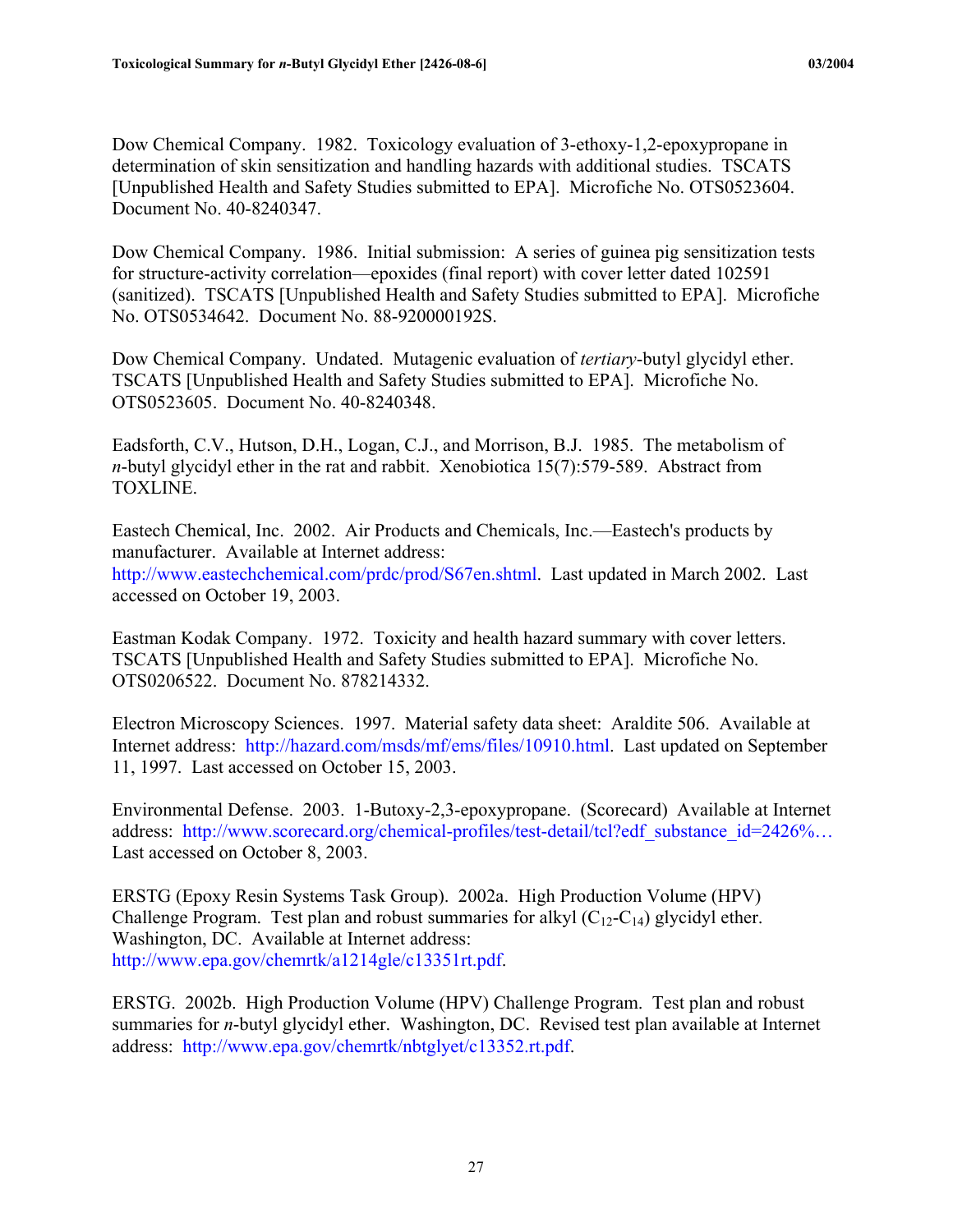ERSTG. 2002c. High Production Volume (HPV) Challenge Program. Test plan and robust summaries for *n*-butyl glycidyl ether. Washington, DC. Revised robust summaries (Report AR-201-1400b) available at Internet address: <http://www.epa.gov/chmrtk/nbtblyet/c13352rr.pdf>.

Evans, W.A. 1977. Health Hazard Evaluation Determination, Report No. HHE-76-106-384, Ajax Magnethermic Corporation, Warren, Ohio. Hazard Evaluation Services Branch, NIOSH, Cincinnati, Ohio, 10 pp. Abstract from TOXLINE.

Fishbein, L. 1981. Carcinogenicity and mutagenicity of solvents. I. Glycidyl ethers, dioxane, nitroalkanes, dimethylformamide and allyl derivatives. Sci. Total Environ. 17(2):97-110.

Fregert, S., and Rorsman, H. 1964. Allergens in epoxy resins. Acta Allergol. 19:296-299.

Frost, A.F., and Legator, M.S. 1982. Unscheduled DNA synthesis induced in human lymphocytes by butyl glycidyl ethers. Mutat. Res. 102:193-200.

Gardiner, T.H., Waechter, J.M., Jr., Wiedow, M.A., and Solomon, W.T. 1992. Glycidyloxy compounds used in epoxy resin systems: A toxicology review. Regul. Toxicol. Pharmacol. 15(Part 2):S1-S77.

Haneke, K.E., Tice, R.R., Carson, B.L., Margolin, B.H., and Stokes, W.S. 2001. ICCVAM Evaluation of the murine local lymph node assay. III. Data analyses completed by the National Toxicology Program Interagency Center for the Evaluation of Alternative Toxicological Methods. Regul. Toxicol. Pharmacol. 34(3):274-286.

Hemminki, K., and Vainio, H. 1980. Alkylation of nucleic acid bases by epoxides and glycidyl ethers. In: Mechanisms of Toxicity and Hazard Evaluation. Dev. Toxicol. Environ. Sci. 8:241- 244. Search result from EMICBACK/40066 via the National Library of Medicine web site.

Hemminki, K., Falck, K., and Vainio, H. 1980. Comparison of alkylation rates and mutagenicity of directly acting industrial and laboratory chemicals. Arch. Toxicol. 46:277-285.

Hine, C.H., Kodama, J.K., Wellington, J.S., Dunlap, M.K., and Anderson, H.H. 1956. The toxicology of glycidol and some glycidyl ethers. AMA Arch. Ind. Health 14:250-264.

Holland, J.M., Gosslee, D.G., and Williams, N.J. 1979. Epidermal carcinogenicity of bis(2,3 epoxycyclopentyl)ether, 2,2-bis(*p*-glycidyloxyphenyl)propane, and *m*-phenylenediamine in male and female C3H and C57BL/6 mice. Cancer Res. 39:1718-1725. Cited by Canter et al. (1986).

HSDB (Hazardous Substances Data Bank). 2002. *n*-Butyl Glycidyl Ether. Profile provided by the National Library of Medicine, Bethesda, MD. Available at Internet address: <http://toxnet.nlm.nih.gov/cgi-bin/sis/search>. Profile last updated on November 8, 2002. Last accessed on October 8, 2003.

Huntsman. Undated. Reactive diluents into epoxy resins. Use of JEFFSOL<sup>®</sup> Propylene Carbonate to replace glycidyl ethers as reactive diluents with liquid epoxy resins. Available at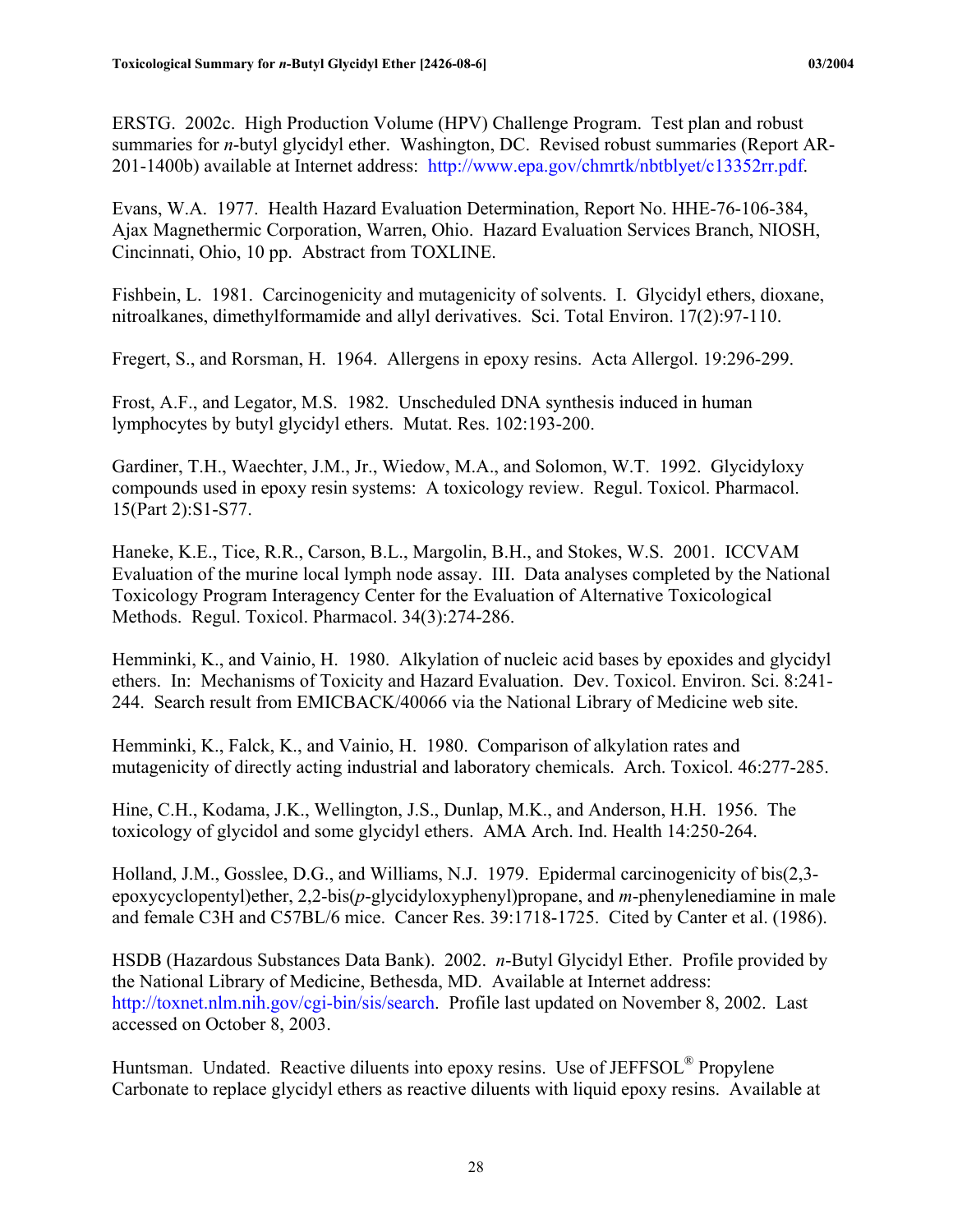Internet address: [http://www.huntsman.com/performance\\_chemicals/Media/Reactive\\_Diluents\\_](http:///www.huntsman.com/performance_chemicals/Media/Reactive_Diluents_ into_Epoxy_Resins_CUSTOMER_PRESENTATION.pdf)  into Epoxy Resins CUSTOMER PRESENTATION.pdf.

Jolanki, R. 1991. Occupational skin diseases from epoxy compounds: Epoxy resins compounds, epoxy acrylates and 2,3-epoxypropyl trimethyl ammonium chloride. (Dissertation) Acta Dermat. Venereol. (Suppl. 159):1-80.

Jolanki, R., Kanerva, L., Estlander, T., Tarvainen, K., Keskinen, H., and Eckerman, M. 1990. Occupational dermatoses from epoxy resin compounds. Contact Dermatitis 23:172-183. Cited by Gardiner et al. (1992).

Kanerva, L., Jolanki, R., and Estlander, T. 1997. Allergic and irritant patch test reactions to plastic and glue allergens. Contact Dermatitis 37(6):301-302.

Kanerva, L., Jolanki, R., Alanko, K., and Estlander, T. 1999. Patch-test reactions to plastic and glue allergens. Acta Dermat. Venereol. 79(4):296-300.

Kodama, J.K., Guzman, R.J., Dunlap, M.K., Loquvam, G.S., Lima, R., and Hine, C.H. 1961. Some effects of epoxy compounds on the blood. Arch. Environ. Health 2:50-61.

Le Coz, C.-J., Coninx, D., van Rengen, A., El Aboubi, S., Ducombs, G., Benz, M.-H., Boursier, S., Avenel-Audran, M., Verret, J.-L., Erikstam, U., Bruze, M., and Goossens, A. 1999. An epidemic of occupational contact dermatitis from an immersion oil for microscopy in laboratory personnel. Contact Dermatitis 40(2):77-83.

Licea Pérez, H., Plná, L, and Golkar-Osterman, S. 1997. Dosimetry of glycidyl ethers in mice by quantification of haemoglobin adducts. Chem. Biol. Interact. 103(1):1-16.

Liss, G.M., and Chrostek, W. 1983. Health Hazard Evaluation Report No. HETA-82-146-1388, Boeing Vertol Company, Philadelphia, Pennsylvania. Hazard Evaluations and Technical Assistance Branch, NIOSH, U.S. Department of Health and Human Services, Cincinnati, Ohio, 28 pp. Abstract from TOXLINE.

Liss, G.M., and Ruhe, R. 1983. Health Hazard Evaluation Report No. HETA-82-315-1320, Wilmington Chemical Corporation, Wilmington, Delaware. Hazard Evaluations and Technical Assistance Branch, NIOSH, U.S. Department of Health and Human Services, Cincinnati, Ohio, 32 pp. Abstract from TOXLINE.

Lockwood, D.D., and Taylor, H.W. 1982. Acute toxicological properties and industrial handling hazards of D.E.R. 361 Epoxy Resin. Dow Chemical Company. (No other information for source given.) Cited by Gardiner et al. (1992).

NIOSH (National Institute for Occupational Safety and Health). 1978. NIOSH Criteria Document: Criteria for a recommended standard: Occupational exposure to glycidyl ethers. DHHS (NIOSH) Publication No. 78-166. Available at Internet address: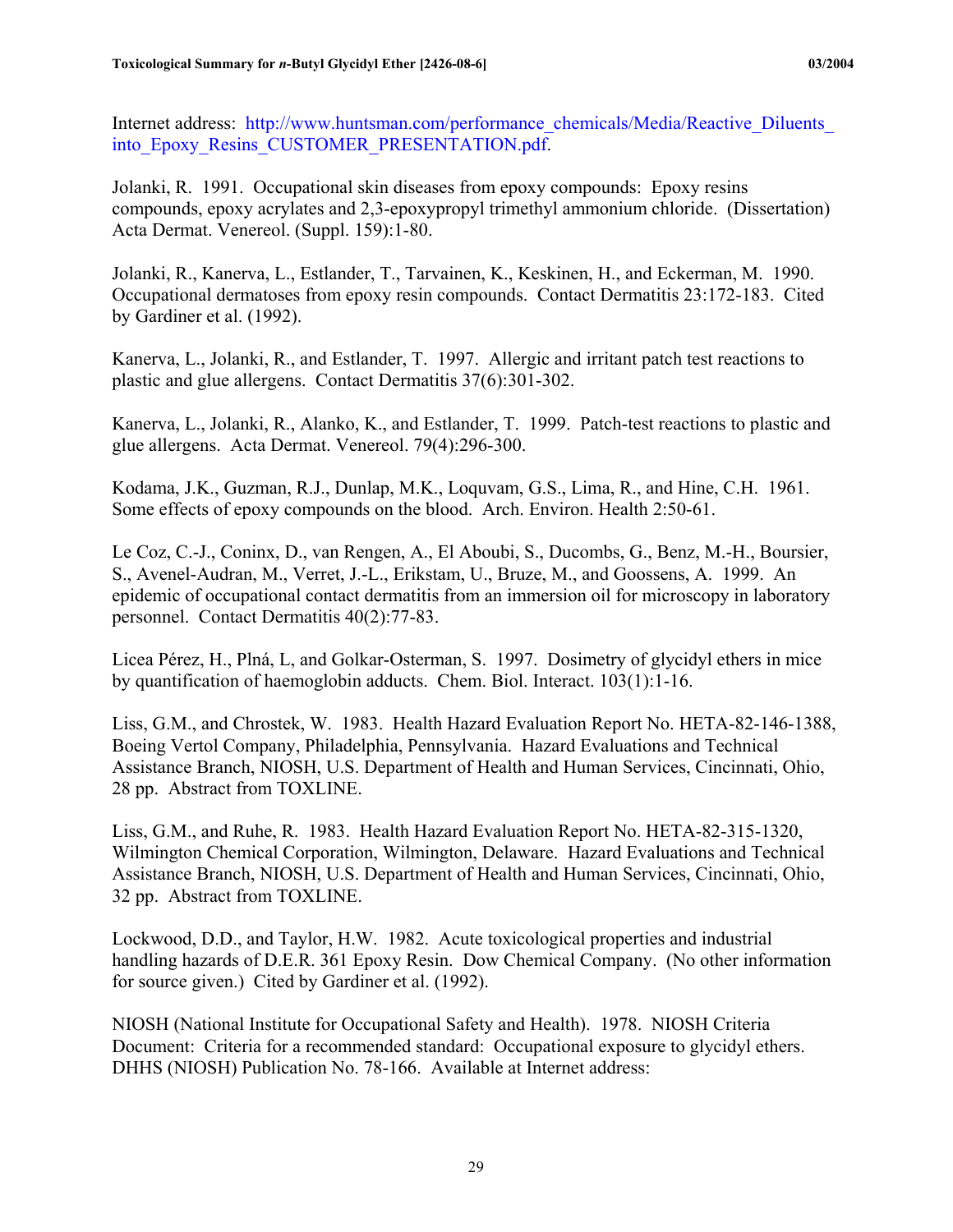<http://www.cdc.gov/niosh/78-166.html>. Last updated on October 6, 1997. Last accessed on October 10, 2003

NIOSH. 1988. Occupational safety and health guidance for *n*-butyl glycidyl ether. Available at Internet address: [http://www.cdc.gov/niosh/pdfs/0081.pdf.](http://www.cdc.gov/niosh/pdfs/0081.pdf)

NIOSH. 1990. National Occupational Exposure Survey (1981-1983). Estimated Numbers of Employees Potentially Exposed to Specific Agents by 2-Digit Standard Industrial Classification (SIC). Propane, 1-butoxy-2,3-epoxy. Available at Internet address: <http://www.cdc.gov/noes1/14720sic.html>. Last updated on July 1, 1990. Last accessed on October 15, 2003.

NIOSH. 1994. *n*-Butyl glycidyl ether. Method 1616, Issue 1. NIOSH Manual of Analytical Methods (NMAM), 4<sup>th</sup> ed. Issue date: August 15, 1994. Available at Internet address: <http://www.cdc.gov/niosh/pdfs/1616.pdf>.

NIOSH. 1996. Documentation for immediately dangerous to life or health concentrations (IDLHs): *n*-Butyl glycidyl ether. Available at Internet address: <http://www.cdc.gov/niosh/idlh/2426086.html>. Last updated on August 16, 1996. Last accessed on October 8, 2003.

NIOSH. Undated. NIOSH Pocket Guide to Chemical Hazards. *n*-Butyl glycidyl ether. Available at Internet address: [http://www.cdc.gov/niosh/npg/npgd0081.html.](http://www.cdc.gov/niosh/npg/npgd0081.html) Last accessed on October 8, 2003.

NJ DHSS (New Jersey Department of Health and Senior Services). 1998. Hazardous substance fact sheet: *n*-Butyl glycidyl ether. Available at Internet address: <http://www.state.nj.us/health/eoh/rtkweb/1331.pdf>.

NTP (National Toxicology Program). 1990. Toxicology and Carcinogenesis Studies of Allyl Glycidyl Ether (CAS No. 106-92-3) in Osborne-Mendel Rats and  $B6C3F<sub>1</sub>$  Mice (Inhalation Studies). TR-376. Report date: January 1990. Available at Internet address: [http://ntp](http://ntp-server.niehs.nih.gov/htdocs/LT-Studies/TR376.html)[server.niehs.nih.gov/htdocs/LT-Studies/TR376.html.](http://ntp-server.niehs.nih.gov/htdocs/LT-Studies/TR376.html) Last accessed on January 30, 2004.

NTP. 2004. Testing status: Allyl glycidyl ether. Available at Internet address: [http://ntp](http://ntp-server.niehs.nih.gov/htdocs/Results_Status/Resstata/10824-H.Html)[server.niehs.nih.gov/htdocs/Results\\_Status/Resstata/10824-H.Html](http://ntp-server.niehs.nih.gov/htdocs/Results_Status/Resstata/10824-H.Html). Last updated on January 13, 2004. Last accessed on January 30, 2004.

Prens, E.P., de Jong, G., and van Joost, T. 1986. Sensitization to epichlorohydrin and epoxy system components. Contact Dermatitis 15(2):85-90.

Procter and Gamble Company. 1979. Letter from Procter and Gamble Company to USEPA submitting reports, protocols and data on *n*-alkyl glycidyl ethers with attachments. TSCATS [Unpublished Health and Safety Studies submitted to EPA]. Microfiche No. OTS0200642. Document No. 88-7900293.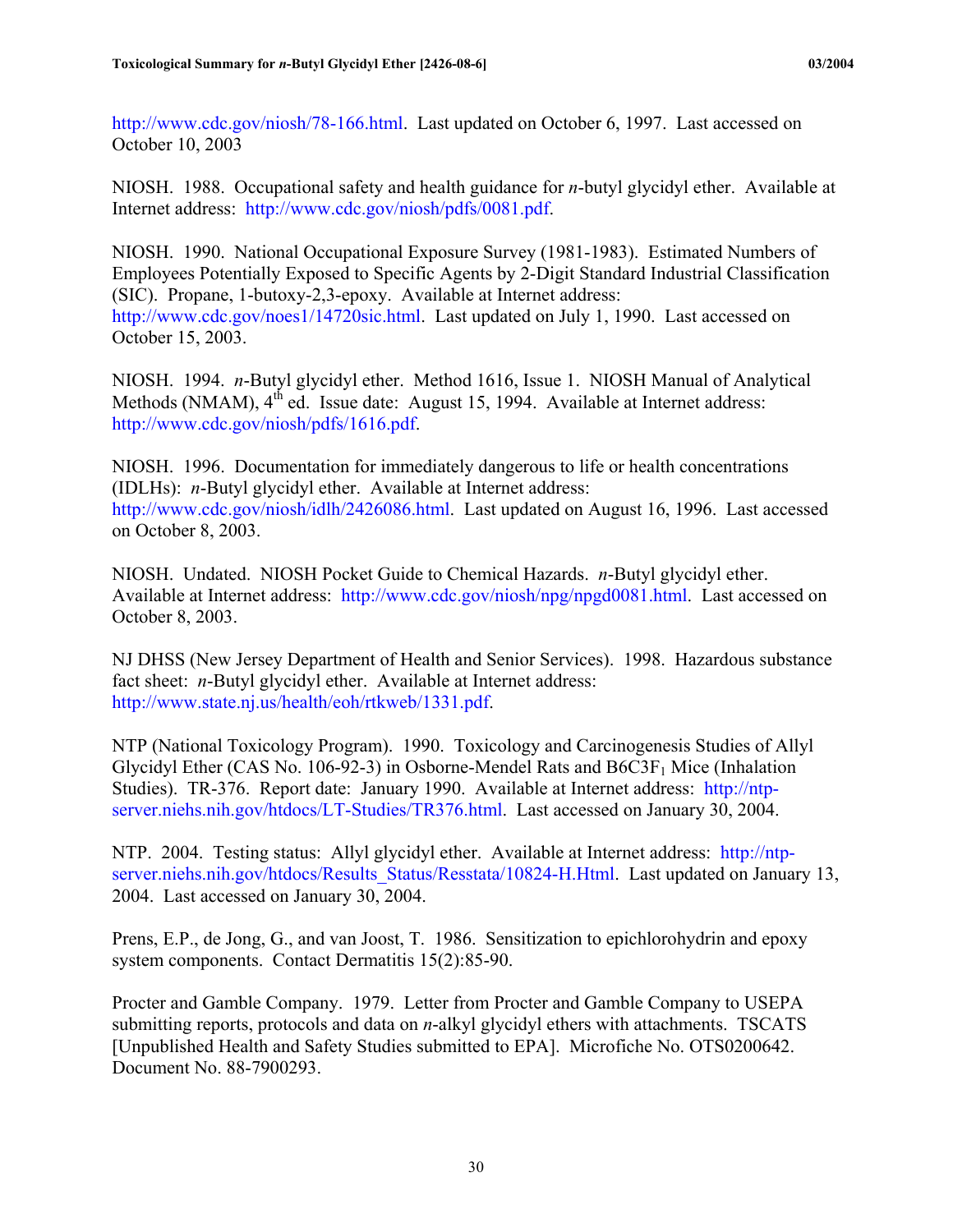Pullin, T. (University of Texas Medical Branch, Galveston, TX). 1977. Report to the Dow Chemical Company Integrated Mutagenicity Testing Program, 71 pp. [Submitted to EPA pursuant to TSCA Section 8(e) by Rhone-Poulenc, Inc. and Shell Oil Company.]

Ramanujam, V.M.S., Conner, T.H., and Legator, M.S. 1981. High performance liquid chromatographic determination of *n*-butyl glycidyl ether. Microchem. J. 26(2):217-220.

Registry. 2003. Oxirane, (butoxymethyl)-. Profile available from the American Chemical Society (ACS) on STN International.

Reichhold Chemical Company. 1978. Letter from Reichhold Chemicals Inc. to U.S. EPA regarding submission of 8D studies with attachments. TSCATS [Unpublished Health and Safety Studies submitted to EPA]. Microfiche No. OTS0523514. Document No. 40-7840108.

Rhone-Poulenc Inc. 1973. Initial submission: Toxicology of Epoxide No. 8 with cover letter dated 102792. TSCATS [Unpublished Health and Safety Studies submitted to EPA]. Microfiche No. OTS0571540. Document No. 88-920009887.

Rhone-Poulenc Inc. 1977. Initial submission: Report to the Dow Chemical Company Mutagenicity Testing Program regarding genotoxicity studies of epoxides with cover letter dated 102992. TSCATS [Unpublished Health and Safety Studies submitted to EPA]. Microfiche No. OTS0571373. Document No. 88-920009716.

RPP (Resolution Performance Products). 2001. Resins and Versatics; Systems and Solutions Newsletter, Vol. 3, No. 3, August 2001. Available at Internet address: [http://www.resins.com/resins/am/pdf/RPP%20SS0801.pdf](http://www.resins.com/resins/am/pdf/RPP SS0801.pdf).

RPP. 2002. Product bulletin. HELOXY™ Modifier selection guide. SC:3037-01. Available at Internet address: [http://www.resins.com/resins/am/pdf/SC3037.pdf.](http://www.resins.com/resins/am/pdf/SC3037.pdf)

Santodonato, J., Bosch, S., Meylan, W., Becker, J., and Neal, M. 1985. Monograph on human exposure to chemicals in the workplace: Glycidyl ethers. Report No. SRC-TR-84-1044. Center for Chemical Hazard Assessment, Syracuse Research Corporation, Syracuse, New York, 34 pp. Abstract from TOXLINE.

Shell Chemical Company. 1956. The toxicology of glycidol and some glycidyl ethers. TSCATS [Unpublished Health and Safety Studies submitted to EPA]. Microfiche No. OTS0523687. Document No. 40-5640496.

Shell Oil Company. 1957a. Chronic vapor toxicity of *n*-butyl glycidyl ether with attachments and cover letter dated 071278. TSCATS [Unpublished Health and Safety Studies submitted to EPA]. Microfiche No. OTS0200451. Document No. 88-7800213.

Shell Oil Company. 1957b. Current studies on the effects of certain mono- and polyepoxide compounds on the blood and blood-producing organs with attached studies, cover sheets and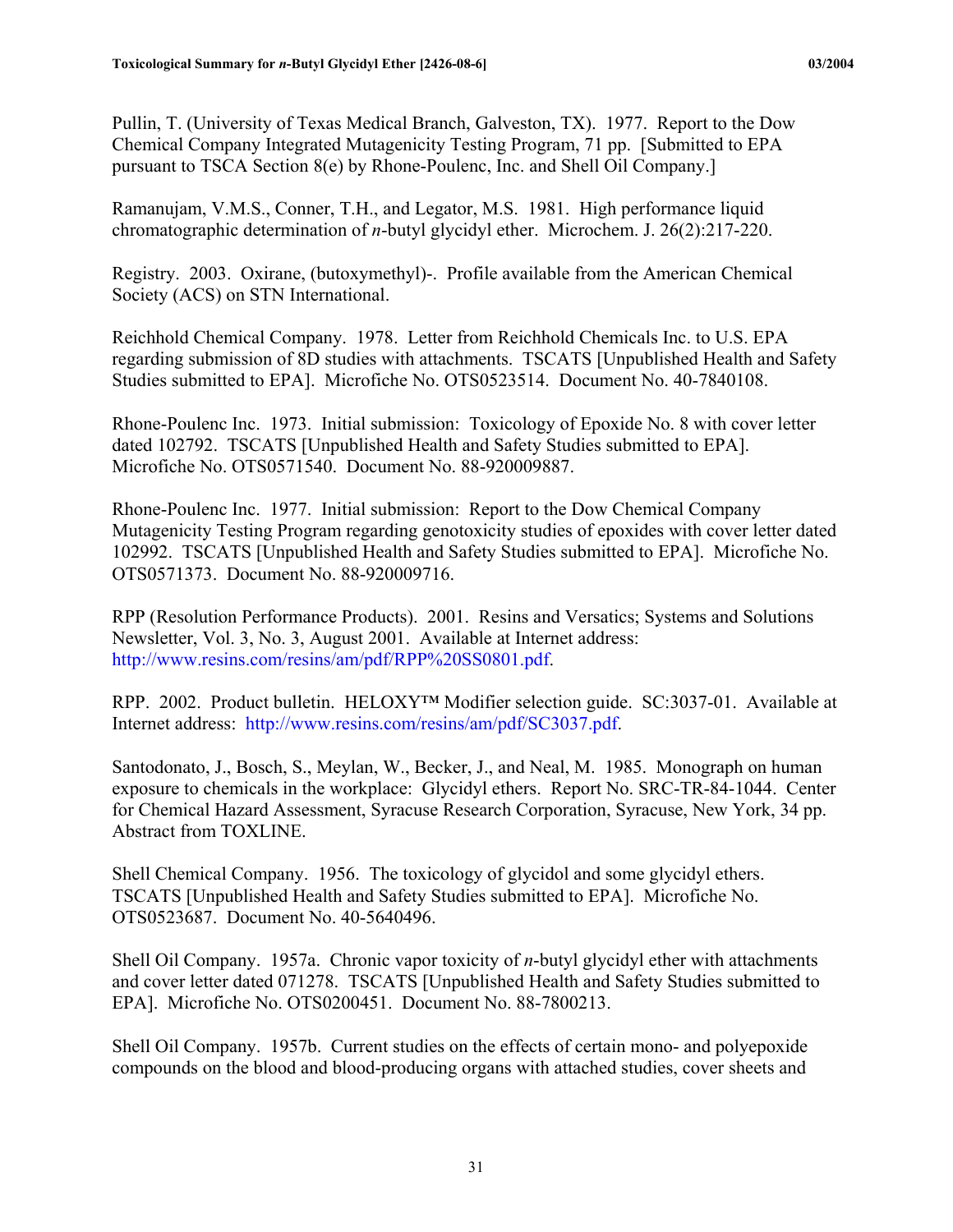letter dated 072678. TSCATS [Unpublished Health and Safety Studies submitted to EPA]. Microfiche No. OTS0200451. Document No. 88-7800213.

Shell Oil Company. 1977. Integrated mutagenicity testing program report with cover letter dated 022178. TSCATS [Unpublished Health and Safety Studies submitted to EPA]. Microfiche No. OTS0200451. Document No. 88-7800213.

Shell Oil Company. 1978. Toxicity studies with *n*-butyl glycidyl ether: *In vitro* mutation studies with letter dated 031679. TSCATS [Unpublished Health and Safety Studies submitted to EPA]. Microfiche No. OTS0200451. Document No. 88-7900213.

Shell Oil Company. 1983. *n*-Butyl glycidyl ether: Identification of major urinary metabolites in rats and rabbits. TSCATS [Unpublished Health and Safety Studies submitted to EPA]. Microfiche No. OTS0206736. Document No. 878214953. Abstract from SRC. (Published as Eadsforth et al., 1985.)

Stephenson, R.L., Murphy, D.C., and Habes, D.J. 1985. Health Hazard Evaluation Report No. HETA-81-466-1591, Electric Machinery McGraw Edison Company, Minneapolis, Minnesota. Hazard Evaluations and Technical Assistance Branch, NIOSH, U.S. Department of Health and Human Services, Cincinnati, Ohio, 37 pp. Abstract from TOXLINE.

Tarvainen, K. 1995. Analysis of patients with allergic patch test reactions to a plastics and glues series. Contact Dermatitis 32(6):346-351.

Thompson, E.D., Coppinger, W.J., Piper, C.E., McCarroll, N., Oberly, T.J., and Robinson, D. 1981. Mutagenicity of alkyl glycidyl ethers in three short-term assays. Mutat. Res. 90:213-231.

U.S. EPA (United States Environmental Protection Agency). 1978. USEPA status report: Butyl glycidyl ether (8/9/78). TSCATS [Unpublished Health and Safety Studies submitted to EPA]. Microfiche No. OTS0200451. Document No. 88-7800213.

U.S. EPA. 1979. USEPA status report: Butyl glycidyl ether (4/4/79). TSCATS [Unpublished Health and Safety Studies submitted to EPA]. Microfiche No. OTS0200451. Document No. 8EHQ-0279-0213.

U.S. EPA. 1996. Master Testing List. Office of Pollution Prevention and Toxics (OPPT). Internet address: <http://www.epa.gov/oppt/chemtest/index1.pdf>.

U.S. EPA. 1997. Glycidol and derivatives (ANPR) test results. Results of testing. Available at Internet address: [http://www.epa.gov/oppt/chemtest/gly.pdf.](http://www.epa.gov/oppt/chemtest/gly.pdf)

U.S. EPA. 2003. High Production Volume (HPV) Challenge Program. Search by casno for 2426086 [for years 1990, 1994, and 1998]. Office of Pollution Prevention and Toxics (OPPT). Available at Internet address: [http://www.epa.gov/cgi-bin/opptsrch.](http://www.epa.gov/cgi-bin/opptsrch) Last updated on October 15, 2003. Last accessed on October 15, 2003.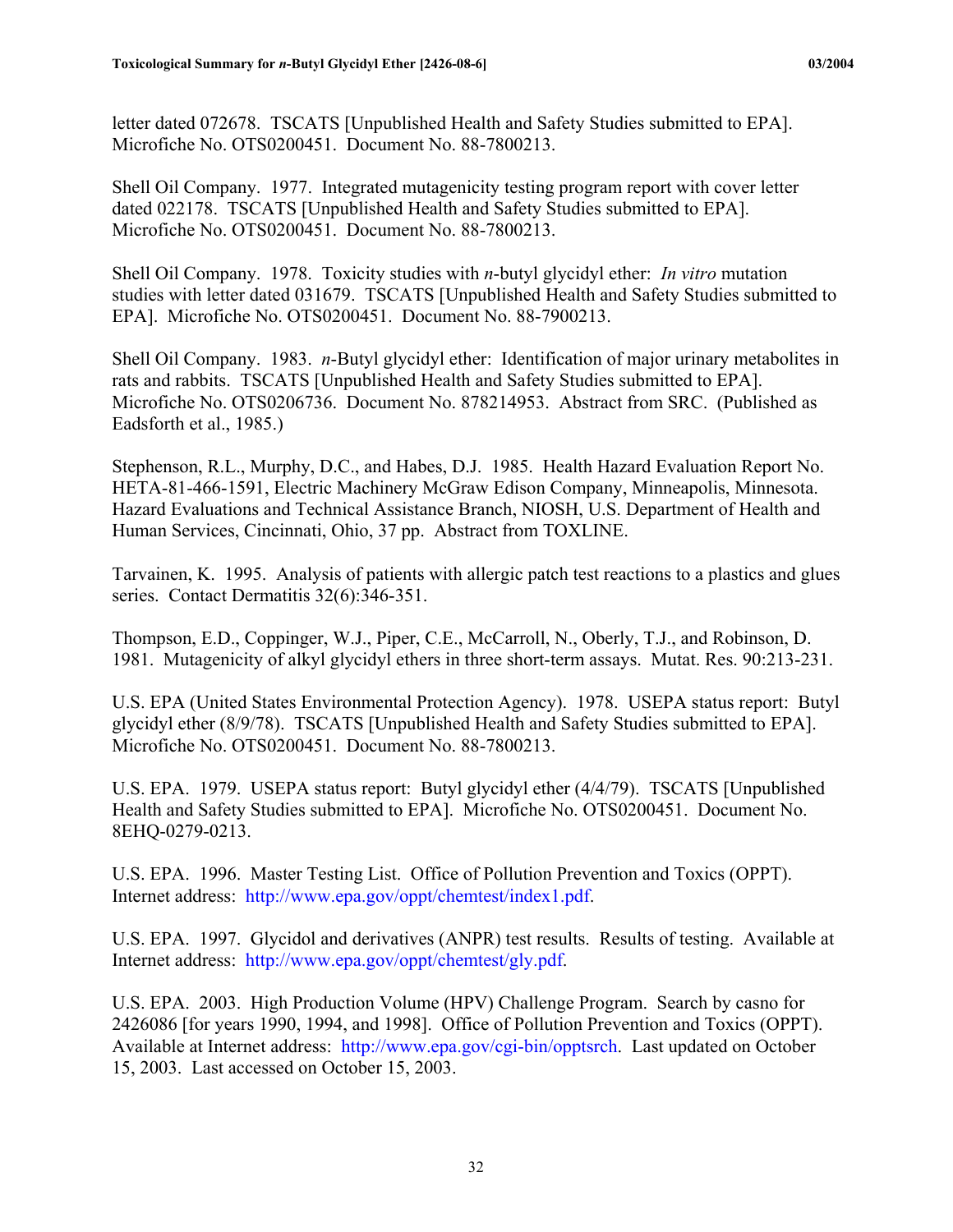<span id="page-42-0"></span>U.S. EPA. 2004. Inventory Update Rule. Search by casno for 2426086. Office of Pollution Prevention and Toxics (OPPT). Available at Internet address: [http://www.epa.gov/cgi](http://www.epa.gov/cgi-bin/iursrch3.cgi)[bin/iursrch3\\_2002.cgi.](http://www.epa.gov/cgi-bin/iursrch3.cgi) Last updated on March 24, 2004. Last accessed on March 24, 2004.

von der Hude, W., Seelbach, A., and Basler, A. 1990. Epoxides: Comparison of the induction of SOS repair in *Escherichia coli* PQ37 and the bacterial mutagenicity in the Ames test. Mutat. Res. 231:205-218.

von der Hude, W., Carstensen, S., and Obe, G. 1991. Structure-activity relationships of epoxides: Induction of sister-chromatid exchanges in Chinese hamster V79 cells. Mutat. Res. 249(1):55-70.

Wade, M.J., Moyer, J.W., and Hine, C.H. 1979. Mutagenic action of a series of epoxides. Mutat. Res. 66:367-371.

Wallace, E. 1979. Effects of *n*-butyl glycidyl ether exposure. J. Soc. Occup. Med. 29(4):142- 143.

Weil, C.S., Condra, N., Haun, C., and Striegel, J.A. 1963. Experimental carcinogenicity and acute toxicity of representative epoxides. Am. Ind. Hyg. Associate J. 24(4):305-324.

Whorton, E.B., Jr., Pullin, T.G., Frost, A.F., Onofre, A., Legator, M.S., and Folse, D.S. 1983. Dominant lethal effects of *n*-butyl glycidyl ether in mice. Mutat. Res. 124(3-4):225-233.

## **13.0 References Considered But Not Cited**

Barratt, M.D., and Langowski, J.J. 1999. Validation and subsequent development of the Derek skin sensitization rulebase by analysis of the BgVV list of contact allergens. J. Chem. Inf. Comput. Sci. 39(2):294-298.

Basketter, D.A., Scholes, E.W., and Kimber, I. 1994. The performance of the local lymph node assay with chemicals identified as contact allergens in the human maximization test. Food Chem. Toxicol. 32(6):543-547.

Behrbohm, P., Nehring, A., and Nehring, P. 1975. False negative tests with epoxy resins. Contact Dermatitis 1(4):267. Abstract from EMBASE 76116322.

Björkner, B., Dahlquist, I., Fregert, S., and Magnusson, B. 1980. Contact allergy to Epoxide 8, an epoxy reactive diluent. (Short communication) Contact Dermatitis 6(2):156.

Ciba-Geigy. 1973. Initial submission: Toxicity values of chief representatives of various classes of resins and hardeners, May 24, 1973 with cover letter dated 081092. TSCATS [Unpublished Health and Safety Studies submitted to EPA]. Microfiche No. OTS0538498. Document No. 86-920007363.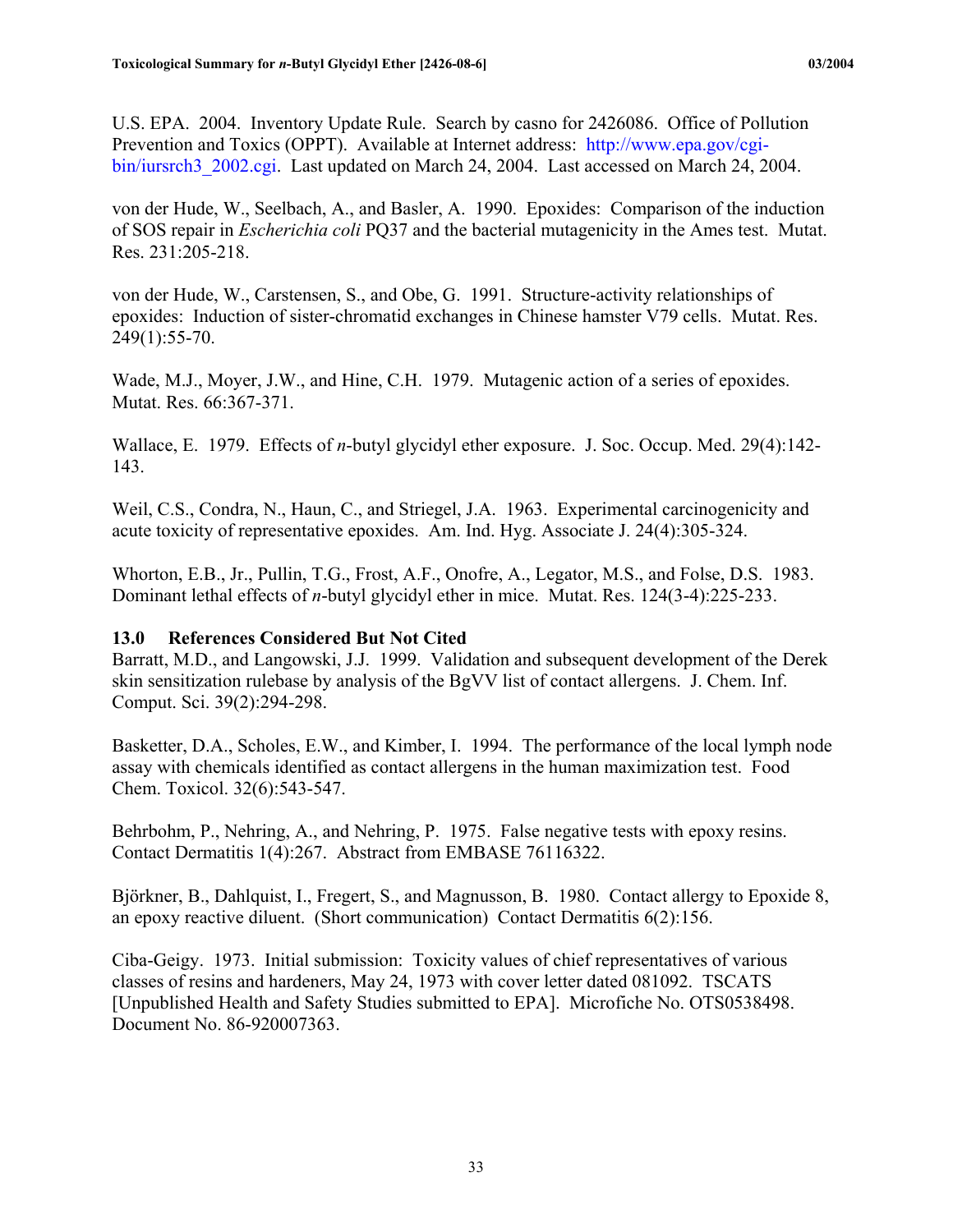<span id="page-43-0"></span>Dow Chemical. 1976. Repeated insults patch test of a series of test solutions. TSCATS [Unpublished Health and Safety Studies submitted to EPA]. Microfiche No. OTS0517045. Document No. 86-870002255.

Gaul, L.E. 1957. Sensitizing structure in epoxy resin. J. Invest. Dermatol. 29:311-313. Abstract from NIOSHTIC 1997:11440.

Mavournin, K.H., Blakey, D.H., Cimino, M.C., Salamone, M.F., and Heddle, J.A. 1990. The *in vivo* micronucleus assay in mammalian bone marrow and peripheral blood. A report of the USA Environmental Protection Agency Gene-Tox Program. Mutat. Res. 239(1):29-80.

Mersch-Sundermann, V., Schneider, U., Klopman, G., and Rosenkranz, H.S. 1994. SOS induction in *Escherichia coli* and Salmonella mutagenicity: A comparison using 330 compounds. Mutagenesis 9(3):205-224.

Rudzki, E., and Krajewska, D. 1977. Antigenic determinants of epoxy resins. Immunol. Polska 2(4):333-338. Abstract from TOXCENTER 1978:101834.

Shell Oil Company. 1981. Initial submission: A five-week feeding study of Cardura E10 in rats (final report) with attachments and cover letter dated 120591. [Compound contains 25 ppm BGE.] TSCATS [Unpublished Health and Safety Studies submitted to EPA]. Microfiche No. OTS0534964. Document No. 88-920000512.

Tosti, A., Guerra, L, Vincenzi, C., and Peluso, A.M. 1993. Occupational skin hazards from synthetic plastics. Toxicol. Ind. Health 9(3):493-502.

Whorton, E.B., Jr. 1981. Parametric statistical methods and sample size considerations for dominant lethal experiments: The use of clustering to achieve approximate normality. Teratogen. Carcinogen. Mutagen. 1(4):353-360.

#### **Acknowledgements**

Support to the National Toxicology Program for the preparation of *n*-Butyl Glycidyl Ether (BGE) [2426-08-6]—Review of Toxicological Literature was provided by Integrated Laboratory Systems, Inc., through NIEHS Contract Number N01-ES-35515. Contributors included: Raymond R. Tice, Ph.D. (Principal Investigator); Karen E. Haneke, M.S. (Project Coordinator); Marcus A. Jackson, B.A. (Project Coordinator); Bonnie L. Carson, M.S. (Senior Chemical Information Scientist); Claudine A. Gregorio, M.A. (Major Author); Nathanael P. Kibler, B.A.; and Barbara A. Henning.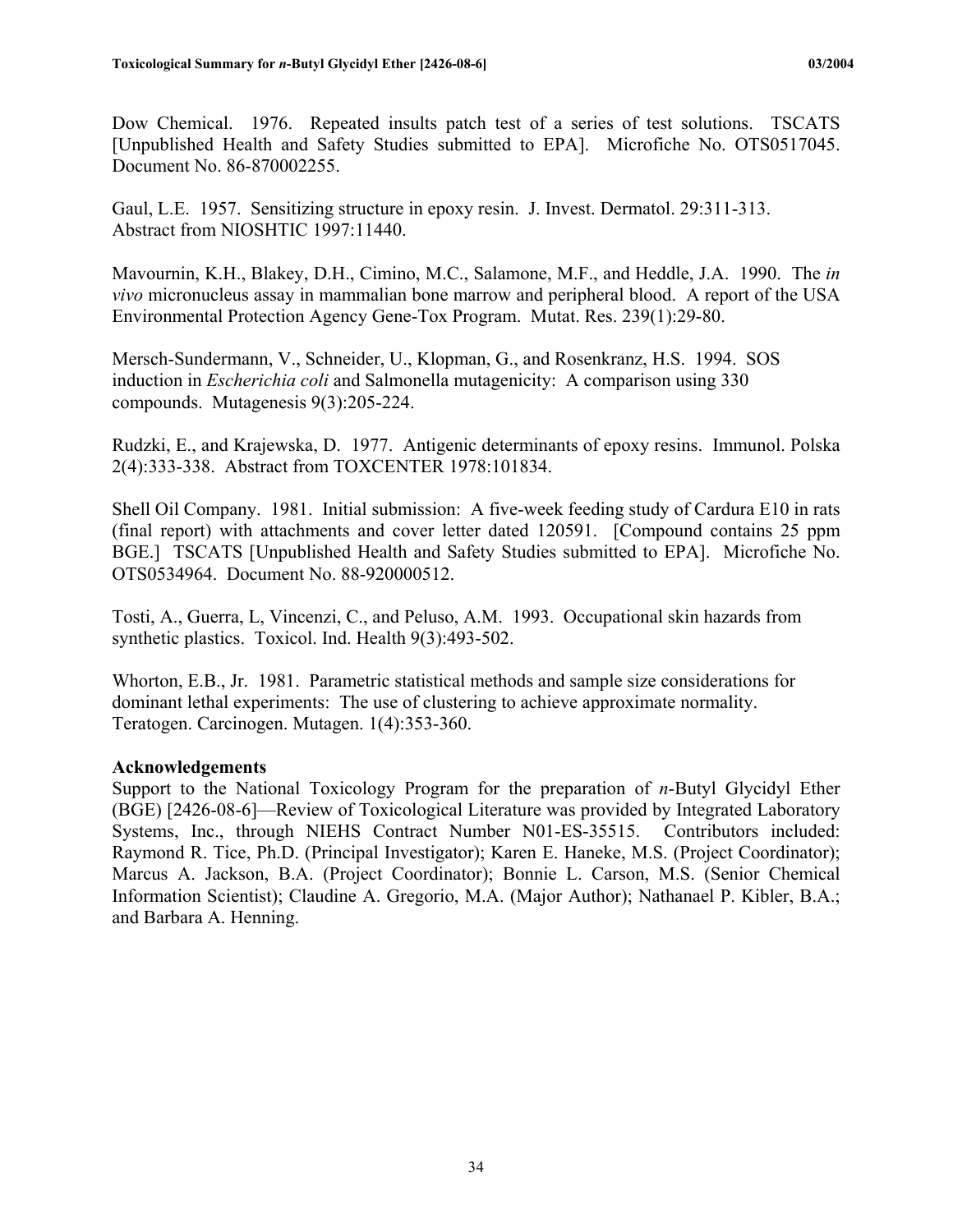```
Appendix A: Units and Abbreviations 
^{\circ}C = degrees Celsius
\mug/L = microgram(s) per liter
\mug/m<sup>3</sup> = microgram(s) per cubic meter
\mug/mL = microgram(s) per milliliter
\muM = micromolar
ACGIH = American Conference of Governmental Industrial Hygienists 
AGE = allyl glycidyl ether
BADE = 2,2-Bis-[p-(2,3-glycidyboxy)phenyl]propane; b isphenol A diglycidyl etherBGE = butyl glycidyl ether
bw = body weightCNS = central nervous system
EPA = Environmental Protection Agency 
F = female(s)g = \text{gram}(s)g/mL = gram(s) per milliliter
h = hour(s)HD = high doseHPBL = human peripheral blood lymphocytesHPV = high production volume
HSDB = Hazardous Substances Data Bank 
i.g. =intragastric
i.p. = intraperitoneal(ly)
kg = kilogram(s)L = liter(s)lb = pound(s)LC = liquid chromatography
LC_{50} = lethal concentration for 50% of test animals
LD_{50} = lethal dose for 50% of test animals
LD = low dose
M = male(s)MD = mid dosemg/kg = milligram(s) per kilogram
mg/m^3 = milligram(s) per cubic meter
mg/mL = milligram(s) per milliliter
min = minute(s)mL/kg = milliliter(s) per kilogram
mm = millimeter(s)mM = millimolar
mmol = millimole(s)mmol/kg = millimoles per kilogram
mo = month(s)mol = mole(s)mol. wt. = molecular weight 
NIOSH = National Institute for Occupational Safety and Health 
n.p. = not provided
```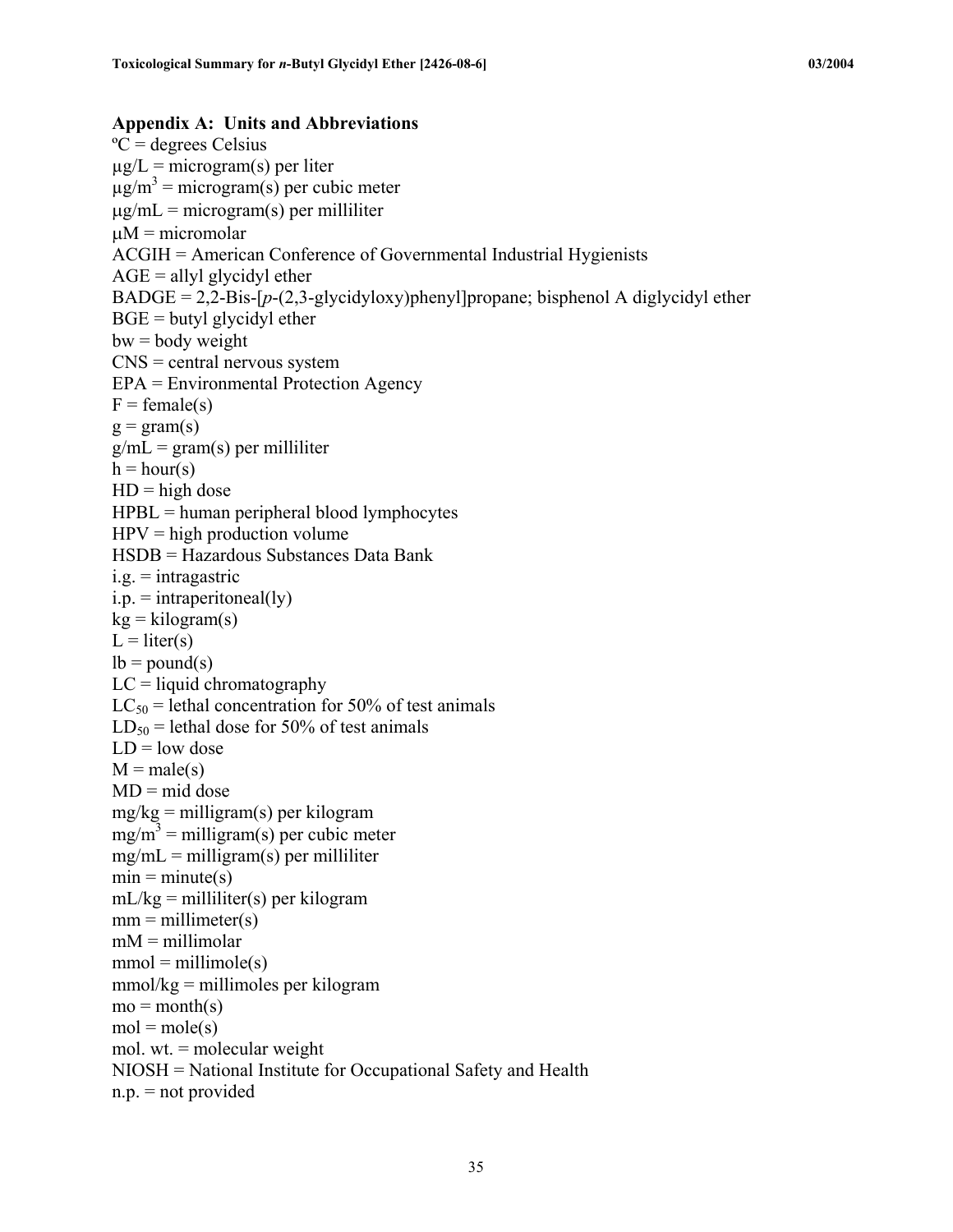NTP = National Toxicology Program OSHA = Occupational Safety and Health Administration PEL = permissible exposure limit ppb = parts per billion  $ppm =$  parts per million TSCA = Toxic Substances Control Act  $TWA = time-weighted average$  $wk = week(s)$  $yr = year(s)$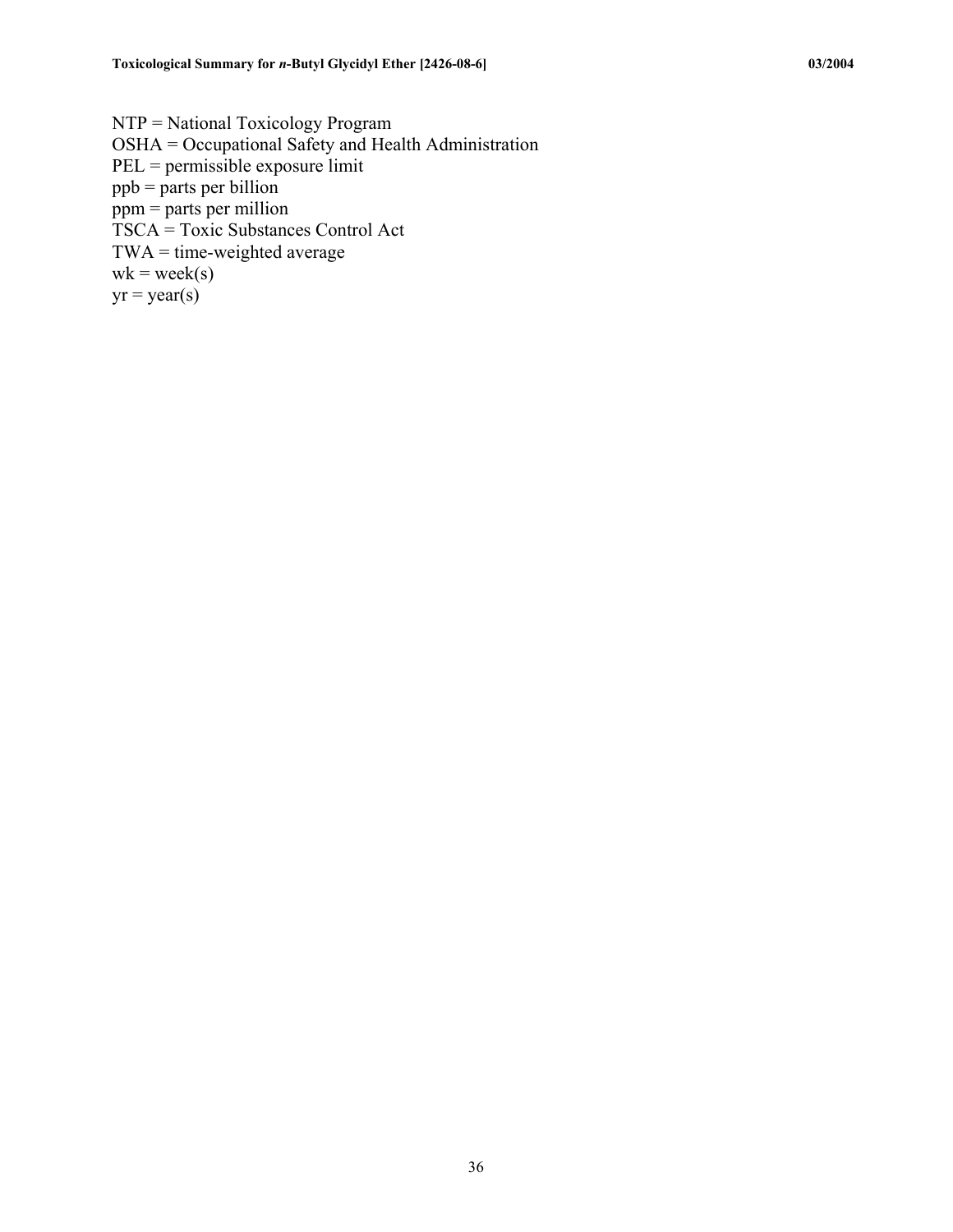## <span id="page-46-0"></span>**Appendix B: Description of Search Strategy and Results**

## *n***-Butyl Glycidyl Ether; BGE; (Butoxymethyl)oxirane (CAS RN 2426-08-6; ILS CODE X0010)**

#### **Nomination**

(±)-*n*-Butyl glycidyl ether (BGE) is a high-production-volume (HPV) chemical used primarily as a reactive diluent in epoxy resins such as bisphenol A diglycidyl ether (BADGE) resins. The widespread use of these epoxy resins in electronics, construction, and coatings leads to potential worker exposure in numerous industries. (The cured resins, however, pose little hazard.) Glycidyl ethers contain the strained three-ring oxirane structure. Compounds with this moiety are alkylating agents that may damage DNA. Many compounds containing the epoxy moiety have been shown to be carcinogens (e.g., ethylene oxide and diepoxybutane).

#### **Search Strategy**

The searches began at the U.S. EPA web site to retrieve the Test Plans and Robust Summaries for BGE produced by the Epoxy Resin Systems Task Group (ERSTG) of the Society of the Plastics Industry in response to EPA's HPV Challenge. General Internet searches with the Google search engine began on October 6 and continued through October 19. In the advanced search mode, searches may include exact phrases (generally synonyms or the CAS RN) and Boolean logic. One particularly fruitful approach was to require that all retrievals be in pdf file format. For example, **"2426 08 6" filetype:pdf** retrieves 468 URLs as of this writing. URLs for pdf files that were printed are in an attachment. Specific government sites visited included EPA, NIOSH, OSHA, NLM TOXNET, OEHHA, and the Code of Federal Regulations at [http://frwebgate.access.gpo.gov.](http://frwebgate.access.gpo.gov/) The IPCS Inchem site was searched for any publications by the World Health Organization (WHO), IARC, and other organizations listed on the home page ([http://www.inchem.org](http://www.inchem.org/)). TOXNET databases searched with the CAS RN included ChemIDplus, HSDB, IRIS (no retrievals), TOXLINE, and EMIC. Internet links listed in the ChemIDplus record were followed if they had not already been discovered. A PubMed search was disappointing because the NLM search engine did not recognize exact phrases within quotation marks. Most of these searches were done by October 10.

Retrievals in PubMed (12, excluding three "false drops" that occurred by combining the search terms with AND) and EMIC (15) were also in the TOXLINE results. TOXLINE added the trade names Ageflex BGE and Sipomer BGE to the CAS RN. The 158 TOXLINE retrievals included about 60 unique publications and 85 TSCATS records. The flat ASCII text files retrieved from NLM do not distinguish the search terms in any way. Bolding was added to keywords during post-processing. The TOXLINE TSCATS records were missing information that was later found when searching the TSCATS file on RTKNet and at the Syracuse Research Corporation (SRC) web site. For example, one cannot tell from the TOXLINE records whether BGE was tested singly or merely in a mixture.

Simultaneous searches of the files MEDLINE, CANCERLIT, AGRICOLA, NIOSHTIC, CABA, BIOTECHNO, EMBASE, ESBIOBASE, IPA, BIOSIS, TOXCENTER, and NTIS were done in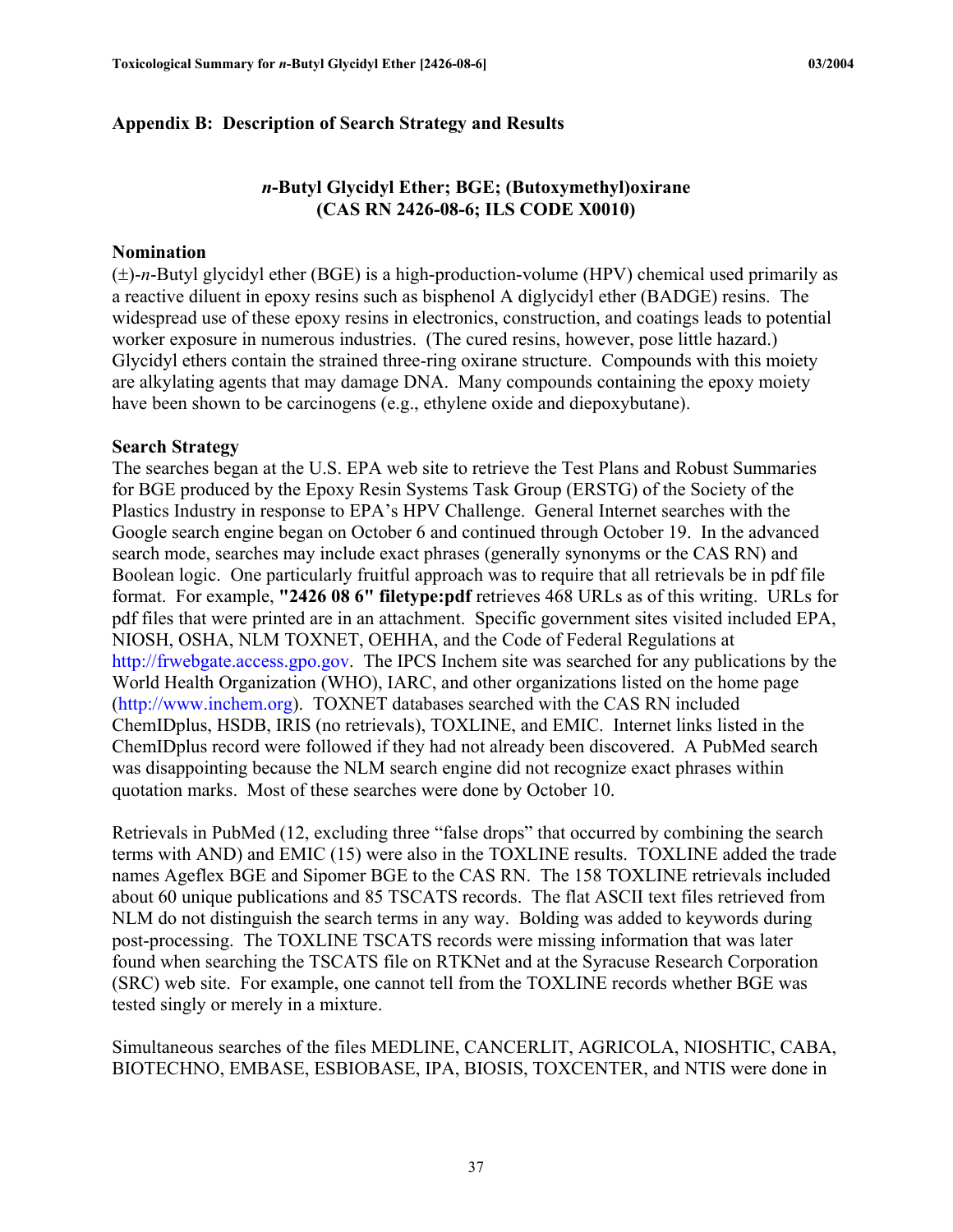the STN International fee-based system on October 10. The history of the search session is reproduced below.

| L1             | 237 S 2426-08-6                                 |                                   |
|----------------|-------------------------------------------------|-----------------------------------|
| L2             | 0 S 85858-60-2                                  |                                   |
| L <sub>3</sub> | 186 S BUTYL(W)GLYCIDYL(W)ETHER                  |                                   |
| L4             | 197 S GLYCIDYL(2A)BUTYL(W)ETHER                 |                                   |
| L5             | 2 S BUTOXYMETHYL(W)OXIRANE                      |                                   |
| L <sub>6</sub> | 6 S BUTOXY(3A)EPOXYPROPANE                      |                                   |
| L7             | 1269 S BGE                                      |                                   |
| L8             | 203 S L3 OR L4 OR L5 OR L6                      |                                   |
| L9             | 310 S L1 OR L8                                  |                                   |
| L10            | 71 S L3 NOT L1                                  |                                   |
| L11            | 39 S L10 NOT N(W)BUTYL                          |                                   |
| L12            | 11 S L11 AND (TERT(W)BUTYL OR T(W)BUTYL)        |                                   |
| L13            | 11 SORT L12 1-11 TI                             |                                   |
|                | => SET DUPORDER FILE                            |                                   |
|                | $\Rightarrow$ DUP REM L9                        |                                   |
| 1.14           | 246 DUP REM L9 (64 DUPLICATES REMOVED)          |                                   |
|                | ANSWERS '1-8' FROM FILE MEDLINE                 |                                   |
|                | ANSWERS '9-10' FROM FILE CANCERLIT              |                                   |
|                | ANSWERS '11-31' FROM FILE NIOSHTIC              | [Four used in search package]     |
|                | ANSWER '32' FROM FILE CABA                      |                                   |
|                | ANSWERS '33-35' FROM FILE BIOTECHNO             |                                   |
|                | ANSWERS '36-38' FROM FILE EMBASE                | [Two used in search package]      |
|                | ANSWERS '39-43' FROM FILE BIOSIS                | [Two used in search package]      |
|                | ANSWERS '44-231' FROM FILE TOXCENTER            | [Eighteen used in search package] |
|                | ANSWERS '232-246' FROM FILE NTIS                | [Two used in search package]      |
|                | $\Rightarrow$ SAVE L9 X0010BIORAW/A             |                                   |
|                | ANSWER SET L9 HAS BEEN SAVED AS 'X0010BIORAW/A' |                                   |
|                | $\Rightarrow$ SORT L14 TI 1-246                 |                                   |

L15 246 SORT L14 1-246 TI

In a later session, the 33 hits for butylglycidyl(w)ether OR glycidylbutyl(w)ether retrieved a useful EMBASE record that was not in the original retrievals. A printout of TOXLINE citations in order by title was compared with titles of results from the STN International searches. Because the composite file TOXCENTER now contains most of the component files of TOXLINE, the STN International search retrieved the same literature as TOXLINE plus an additional 28 unique records included in the search package. The only duplications not removed automatically after the DUP REM command were those internal to TOXCENTER. These are easily recognized by viewing the titles in alphabetical order. Unique relevant records that were not in TOXLINE were printed. The records retrieved from STN International automatically include boldfaced search terms. The cost of the two STN sessions was \$88.82. If a TOXLINE search had not been done, the cost would have been about \$150 more. Approximately, eight extra hours of searcher labor were required to use the "free databases" TOXLINE, PubMed, and EMIC. (Labor cost to the project was at least three times the cost of paying for the extra STN records. In addition, the searcher was set back a day in preparing the search package.) Extra steps included (1) manual removal of internal duplicates and duplicates among the databases from the full downloaded set of retrievals, (2) manual comparison of TOXLINE citations with the titles resulting from the STN International search, and (3) manual boldfacing of keywords in the records retrieved from the free databases.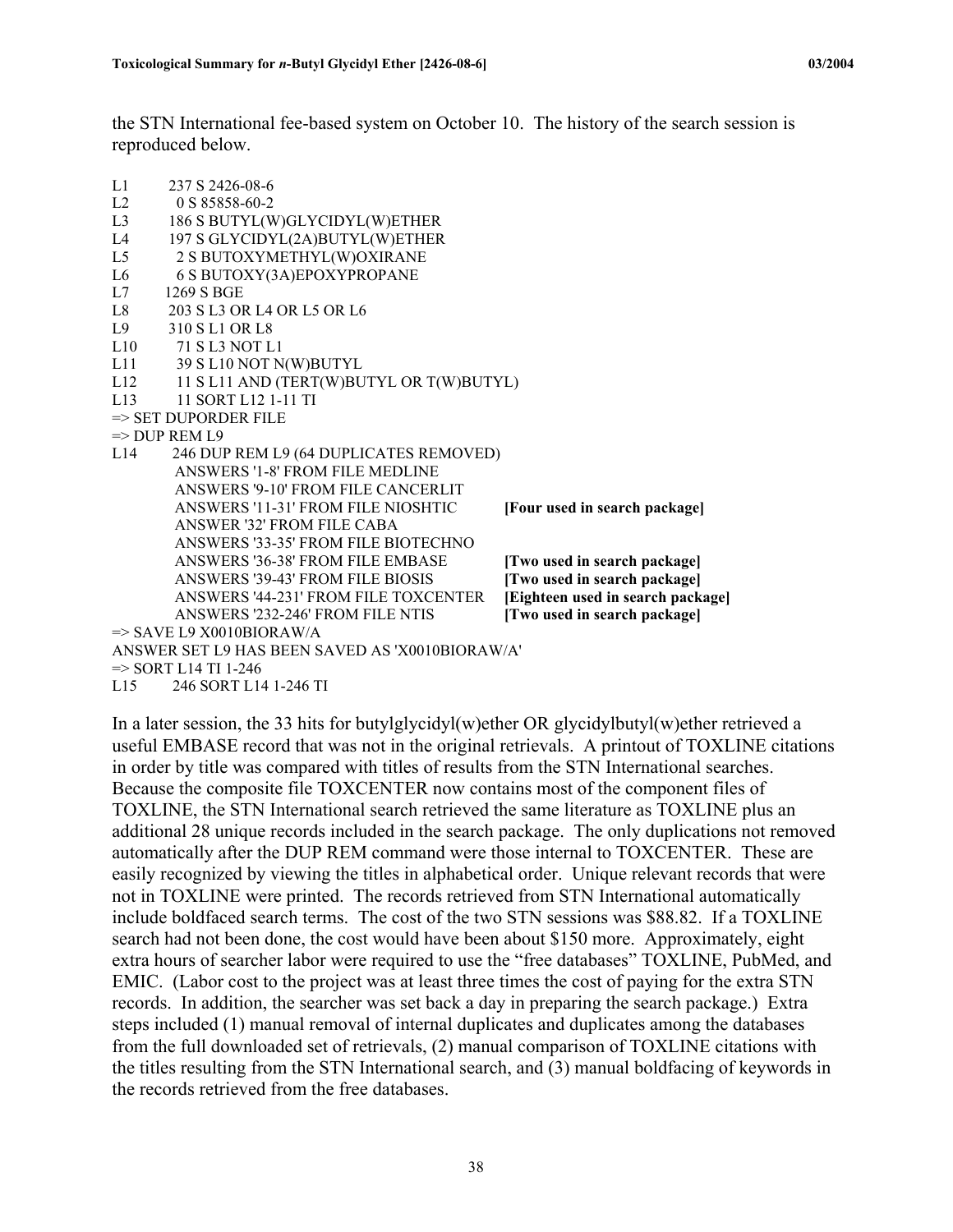#### **Search Results**

The search package comprises unique database records (except for six "false drops" or topics of no interest) and first pages of relevant full documents retrieved from the Internet searches. They are grouped by arbitrary ILS alphanumeric and numeric codes that were used in the previous contract. Except for the reviews, which are discussed first, the topics are generally organized in the following discussion in the order in which they would appear in the report.

## **Authoritative Reviews (Subject Code 05)**

Several reviews prepared by government agencies considered authoritative sources are available. However, many are brief and often repeat the same limited information. Among the brief reviews are the following:

- Documentation of the Threshold Limit Values and Biological Exposure Indices (ACGIH, 2001), 2 pp. on BGE
- NIOSH Pocket Guide to Chemical Hazards (NIOSH, undated web page), 1 page
- Occupational Safety and Health Guidelines for Chemical Hazards (NIOSH, 1988), 6 pp. on BGE
- Glycidyl Ether, NIOSH Current Intelligence Bulletin (NIOSH, 1979), 11 pp. from web site
- Documentation for Immediately Dangerous to Life or Health Concentrations (IDLHs), 1.5 pp.
- Hazardous Substance Fact Sheet (NJ DHHS, 1998), 6 pp.
- International Chemical Safety Card (WHO/IPCS/ILO, 1998), 2 pp.

Longer reviews identified are the following:

- "Some Glycidyl Ethers" in IARC Monographs, Vol. 47 (IARC, 1989), 25 pp.
- Occupational Exposure to Glycidyl Ethers (Criteria for a Recommended Standard) (NIOSH, 1978), 197 pp. [Three segments were retrieved from the NIOSH web site.]
- Occupational Toxicants, Vol. 4. by the [German] Commission for the Investigation of Health Hazards of Chemical Compounds (CIHHCC, 1992), 385 pp. on numerous compounds

A health effects review on BGE may be in 57 FR 26002-26601 (OSHA, 1992) [proposed amendments to existing standards for the maritime and construction industries]

## **Other Reviews (11)**

Recently the Epoxy Resin Systems Task Group (ERSTG) of the Society of the Plastics Industry, Inc., submitted revised Test Plans and Robust Summaries for BGE in response to the U.S. EPA HPV Challenge. The summaries review the literature and describe some new studies (ERSTG, 2002a,b). ERSTG has also submitted similar documents for Alkyl  $(C_{12}-C_{14})$  Glycidyl Ether, which may be useful for discussions of structure-activity relationships (SAR) as will the extensive discussion of *tert*-butyl glycidyl ether (*t*-BGE) studies in the BGE documents. Summaries include physical-chemical properties as well as health effects.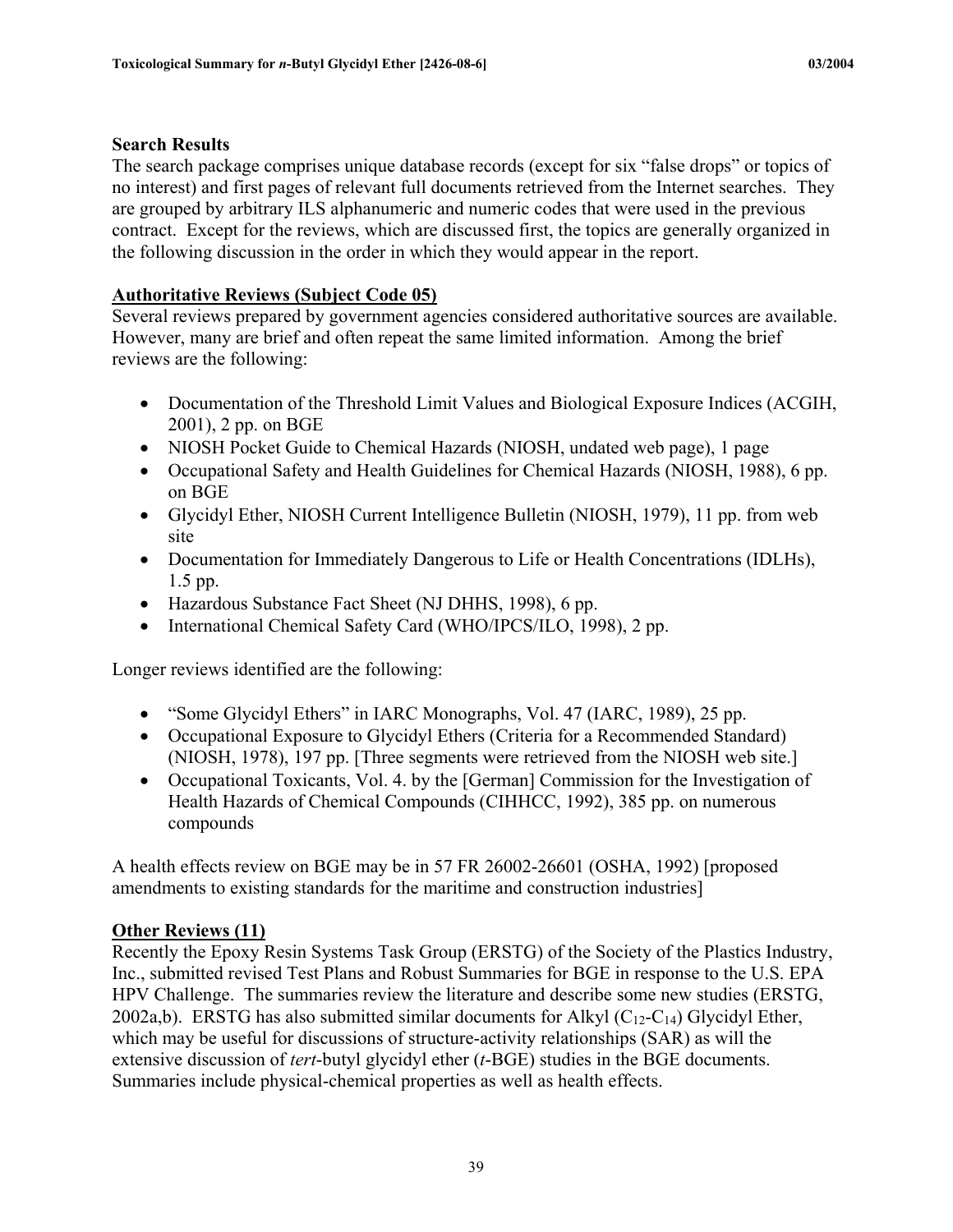Sandodonato et al. (1985) of Syracuse Research Corporation (SRC) covered many of the topics of the present report in their review on glycidyl ethers (34 pp., 36 references). Another SRC review on epoxy resins also included information on BGE. Gardiner et al. (1992) of Shell Oil Company published a toxicology review of glycidyloxy compounds used in epoxy resin systems. The BGE review covers about five pages.

Other reviews include profiles in HSDB (2002), RTECS (2002), and the NTP repository database (Radian, 1991).

## **Chemical Identification (13a)**

BGE is a low-molecular-weight glycidyl ether, Hill formula  $C_7H_{14}O_2$ . BGE synonyms and trade names may be found in the ChemIDplus and Registry records. The compound of commerce is racemic. Synonyms include 2-(butoxymethyl)oxirane, 1-butoxy-2,3-epoxypropane, and butyl 2,3-epoxypropyl ether.

## **Chemical-Physical Properties (13b)**

Experimental and calculated chemical-physical properties may be found in the Registry record. Other sources collected include HSDB (2002), NIOSH (1978) (segment G of the criteria document), ERSTG (2002b), Shell (1983), and Shell (1999). Resolution Performance Products' reactive diluent product Heloxy Modifier 61 (principally BGE) has the lowest flashpoint of the modifiers offered by RPP (RPP, 2002b).

## **Analytical Methods (13c)**

Sources of sampling and analysis methods for BGE include HSDB (2002). Levin et al. (1988) of NIOSH evaluated several solid adsorbents for glycidyl ethers in air. BGE in samples was best determined by gas chromatography with a flame ionization detector (GC/FID). Analytical method SCP-S81 by NIOSH (1975 [see also SRI, 1975]) has been revised and designated NIOSH Method 1616 (NIOSH, 1994). OSHA generalized Method 07 for organic vapors is also a GC/FID method with sampling by charcoal adsorption and organic solvent extraction (OSHA, undated). NIOSH Method 1616 is referenced for BGE. OSHA (2000) offered a secondary sampling and analysis method for BGE that uses an infrared spectrophotometer. The analytical method for passive sampling badges for personnel is also GC/FID (SKC Inc., 2003).

## **Commercial Availability**

## *Producers (01a)*

HSDB (2002) lists Dow Chemical USA and Shell Chemical Company as manufacturers. U.S. EPA OPPT HPV (2003) lists manufacturers in 1990, 1994, and 1998, including Ciba-Geigy, Ciba Specialty Chemicals, Rhone-Poulenc, and Air Products and Chemicals. Resolution Performance Products LLC (RPP) now operates the former Shell Chemical resins business independently. The BGE diluents and viscosity modifiers Epodil 741 and Heloxy Modifier 61 (H-61) are the brand names of Air Products and Chemicals and RPP, respectively.

## *Suppliers (01b)*

Eastech Chemical, Inc. (2000) supplies BGE manufactured by Air Products and Chemicals. No U.S. suppliers/producers were listed in Chemcyclopedia 2003. Ciba Specialty Chemicals sells Ageflex BGE reactive diluent (ChemBuyersGuide, undated [web site]).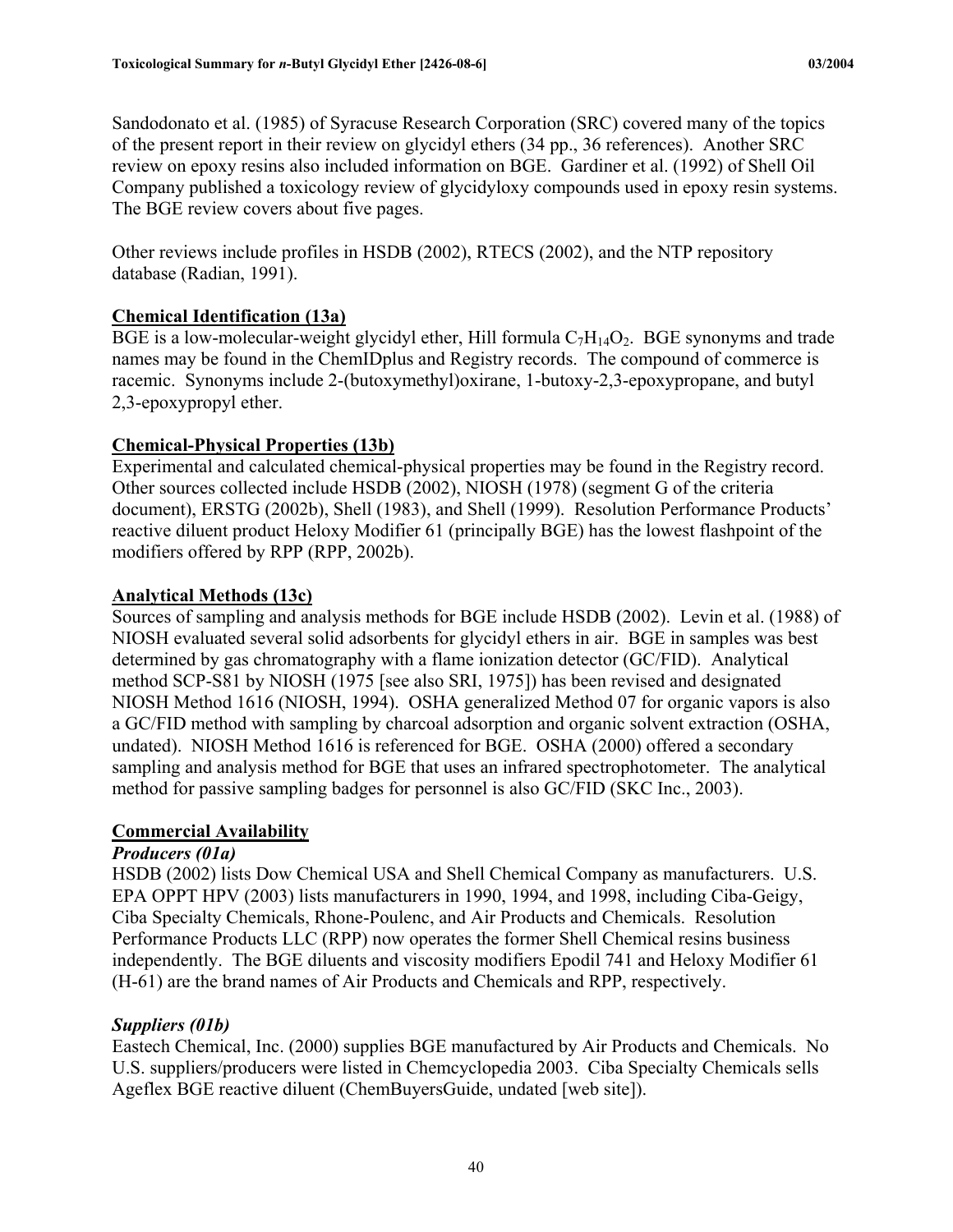Numerous suppliers of liquid epoxy resins containing BGE as reactive diluent may be identified by searching for material safety data sheets or product data sheets in conjunction with the CAS RN using an Internet search engine. For example, see Electron Microscopy Sciences (1997), which supplies Araldite GY 506, a BADGE resin with BGE. An RPP epoxy resin containing BGE is EPON 815.

## **Production Processes (01d)**

After condensation of n-butyl alcohol with epichlorohydrin, the product is dehydrochlorinated with caustic to form the epoxy ring (HSDB, 2002).

## **Production and Import Volumes (01c)**

Huntsman (undated) in an analysis of the market for reactive diluents and flexibilizers for liquid epoxy resins indicated that the U.S. market for BGE is 1.4 million pounds or about 10% of the total market. U.S. EPA IUR (1998) listed the production volume of BGE as between less than 1 and 10 million pounds. U.S. EPA OPPT (1997) gave the production range as 3,469,790 to 5,243,788 lb (3.5 to 5.2 million pounds).

## **Other Processes (01e)**

No other processing information was collected.

## **Uses (01f)**

BGE has been the major reactive diluent added to liquid epoxy resins to reduce their viscosity for easier mixing and handling. Liquid epoxy resin producers are moving to less toxic reactive diluents such as propylene carbonate (Huntsman, undated). Ciba Specialty Chemicals' Ageflex BGE Reactive Diluent is marketed for "epoxies, laminating, flooring, electrical casting..." (ChemBuyersGuide, undated). Markets for Air Products and Chemicals' BGE product are diluents for epoxy resins used in coatings, inks, adhesives, and plastics (Eastech Chemicals, 2000). Tooling, electrical applications, and highly filled coatings are uses listed by Air Products and Chemicals (undated). BGE use in transmission electron microscopy was described by Arnold and Boer (1986).

## **Environmental Releases, Occurrence, and Fate (04)**

No review was included in HSDB (2002), which is usually a good source for review of such studies if they exist. Some relevant studies were described or planned by ERSTG (2002b). Shell (1999) described evaporative losses before and after complete reaction in the epoxy resin systems..

## **Exposure Potential (02)**

BGE is listed in the EPA Consumer Products database (Calif. EPA ARB, 1998). NIOSH has conducted several health hazard evaluation and industrial hygiene "walk-through" surveys of industrial plants. Air concentrations of BGE were generally below the OSHA limit (e.g., Belanger, 1986). Results from the National Occupational Exposure Survey (NOES) in 1981- 1983 (NIOSH, 1990) for potential exposure to BGE (total 60,217 workers) are broken down by industry and by occupation. Biological monitoring of exposure includes analysis of expired air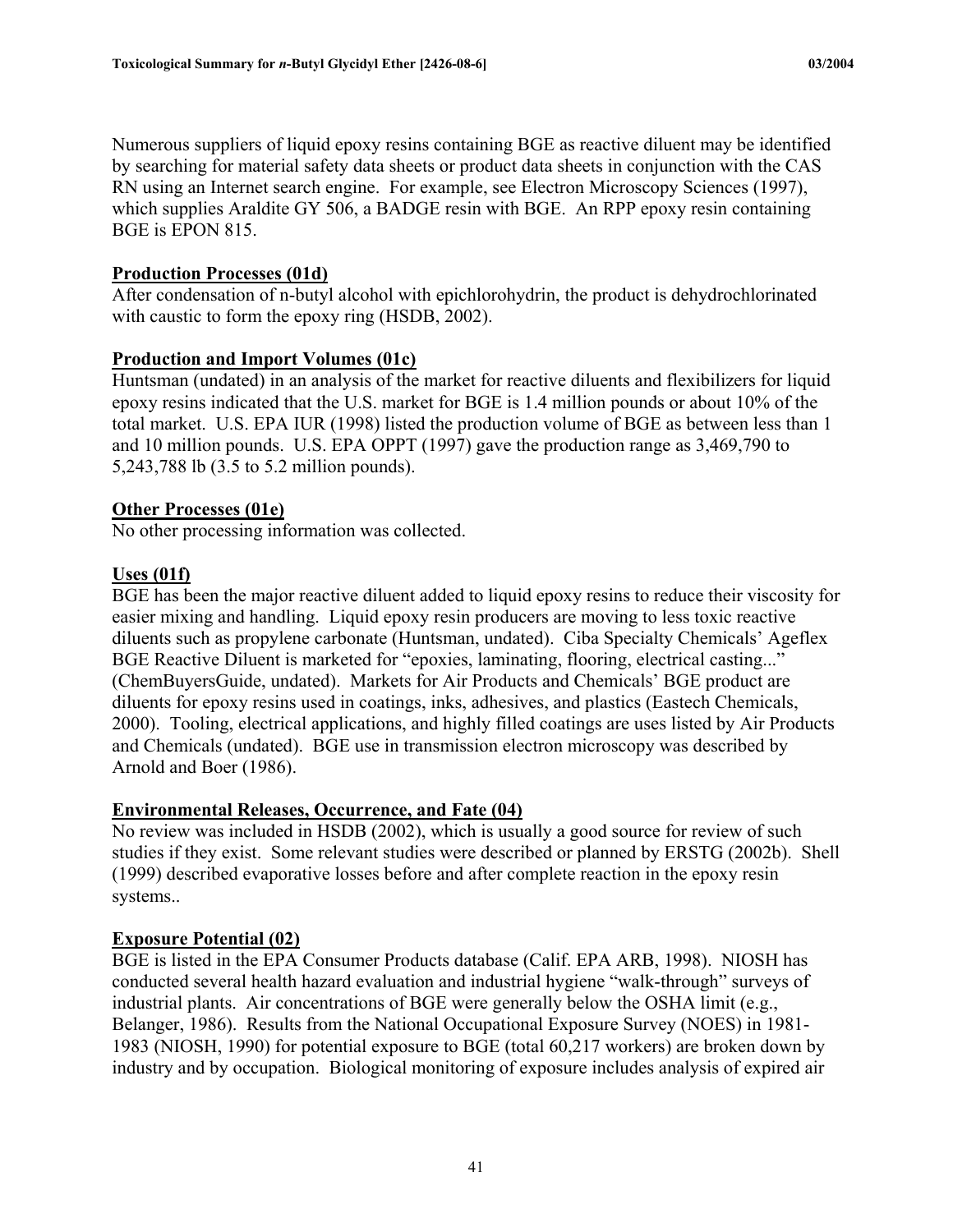and pulmonary function tests (OSHA, undated). Cytogenetic monitoring was not found to be useful (de Jong, 1988).

## **Regulations (24)**

FDA (2003) regulates certain glycidyl ethers (but not BGE) for coatings for food-contact surfaces and packaging (21 CFR 175.300). OSHA (2003) has the same workplace air exposure limits for shipyards (29 CFR 1915.1000) and the construction industry (29 CFR 1926.55) as for general industry (29 CFR 1910.1000) (50 ppm or 270 mg/m<sup>3</sup>). U.S. EPA regulates BGE under TSCA (e.g., 40 CFR 716.120). Pertinent sections of the following regulations have not yet been retrieved: 40 CFR 704, 40 CFR 712 (BGE not mentioned as of May 15, 2002), and 40 CFR 799. Requirements for the revision of the BGE Robust Summaries and Test Plans submitted by ERSTG in 2001 may be found in the letter designated in the search package as U.S. EPA OPPT (2002 lett.).

## **General Toxicology**

In its proposed test rule action for glycidol and its derivatives, EPA reported results regarding health effects; reproductive/fertility effects; acute, subchronic and chronic toxicity; genotoxicity; and carcinogenicity in laboratory animals and bacteria (U.S. EPA, undated [TSCATS]).

A toxicological review of glycidyloxy compounds used in epoxy resin systems also provides a summary of available acute toxicity, subchronic toxicity, metabolism, and genetic toxicity studies, which includes studies reported below (Gardiner et al., 1992).

In September 2002, the Epoxy Resin Systems Task Group (ERSTG) published a review under the EPA High Production Volume (HPV) Chemical Challenge Program regarding the basic physical chemistry, environmental fate, ecotoxicity, and health effects information on BGE. When no data for BGE were available, information for *t*-butyl glycidyl ether, a surrogate chemical, was used. ERSTG gives a Klimisch rating (1, 2, and 4 were noted) for each reference. In addition, studies were rated on reliability using the following system: 1 w/o restriction; 2 w/ restriction; 3 not reliable; and 4 not assignable. The code was then usually followed with a reason.

Aquatic toxicity data are from Shell Oil Company [TSCATS]; 1 of the 4 TSCATS showed up in the TOXLINE search results. Acute toxicity: ERSTG reported an acute toxicity study using *t*butyl glycidyl ether; the compound was found to be not highly toxic, and therefore, further testing was not recommended. Subchronic toxicity: Two inhalation studies for *t*-butyl glycidyl ether are presented. Immunotoxicity: Source showed up in search results. Using a 10% solution in DOWANOL DPM glycol ether/Tween 18 surfactant (9:1), application of 0.1 mL to the occluded back for 48 hours 3 separate times (induction phase) followed by application two weeks later to the unoccluded skin (challenge phase) did not induce delayed contact hypersensitivity (Dow Chem. Co., 1986 [TSCATS]). Genotoxicity: Both sources showed up in search results. In *Salmonella typhimurium* strains TA100 and TA1535, BGE (8.2-2000 µg/plate) was found to be positive in the presence and absence of metabolic activation (S9). In the mouse lymphoma assay, BGE (84-800 µg/mL) was also mutagenic with and without S9, while the compound (0.24-8.0 µL/mL) was not mutagenic in the unscheduled DNA synthesis test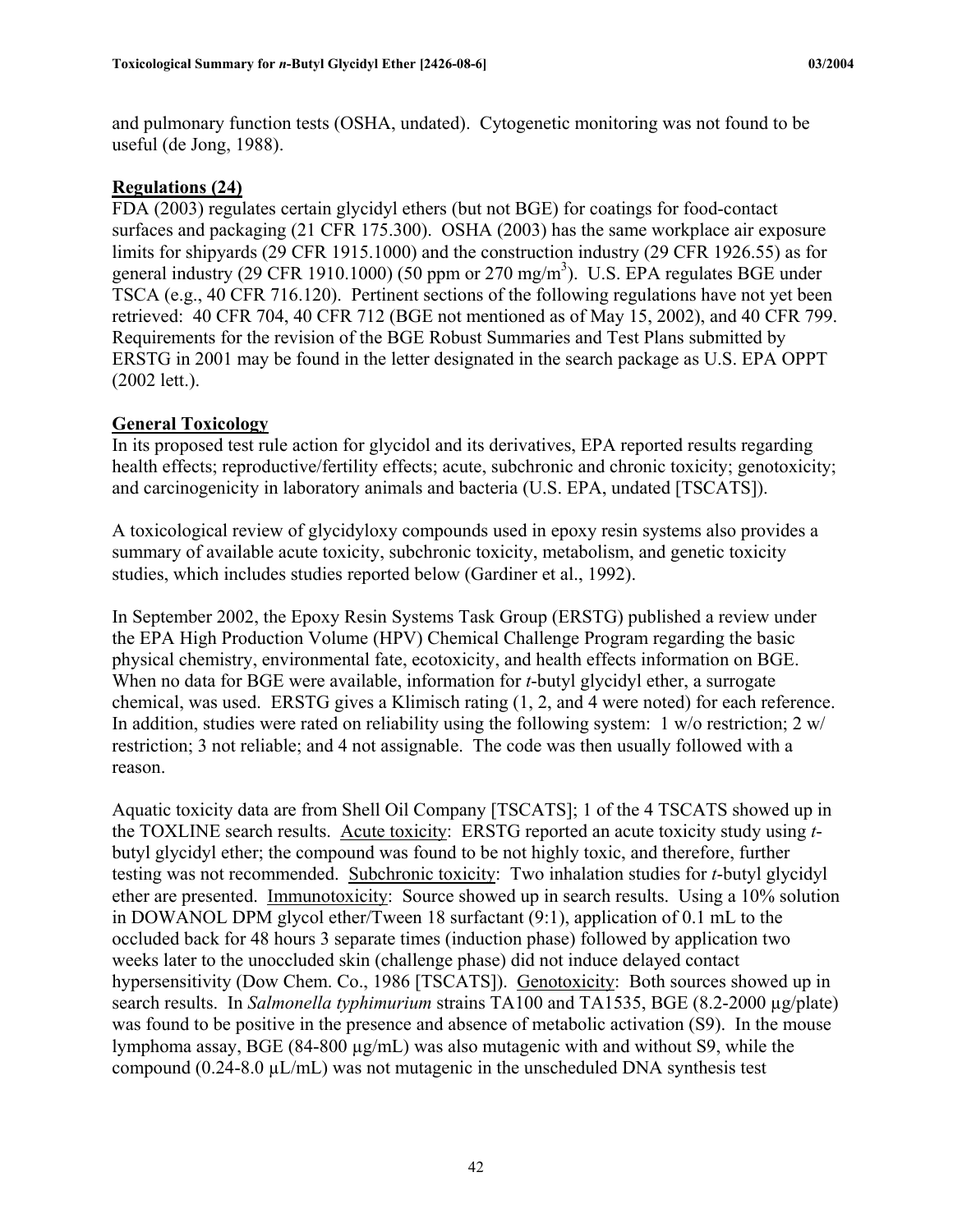(Thompson et al., 1981). In a dominant lethal assay in mice, BGE produced equivocal results at 1.5 g/kg (Whorton et al., 1983).

#### **Human Data (18)**

*Acute toxicity*: In two workers, exposure to BGE (contained in a grouting compound) via inhalation resulted in coughing, vomiting, ataxia, and headache within two hours. Irritation of the GI tract was related to length of exposure. One man was exposed for 90 minutes, the other for 4 hours. Within 24 hours, both men were admitted to a hospital. Minor effects on the central nervous system were also observed, while irritation of the respiratory tract was mild and of short duration (Wallace, 1979).

*Immunotoxicity*: Studies of the sensitization of epoxy resins have found the allergy due to resins of the glycidyl ether type (Berhbohm et al., 1975; Fregert and Rorsman, 1964; Jolanski, 1991; Kanerva et al., 1999; Prens et al., 1986). In a study of 20 patients, 14 reacted to phenyl glycidyl ether, 3 to BGE, and 2 to allyl glycidyl ether (Fregert and Rorsman, 1964). In a more recent study, occupational contact dermatitis from an immersion oil for microscopy found the presence of BADGE at a  $\pm 30\%$  rate by HPLC (Le Coz et al., 1999).

*Reproductive toxicity*: An Auburn reproductive health survey was conducted; among the chemicals tested was BGE (Boeing Company, 1988 [TSCATS]).

## **ADME (12)**

The metabolism of  ${}^{14}C$ -BGE (20 mg/kg) was tested in Wistar rats and New Zealand white rabbits. Elimination was rapid, with most excreted in the first 24-hour period. After 96 hours, 91.5 and 80%, respectively, of the administered dose were excreted in the urine. The following urinary metabolites were identified (name; % in rats and % in rabbits): I (not further identified; 22 and 4%); II (3-butoxy-2-acetylaminopropionic acid; 26 and 2%); III (3-butoxy-2 hydroxypropionic acid; 10 and 45%); and IV (butoxyacetic acid; 11 and 7%) (Shell Oil Co., 1983 [TSCATS] [note: published as Eadsforth et al., 1985]).



 $*$  *n*-Bu represents  $CH<sub>3</sub>(CH<sub>2</sub>)<sub>3</sub>$ -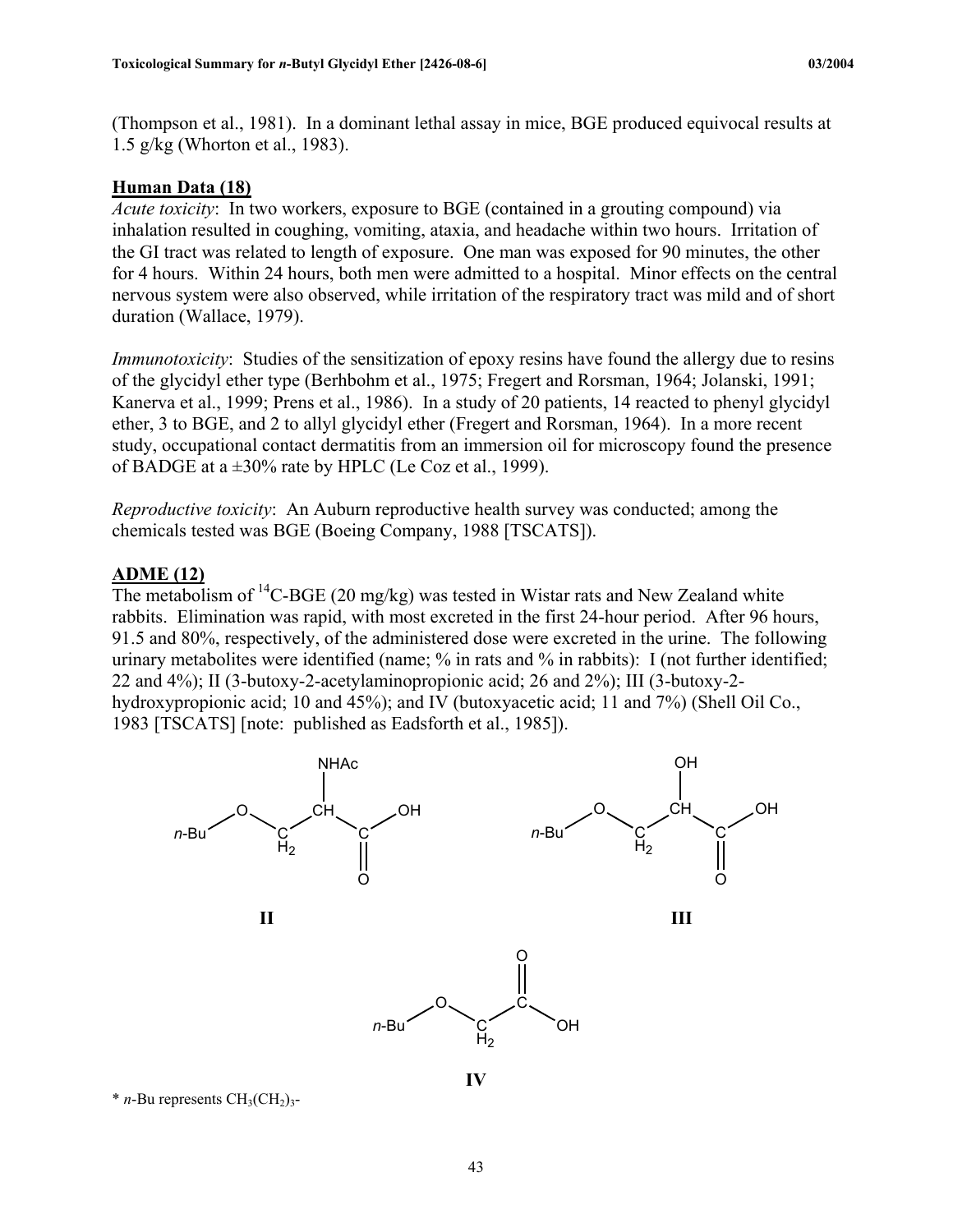## **Acute Toxicity (03)**

Numerous TSCATS (n>35) report acute toxicity for BGE, either alone or in a mixture; of these studies, 17 are classified as "Confidential." The studies include primary eye irritation tests and primary skin irritation tests in rats and rabbits. In rats, a dermal  $LD_{50} > 2150$  mg/kg bw has been reported, while in rabbits, an  $LD_{50}$  value of 778 mg/kg has been calculated (Ciba-Geigy, 1972; Dow Chem. Co., 1982). Additionally, inhalation studies have been conducted in both species. An  $LC_{50}$  and  $C_{10}$  was reported for rats (Confidential, 1968; Proctor and Gamble Co., 1979). An acute oral toxicity study in rats showed that BGE (1.86-5.10 mg/kg bw) decreased respiratory rate and produced loss of righting reflex, loss of corneal reflex, papillary response, blanching, salivation, abdominal gripping, and motor activity. An oral  $LD_{50}$  value of 2.81 mg/kg was calculated (Confidential, 1969).

Shell Oil Co. (1956, 1957) conducted and reported data from acute toxicity studies in rats, mice, rabbits, and dogs via various routes (intragastric [i.g.], intraperitoneal [i.p.], inhalation, intramuscular [i.m.], and dermal application). From these,  $LD_{50}$  and  $LC_{50}$  values were calculated. Acute toxicity in rats has also been evaluated via intravenous (i.v.) injection. BGE (0.125 mL/kg bw) produced a pale kidney in one rat and a blotchy kidney and full GI tract in another rat (Proctor and Gamble Co., 1979).

## **Short-Term and Subchronic Toxicity (06a)**

A 28-day inhalation study of BGE in rats has been reported; an abstract was not available (Ciba-Geigy, 1985 [TSCATS]).

Dermal application of BGE (1.5 g/kg per day, 3x per week for 8 weeks) to the clipped skin of male mice produced an increased incidence of necrosis at the site of application (Shell Oil Co., 1979c [TSCATS]). In 1 out of 5 rabbits dermally exposed to BGE (100 mg/kg per day, 5x/week for 4 weeks), small white lesions were observed in the liver (Confidential, 1964 [TSCATS]). In a subchronic percutaneous study in rabbits, the toxic effects seen in acute inhalation, oral, or i.p. injection studies were not observed (Procter and Gamble Co., 1979 [TSCATS]).

## **Chronic Toxicity (06b)**

Several TSCATS may report chronic exposure data; no abstract was available for confirmation (Eastman Kodak Co., 1972; Shell Oil Co., 1956, 1957; U.S. EPA, undated).

## **Reproductive and Developmental Toxicity (10)**

In a dominant lethal assay in mice, BGE (0.375, 0.750, or 1.5 g/kg bw per day, 3x per week for 8 weeks) produced no significant dose-related changes in pregnancy rates or average number of implants per pregnant female. At the high dose, fetal death rates were increased by the end of week one (Cardello, 2002 letter; Thompson et al., 1981; Whorton et al., 1983). In a modified dominant lethal test of male mice exposed to BGE (same doses and exposure period) and then mated to females at three weeks, the following significant differences were observed between treated and control animals: decreased pregnancy rates, increased implants per pregnant female, and a decreased proportion of death implants (Cardello, 2002 letter; Shell Oil Co., 1979a,c [TSCATS]).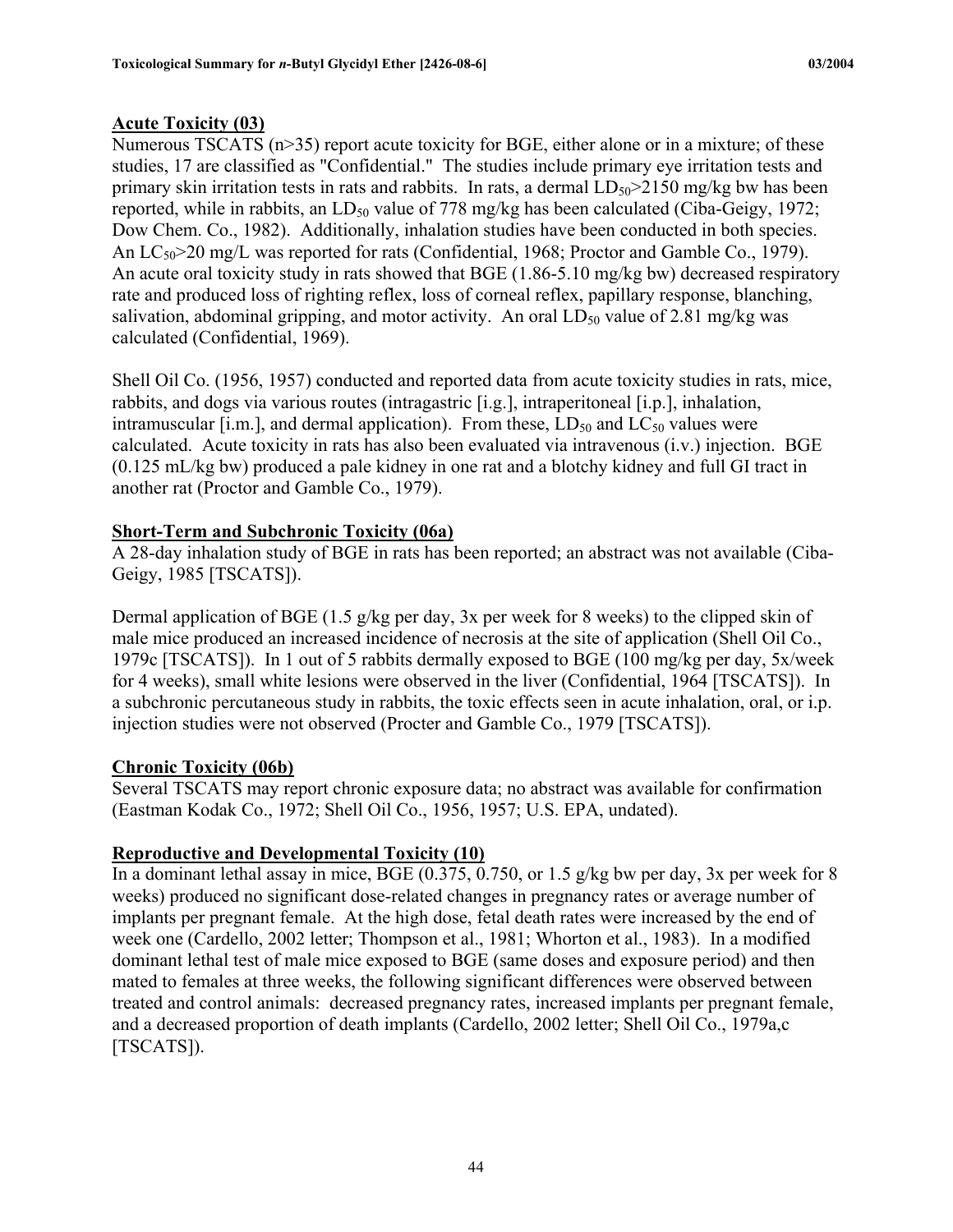## **Carcinogenicity (07a)**

As noted above, EPA may have carcinogenicity test results for BGE reported in its proposed test rule action for glycidol and its derivatives (U.S. EPA, undated).

## **Genotoxicity (09)**

## *In Vitro* Assays

Several studies have been conducted in *S. typhimurium* strains. In general, BGE was mutagenic in strains TA100 and TA1535 in the presence and/or absence of metabolic activation but not in TA98, TA1537, and TA1538 (Confidential, 1977 [TSCATS]; Dow Chem. Co., 1977, 1982 [TSCATS]; Shell Oil Co., 1977 [TSCATS]; Procter and Gamble Co., 1979 [TSCATS]; Wade et al., 1979). Urinary metabolites from mice orally treated with BGE (200 mg/kg bw per day for 5 days) were not mutagenic in the test system (Dow Chem. Co., 1977 [TSCATS]). Additionally, BADGE was found to be equivocal in the Ames test and positive in a cytogenetic test (Shell Oil Co., 1979b [TSCATS]).

In mouse lymphoma cells, BGE (100, 200, 300, 400, or 500 µg/mL) increased the mutation frequency of the thymidine kinase locus without activation (Procter and Gamble Co., 1979 [TSCATS]).

In human mononucleated cells, BGE (1, 10, 100, 500, or 1000 ppm) increased the rate of unscheduled DNA synthesis (UDS) at doses up to 100 ppm (Dow Chem. Co., 1977 [TSCATS]; Shell Oil Co., 1977 [TSCATS]). This was also observed in normal human peripheral blood lymphocytes at doses up to 333 µg/mL (Frost and Legator, 1982). In human diploid WI-38 fibroblasts, BGE (up to 6.25 µL/mL) produced a "weak" increase in UDS in the presence of metabolic activation (Procter and Gamble Co., 1979 [TSCATS]).

## *In Vivo* Assays

In a modified dominant lethal assay conducted in mice, BGE  $(0.375, 0.750, \text{or } 1.5 \text{ g/kg}$  bw) was mutagenic to male germ cells (Dow Chem. Co., 1977, 1982 [TSCATS]; Shell Oil Co., 1979a [TSCATS]). [Noted: Other TSCA test submissions (e.g., Shell Oil Co. 1978a, 1979a) using the same strain and high dose concluded that BGE was not mutagenic. The full reports will need to be reviewed.]

In mouse, i.p. injection of BGE (200, 225, or 675 mg/kg bw per day for 5, 2, or 1 days, respectively) caused an increase in the frequency of micronucleated polychromatic erythrocytes at the mid- and high-dose levels (Chem. Manuf. Assoc., 1984 [TSCATS]). Oral administration, however, failed to produce the change (Connor et al., 1980; Dow Chem. Co., 1982 [TSCATS]; Shell Oil Co., 1977 [TSCATS]; U.S. EPA, 1978 [TSCATS]). In rats, i.p. injection of BGE was clastogenic at dose levels as low as 31.3 mg/kg (Procter and Gamble Co., 1979 [TSCATS]).

## **Immunotoxicity (08)**

Primary dermal sensitization studies using BGE in guinea pigs have been reported in several TSCATS (e.g., Ciba-Geigy, 1973, 1977; Confidential, 1969; and Dow Chem. Co., 1982). No TOXLINE or SRC abstracts, however, were available.